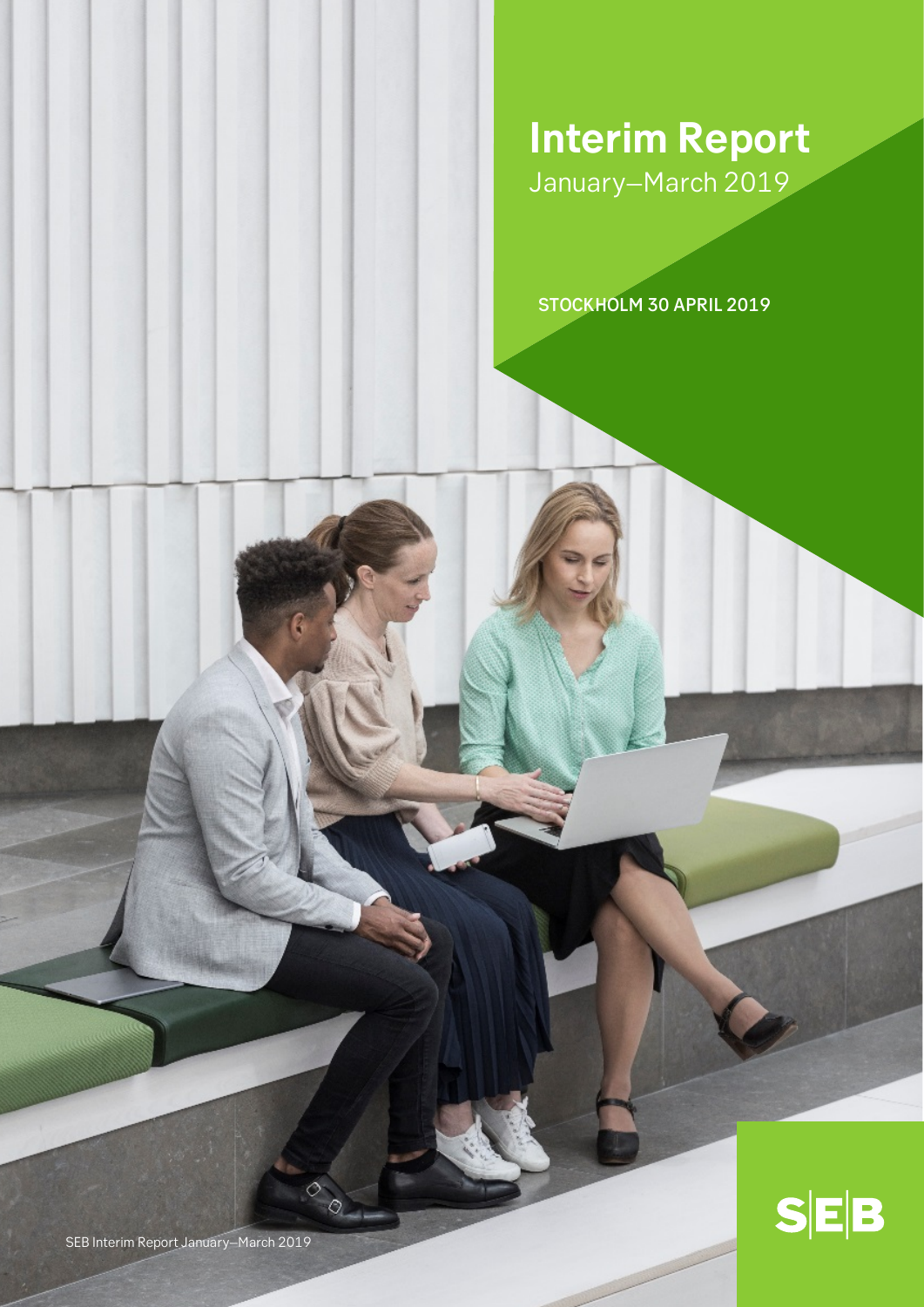# **The quarter in brief**

- Strong customer activity with equity and fixed income markets sending mixed signals
- Strong quarter within Large Corporate & Financial Institutions, driven by corporate activity and SEB Markets
- Strategic initiatives progressing according to plan

|                                                         | Q1      | Q <sub>4</sub> |              |         | Jan-Mar |           | <b>Full year</b> |
|---------------------------------------------------------|---------|----------------|--------------|---------|---------|-----------|------------------|
| <b>SEK m</b>                                            | 2019    | 2018           | %            | 2019    | 2018    | %         | 2018             |
| Total operating income                                  | 11907   | 11744          | 1            | 11907   | 10787   | <i>10</i> | 45868            |
| Total operating expenses                                | $-5622$ | $-5561$        | 1            | $-5622$ | $-5430$ | 4         | $-21940$         |
| Net expected credit losses                              | $-422$  | $-413$         | 2            | $-422$  | $-109$  |           | $-1166$          |
| Operating profit before                                 |         |                |              |         |         |           |                  |
| items affecting comparability                           | 5864    | 5768           | $\mathbf{2}$ | 5864    | 5256    | 12        | 22779            |
| Operating profit                                        | 5864    | 5768           | 2            | 5864    | 5256    | 12        | 27 285           |
| <b>NET PROFIT</b>                                       | 4681    | 4576           | 2            | 4681    | 3995    | 17        | 23134            |
| Return on equity, %<br>Return on equity excluding items | 12.7    | 12.4           |              | 12.7    | 11.6    |           | 16.3             |
| affecting comparability, %                              | 12.8    | 12.8           |              | 12.8    | 11.5    |           | 13.4             |
| Basic earnings per share, SEK                           | 2.16    | 2.12           |              | 2.16    | 1.84    |           | 10.69            |

### **Volumes and key ratios**







**Liquidity coverage & Leverage ratios** Per cent



**CET 1 capital ratio & Return on equity** Per cent

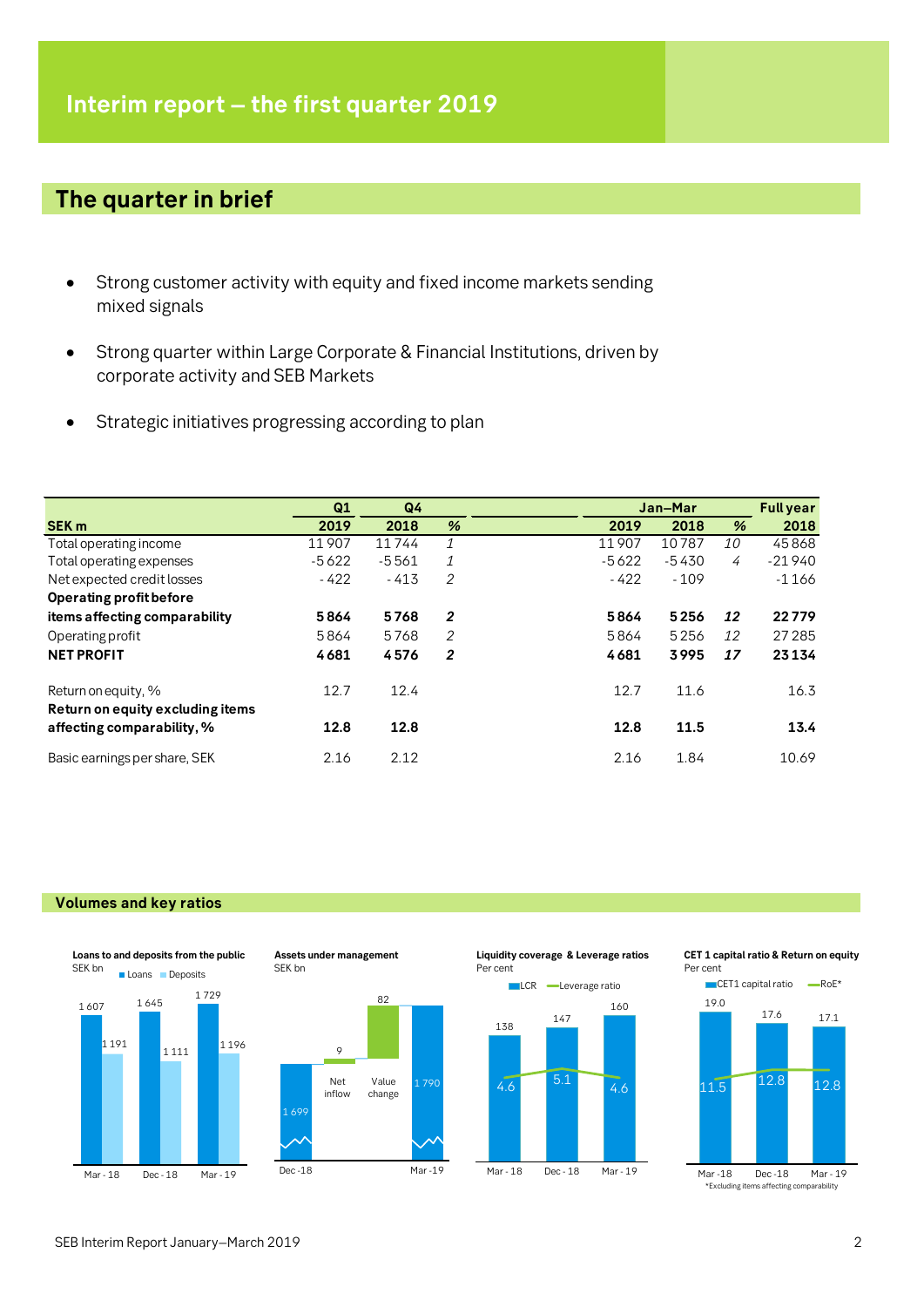# **President's comment**

Equity markets recovered during the first quarter, supported by signals of continued expansionary financial conditions. Fixed income markets, on the other hand, took hold of continued uncertainty related to the global macroeconomic outlook with long-term interest rates falling as a result.

#### **Solid quarter with good client activity**

Being a universal bank, we continued to benefit from our diversified business exposure. Client activity levels remained sound in the first quarter, despite the seasonal slowdown. The operating profit of SEK 5.9bn was 12 per cent higher than the first quarter last year.

Our division Large Corporates & Financial Institutions experienced its strongest first quarter since 2015 and reached a return on business equity of 11.8 per cent, which was three percentage points higher than last year. The result was supported by solid corporate activity, strong performance within SEB Markets and higher compensation for deposits from Treasury, though the latter was partly a temporary effect. Credit losses increased marginally but asset quality remained strong. The pipeline for lending and investment banking activity remained fairly unchanged at a high level.

The development within the division Corporate & Private Customers was more mixed. Demand for corporate lending remained solid among small and medium-sized companies and SEB continued to grow its market share. Mortgage lending growth improved during the quarter. We stay committed to the ambition of growing in line with the average market growth rate over time. Competition within the mortgage market continued to be fierce and margins remained under pressure. Within savings, net inflows in Private Banking remained solid while retail net inflows continued to be weaker. For SEB in total, assets under management increased by SEK 91bn to SEK 1,790bn.

The Baltic division experienced another quarter of sound business momentum with solid credit growth and high asset quality. From the first quarter, both Life and Investment Management are separate divisions. Within the Life division, margin pressure on insurance and pension products continues. Therefore, cross-selling and process automation will be vital for profitability to be maintained. Within the Investment Management division, a new head has been appointed who will be joining us in May.

SEB's asset quality remained high with net expected credit losses at 0.08 per cent. Our strong capital position combined with high liquidity provide the financial strength needed to support our customers going forward.

#### **Expanding from green to blue financing**

The global green bond market experienced another quarter of record-levels of issuance. Since helping the World Bank to arrange the first green bond ten years ago, SEB has continued to be at the forefront in this market. During the first quarter alone, SEB arranged USD 1.2bn in green bond issuance. In line with the strategic initiative to further develop financial solutions with positive climate impact, SEB arranged the first blue bond, issued by the Nordic Investment Bank. The proceeds from the Nordic-Baltic Blue Bond will target projects aiming to reduce water pollution and protect the marine environment in the Baltic Sea.

#### **Trust is our license to operate**

Trust in the financial system has always been crucial for us and other banks to be able to conduct successful business that benefits our customers, economic development and thus society at large. Recently the financial system's ability to prevent, detect and report suspicious activity has been in focus.

SEB calls for new collaborative initiatives between banks, regulators and law enforcement authorities. Financial crime is a global problem, and closer collaboration across national borders is needed.

For SEB, it has always been a priority to maintain the highest standards of corporate governance, compliance and risk management. We continue to invest in new technologies, processes and training to strengthen our capabilities even more.

We have a responsibility to know our customers and their businesses well – and to promptly report any suspicious activity. No bank can guarantee that it will never be used for criminal activity. However, we are doing our utmost to prevent, detect, and report suspicious cases.

Trust is our license to operate and thus fundamental to our ambition to generate long-term value to our customers and stakeholders.

Tohan



SEB Interim Report January–March 2019 3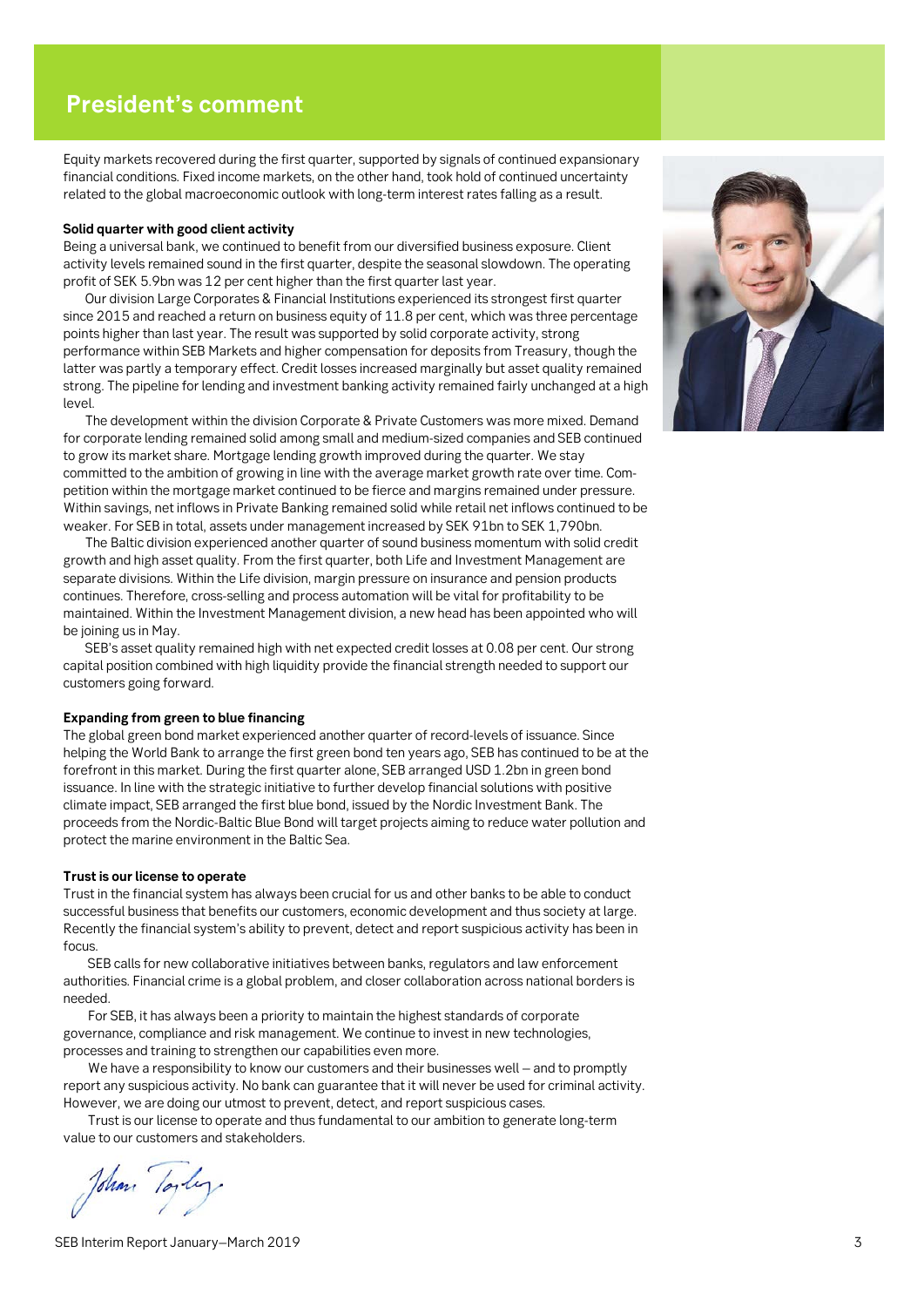# **Table of contents**

| SEB Group                                                                                                                            | 5    |
|--------------------------------------------------------------------------------------------------------------------------------------|------|
|                                                                                                                                      | - 5  |
|                                                                                                                                      |      |
|                                                                                                                                      |      |
|                                                                                                                                      | $-7$ |
|                                                                                                                                      | - 9  |
| <b>Financial statements</b>                                                                                                          | 10   |
|                                                                                                                                      | 10   |
|                                                                                                                                      |      |
|                                                                                                                                      |      |
|                                                                                                                                      |      |
|                                                                                                                                      |      |
| Other financial information                                                                                                          | 15   |
| Key figures____________                                                                                                              | 15   |
|                                                                                                                                      |      |
| Operating segments                                                                                                                   | 17   |
|                                                                                                                                      |      |
|                                                                                                                                      |      |
|                                                                                                                                      |      |
|                                                                                                                                      | 20   |
|                                                                                                                                      |      |
|                                                                                                                                      | 22   |
| Notes to the financial statements                                                                                                    | 23   |
|                                                                                                                                      | 23   |
|                                                                                                                                      |      |
|                                                                                                                                      |      |
|                                                                                                                                      |      |
|                                                                                                                                      | -25  |
|                                                                                                                                      | -26  |
|                                                                                                                                      |      |
|                                                                                                                                      |      |
| Note 10 Exposure and expected credit loss (ECL) allowances by stage ______________________________30                                 |      |
|                                                                                                                                      |      |
|                                                                                                                                      |      |
| SEB consolidated situation                                                                                                           | 34   |
|                                                                                                                                      | -34  |
|                                                                                                                                      |      |
|                                                                                                                                      |      |
|                                                                                                                                      | _36  |
| Skandinaviska Enskilda Banken AB (publ) - parent company                                                                             | 37   |
|                                                                                                                                      | -37  |
|                                                                                                                                      |      |
|                                                                                                                                      |      |
|                                                                                                                                      | _38  |
|                                                                                                                                      | -39  |
|                                                                                                                                      | 40   |
|                                                                                                                                      | 40   |
|                                                                                                                                      | 41   |
| Definitions<br><u> 1989 - Johann Stoff, deutscher Stoff, der Stoff, der Stoff, der Stoff, der Stoff, der Stoff, der Stoff, der S</u> | 42   |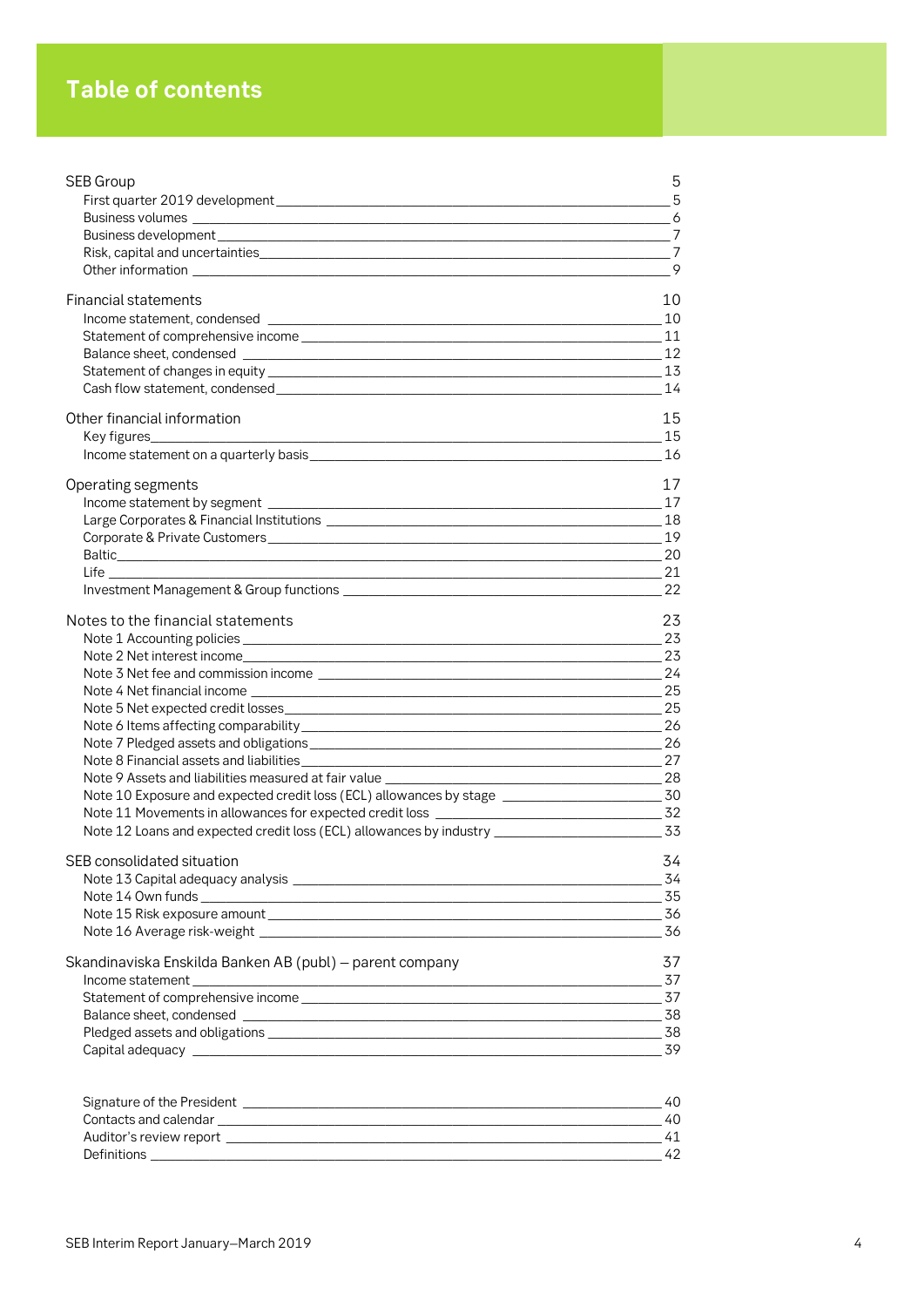#### <span id="page-4-0"></span>*Reorganisation*

*As previously communicated, on 1 January 2019 SEB reorganised its operations by splitting the division Life & Investment Management into two separate divisions. The Life division is presented on a stand-alone basis. The Investment Management division is reported together with group functions as one segment. See income statement by segment on page 17. Earlier periods have been restated in the segment information.*

#### *New accounting standard IFRS 16 Leases*

*As previously communicated, effective 1 January 2019, IFRS 16 Leases replaced IAS 17 Leases. SEB applied the modified retrospective approach and has not restated the financial statements. Property leases are now reflected in the balance sheet with a related interest expense and depreciation expense. For information, see note 54 in the Annual Report for 2018.* 

#### *Comparative numbers (in parenthesis):*

*The first quarter 2019 result is compared with the fourth quarter 2018. Business segments comparisons are year-to-date 2019 to year-to-date 2018. Business volumes are compared with year-end 2018, unless otherwise stated.*

## <span id="page-4-1"></span>**First quarter 2019 development**

*Operating profit* increased by SEK 96m, 2 per cent, and amounted to SEK 5,864m (5,768). *Net profit* amounted to SEK 4,681m (4,576).

#### **Operating income**

*Total operating income* increased by SEK 163m, 1 per cent, compared with the fourth quarter 2018 and amounted to SEK 11,907m (11,744).

*Net interest income* amounted to SEK 5,345m, which represented an increase of 2 per cent compared with the fourth quarter 2018 (5,215) and an increase of 7 per cent year-on-year.

|                           | Q1      | 04   | Q <sub>1</sub> |
|---------------------------|---------|------|----------------|
| SEK <sub>m</sub>          | 2019    | 2018 | 2018           |
| Customer-driven NII       | 6366    | 5903 | 5468           |
| NII from other activities | $-1021$ | -688 | -480           |
| Total                     | 5345    | 5215 | 4988           |

Customer-driven net interest income includes the net interest income derived from loans to and deposits from the public and also reflects an internal funding element. Customer-driven net interest income increased by SEK 463m compared with the fourth quarter 2018. There was a negative lending margin effect while the deposit margins increased substantially, primarily driven by the higher Swedish repo rate in the first quarter and compensation for deposits from Treasury.

<span id="page-4-2"></span>Net interest income from other activities (including for instance funding and other treasury activities, trading and regulatory fees) was SEK 333m lower than the fourth quarter 2018. There was an additional interest expense of SEK 23m due to the new accounting for leases when IFRS 16 was implemented. Regulatory fees, including both resolution fund and deposit guarantee fees, were SEK 140m lower than the fourth quarter 2018 and amounted to SEK 484m (624). The resolution fund fee was reduced to 0.09 per cent compared to 0.125 for 2018 (see page 9). In addition, there was an internal repricing effect.

*Net fee and commission income* was 11 per cent lower than the fourth quarter and amounted to SEK 4,292m (4,848). Year-on-year, net fee and commission income increased by 2 per cent. The high activity level in mergers and acquisitions among corporate customers in the fourth quarter 2018 also affected the first quarter 2019. Compared with the first quarter 2018, gross fees from the issuance of securities and advisory services increased by SEK 96m and compared with the high fourth quarter 2018 result, there was a decrease in the amount of SEK 216m. Gross fee income from custody and mutual funds, excluding performance fees, decreased by SEK 106m. The equity and fixed income markets gradually recovered from the sharp decline in the fourth quarter 2018, partially affecting the fee income positively. However, the income from assets under management and custody volumes was impacted by the product mix as well as the transaction frequency in the custody mandates. Performance fees, which were seasonally high in the fourth quarter 2018, decreased by SEK 175m. Net payment and card fees decreased by 3 per cent compared with the seasonally higher fourth quarter but increased by 5 per cent year-on-year. Gross lending fees increased by SEK 18m as loan volumes increased. Compared with the first quarter 2018, gross lending fees were up by SEK 182m. The net life insurance commissions related to the unit-linked insurance business decreased by 2 per cent compared with the fourth quarter 2018. The decrease of 11 per cent year-onyear is mainly due to the divestment of SEB Pension in the second quarter 2018 (see note 6, Items affecting comparability).

*Net financial income* increased by 40 per cent to SEK 2,118m (1,512) driven by higher customer activity. Both companies and financial institutions were active in managing their risks and investment portfolios especially in the first part of the quarter when market volatility was higher. There was a positive effect from market valuations in this item. There was also a positive effect in the fair value credit adjustment<sup>[1](#page-4-2))</sup>. This adjustment amounted to SEK -6m (-157), a positive change of

1

*<sup>1)</sup> Unrealised valuation change from counterparty risk (CVA) and own credit risk standing in derivatives (DVA). Own credit risk for issued securities (OCA) is reflected in Other comprehensive income.*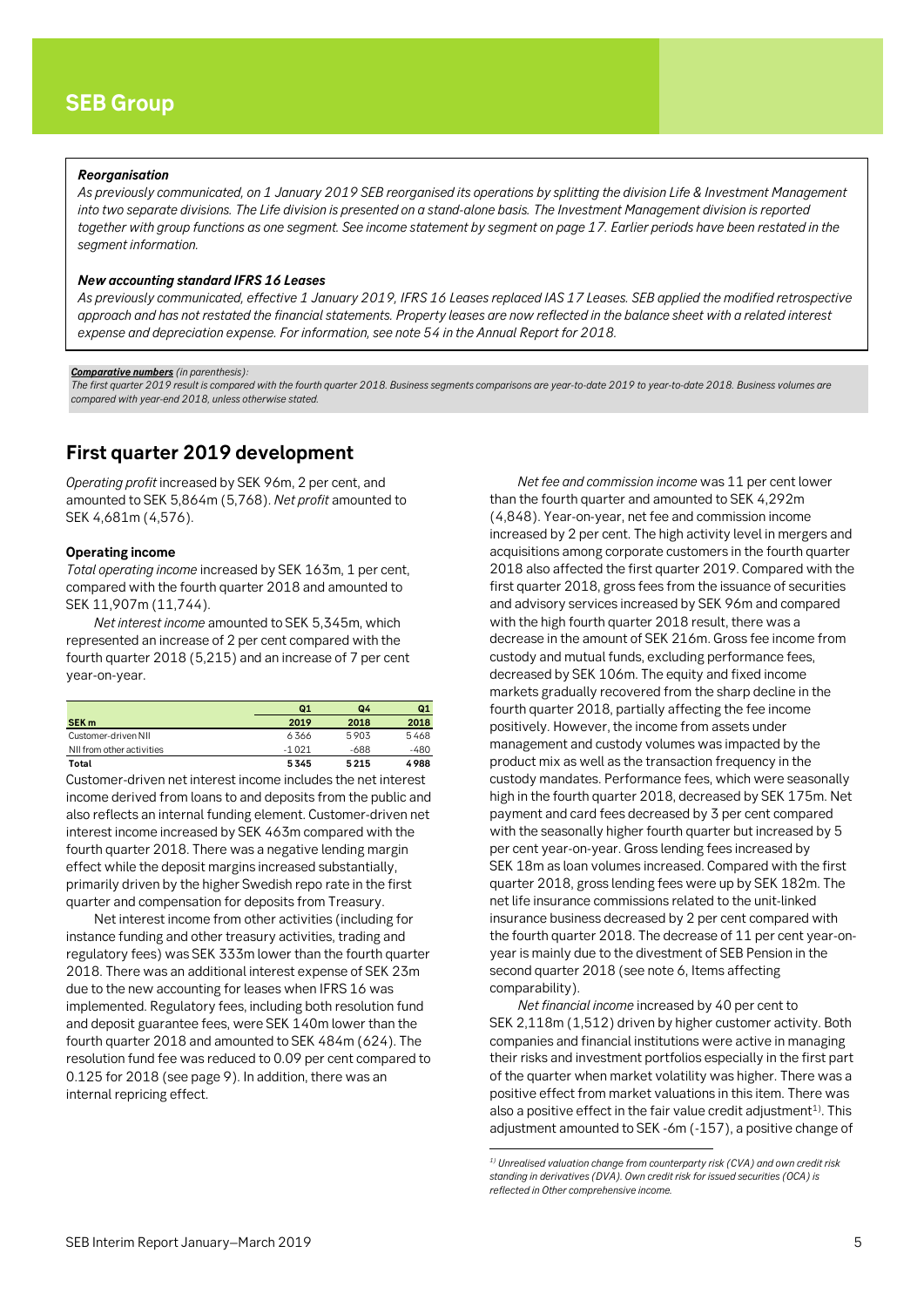SEK 151m in the first quarter. Other life insurance income, net, improved by 30 per cent quarter on quarter, to SEK 152m. The decrease of 27 per cent compared with the first quarter 2018 is mainly due to the divestment of SEB Pension, SEB's life business in Denmark, in the second quarter 2018.

*Net other income* decreased by 10 per cent to SEK 153m (169). Realised capital gains as well as unrealised valuation and hedge accounting effects were included in this line item.

#### **Operating expenses**

*Total operating expenses* increased by 1 per cent to 5,622m (5,561).

Staff costs increased by 7 per cent due to the strategic initiatives, salary inflation and accruals for variable long-term remuneration. The average number of full-time equivalents increased since year-end to 14,796 (14,751). Other expenses decreased by 20 per cent partially due to the implementation of IFRS 16 Leases where depreciation of right-of-use assets replaced nearly all lease costs for premises. Ordinary supervisory fees amounted to SEK 40m (35).

The cost target in the business plan for 2019-2021 is described on page 9. Operating expenses related to the strategic initiatives increased according to plan.

#### **Net expected credit losses**

*Net expected credit losses* remained low and amounted to SEK 422m (413). Asset quality remained high and the net expected credit loss level was continued low at 8 basis points.

#### **Items affecting comparability**

There were no *items affecting comparability* in the first quarter 2019. See note 6 for information on items affecting comparability from prior periods.

#### **Income tax expense**

*Income tax expense* amounted to SEK 1,182m (1,192) with an effective tax rate of 20 per cent (21). As per 1 January 2019, the Swedish corporate tax rate decreased from 22 to 21.4 per cent, which had small effect on SEB's effective tax rate.

#### **Return on equity**

*Return on equity* for the first quarter 2019 was 12.7 per cent (12.4). Items affecting comparability from prior reporting periods have affected average shareholders' equity. Therefore, return on equity excluding items affecting comparability was 12.8 per cent (12.8).

#### **Other comprehensive income**

*Other comprehensive income* amounted to SEK -452m (-2,330).

The value of the SEB pension plan assets exceeded the defined benefit obligations to the employees. The discount rate used for the pension obligation in Sweden was 1.5 per cent (2.0 at year-end 2018). The net value of the defined benefit pension plan assets and liabilities decreased which affected other comprehensive income by SEK -595m (-2,098).

The net effect from the valuation of balance sheet items that may subsequently be reclassified to the income statement, i.e. cash flow hedges and translation of foreign operations amounted to SEK 162m (-370).

### <span id="page-5-0"></span>**Business volumes**

Total assets at 31 March 2019 amounted to SEK 2,886bn, representing an increase of SEK 313bn since 1 January 2019 (2,573). As at 1 January 2019, IFRS 16 Leases entered into force. The balance sheet reflects an increase in the right-ofuse assets and lease liabilities under the new rules, which both amounted to SEK 6bn.

#### **Loans**

|                            | 31 Mar | 31 Dec | 31 Mar |
|----------------------------|--------|--------|--------|
| <b>SEK bn</b>              | 2019   | 2018   | 2018   |
| General governments        | 18     | 19     | 26     |
| Financial corporations     | 74     | 68     | 74     |
| Non-financial corporations | 827    | 806    | 765    |
| <b>Households</b>          | 604    | 598    | 584    |
| Collateral margin          | 57     | 56     | 34     |
| Reverse repos              | 149    | 98     | 123    |
| Loans to the public        | 1729   | 1645   | 1607   |

Loans to the public (on the balance sheet) increased by SEK 84bn and amounted to SEK 1,729bn (1,645) since yearend 2018. Loans to non-financial corporations increased by SEK 21bn while household lending increased by SEK 6bn. While reverse repos increased significantly, these volumes are generally short-term in nature.

SEB measures and monitors its credit risk exposure in the so-called credit portfolio (in which loans, contingencies and derivatives are included). More information is available on page 7.

### **Deposits**

|                                         | 31 Mar | 31 Dec  | 31 Mar  |
|-----------------------------------------|--------|---------|---------|
| <b>SEK bn</b>                           | 2019   | 2018    | 2018    |
| General governments                     | 35     | 27      | 55      |
| Financial corporations                  | 266    | 226     | 265     |
| Non-financial corporations              | 483    | 461     | 431     |
| <b>Households</b>                       | 328    | 323     | 305     |
| Collateral margin                       | 50     | 49      | 39      |
| Repos                                   | 17     | 3       | 64      |
| Registered bonds                        | 17     | 21      | 30      |
| Deposits and borrowings from the public | 1196   | 1 1 1 1 | 1 1 9 1 |

Deposits and borrowings from the public increased by SEK 85bn to SEK 1,196bn (1,111). Deposits from nonfinancial corporations and households increased by SEK 27bn in 2019, from an unusually low level at year-end. Deposits from financial corporations as well as repos, both generally short-term in nature, increased by SEK 54bn in 2019.

#### **Assets under management and custody**

Total *assets under management* amounted to SEK 1,790bn (1,699). The market value increased by SEK 82bn when the stock markets recovered after the strong downturn in the fourth quarter 2018. The net inflow of assets during the quarter amounted to SEK 9bn.

*Assets under custody* increased compared with year-end and amounted to SEK 8,475bn (7,734). The increase was for the most part driven by the stock market appreciation.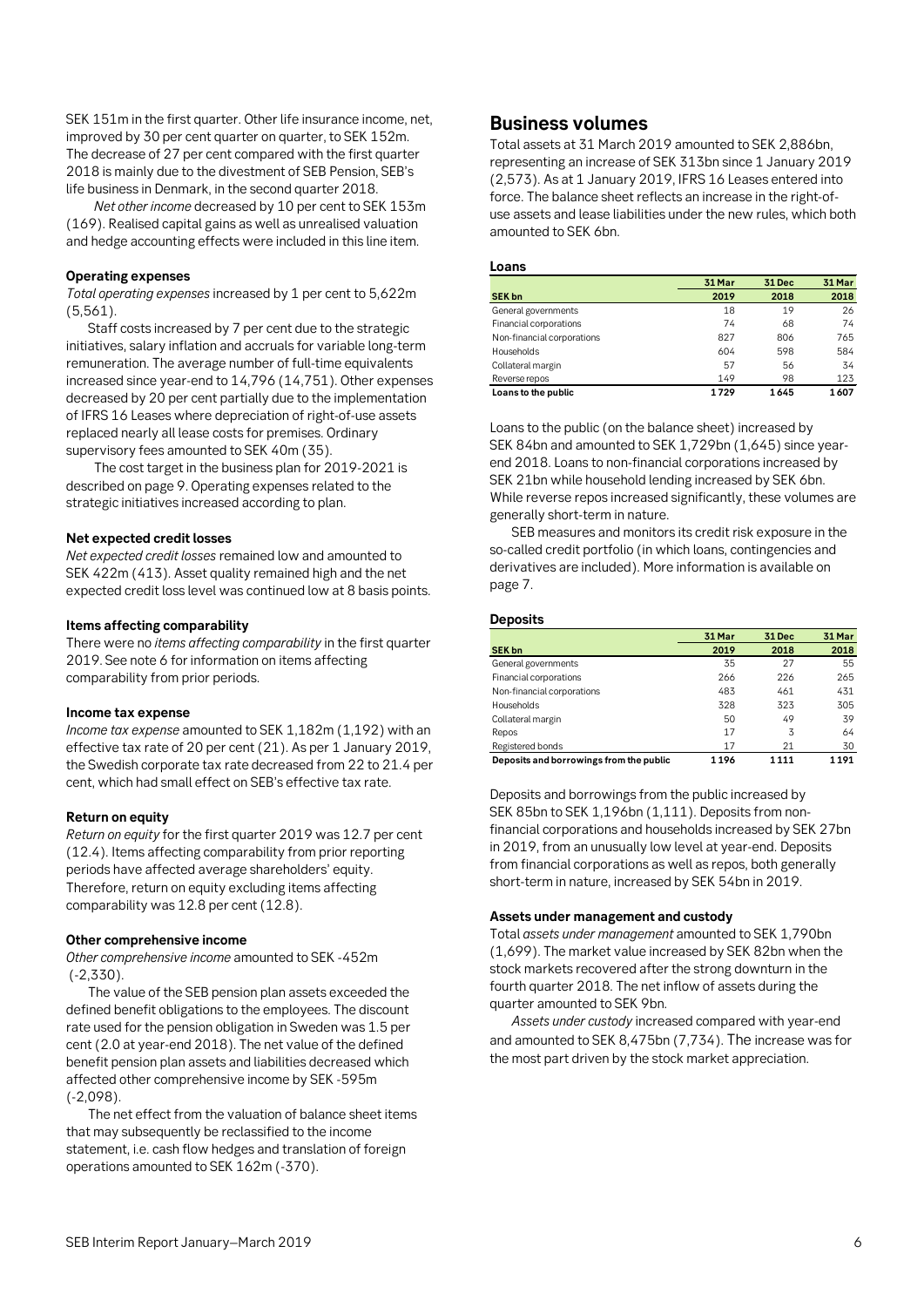## <span id="page-6-0"></span>**Business development**

The first quarter of 2019 represented the first of twelve quarters in SEB's business plan 2019-2021. This is a selection of transformative actions and initiatives launched to execute on this plan so far.

### **Advisory leadership**

In SEB's efforts to strengthen the advisory offering to large corporates, SEB established a dedicated customer segment team to offer advice specifically aimed at supporting the ongoing trend in the energy sector towards renewable energy. A separate function, SEB Singular, was established to advise on digital business models and strategies – supporting large companies in their efforts to take advantage of emerging technologies. During the quarter, SEB also extended its Private Banking offering in order to address the specific needs of entrepreneurs working in high-growth companies.

In response to the ever-increasing demand with a positive climate impact, SEB collaborated with the Nordic Investment Bank and was the sole lead on the transaction, when they issued their inaugural Nordic-Baltic Blue Bond, aiming to protect the marine environment in the Baltic Sea. SEB also enhanced its investment offering by launching a sustainable credit fund, focusing on Nordic floating rate notes.

Furthermore, SEB was appointed Sustainability Player of the Year by a Swedish insurance broker. The award was a result of SEB's initiative to let 250,000 customers influence the investment agenda by prioritising among the UN's 17 sustainable development goals.

### **Operational excellence**

To continue to improve customer experience, SEB initiated the process of reallocating certain insurance administration to its service support centre in the Baltics. The move, which is planned to be completed in the second quarter, is expected to enhance both operational efficiency and speed.

### **Extended presence**

During the quarter, SEB launched a beta-version of a new digital channel for all corporate customers that will integrate all SEB's products and services as well as opening up to integrate products and services from third-party providers.

By investing in PE Accounting, SEB deepened the strategic partnership with the enterprise resource planning system provider. The aim is to develop integrated solutions to corporate customers – bringing SEB another step closer to its ambition of offering customers a seamless banking experience.

### **Supporting innovation**

Ever since its foundation, SEB has contributed to innovative companies. This quarter, SEB supported the launch of a new venture capital fund. Fairpoint Capital, which is externally managed, will invest in business-to-business (B2B) companies developing emerging technologies and have SEB as its largest investor.

SEB Venture Capital increased its investment in the fintech company Tink to finance the expansion of its Open Banking platform, hence strengthening the strategic partnership established in 2016.

## <span id="page-6-1"></span>**Risk, capital and uncertainties**

SEB assumes credit, market, liquidity, IT and operational as well as life insurance risks. The risk composition of the Group, as well as the related risk, liquidity and capital management, are described in SEB's Annual Report for 2018 (see page 44- 49 and notes 41 and 42), in the Capital Adequacy and Risk Management Report for 2018 as well as the quarterly additional Pillar 3 disclosures and in the Fact Book.

#### **Credit risk**

|                                          | 31 Mar | 31 Dec | 31 Mar |
|------------------------------------------|--------|--------|--------|
| <b>SEK bn</b>                            | 2019   | 2018   | 2018   |
| <b>Banks</b>                             | 109    | 93     | 119    |
| Corporates                               | 1178   | 1146   | 1088   |
| Commercial real estate managment         | 190    | 186    | 186    |
| Residential real estate management       | 114    | 110    | 107    |
| Housing co-operative associations Sweden | 62     | 63     | 61     |
| Public administration                    | 63     | 55     | 73     |
| Household mortgage                       | 563    | 552    | 541    |
| Household other                          | 88     | 87     | 85     |
| Total credit portfolio                   | 2367   | 2292   | 2260   |

SEB's credit portfolio which includes loans, contingencies and derivatives increased by SEK 75bn to SEK 2,367bn (2,292). The corporate credit portfolio increased by 3 per cent or SEK 32bn. The FX-adjusted corporate growth was 1 per cent. The household credit portfolio increased by SEK 12bn and commercial and residential real estate management increased by SEK 8bn.

Certain balances in the credit portfolio disclosure have been reclassified to better reflect the portfolio characteristics. Historic information has been restated. The geographic split of the credit portfolio, as presented in the Fact Book, is now based on SEB's operations which matches where the result is reported. Furthermore, collateral margin is reflected based on an exposure-at-default amount rather than a nominal amount and repos are now included, also based on an exposure-atdefault value.

Credit-impaired loans, gross (stage 3) increased since year-end by SEK 1,032m to SEK 9,456m and increased by SEK 335m compared with the first quarter 2018. The related gross credit-impaired loans/total loans ratio was 0.56 per cent.

### **Market risk**

SEB's business model is mainly driven by customer demand. Value-at-Risk (VaR) in the trading book increased slightly during the first quarter of 2019 and averaged SEK 93m, compared with SEK 90m for the year 2018. The Group does not expect to lose more than this amount, on average, during a period of ten trading days with 99 per cent probability. The VaR development during the quarter was mainly due to a higher interest rate exposure.

### **Liquidity and long-term funding**

Short-term funding, in the form of commercial paper and certificates of deposit, increased by SEK 100bn in the first quarter 2019.

SEK 30bn of long-term funding matured during the first quarter (of which SEK 6bn covered bonds and SEK 23bn senior debt). New issuance during the quarter amounted to SEK 36bn (of which SEK 29bn was covered bonds and SEK 8bn senior preferred debt).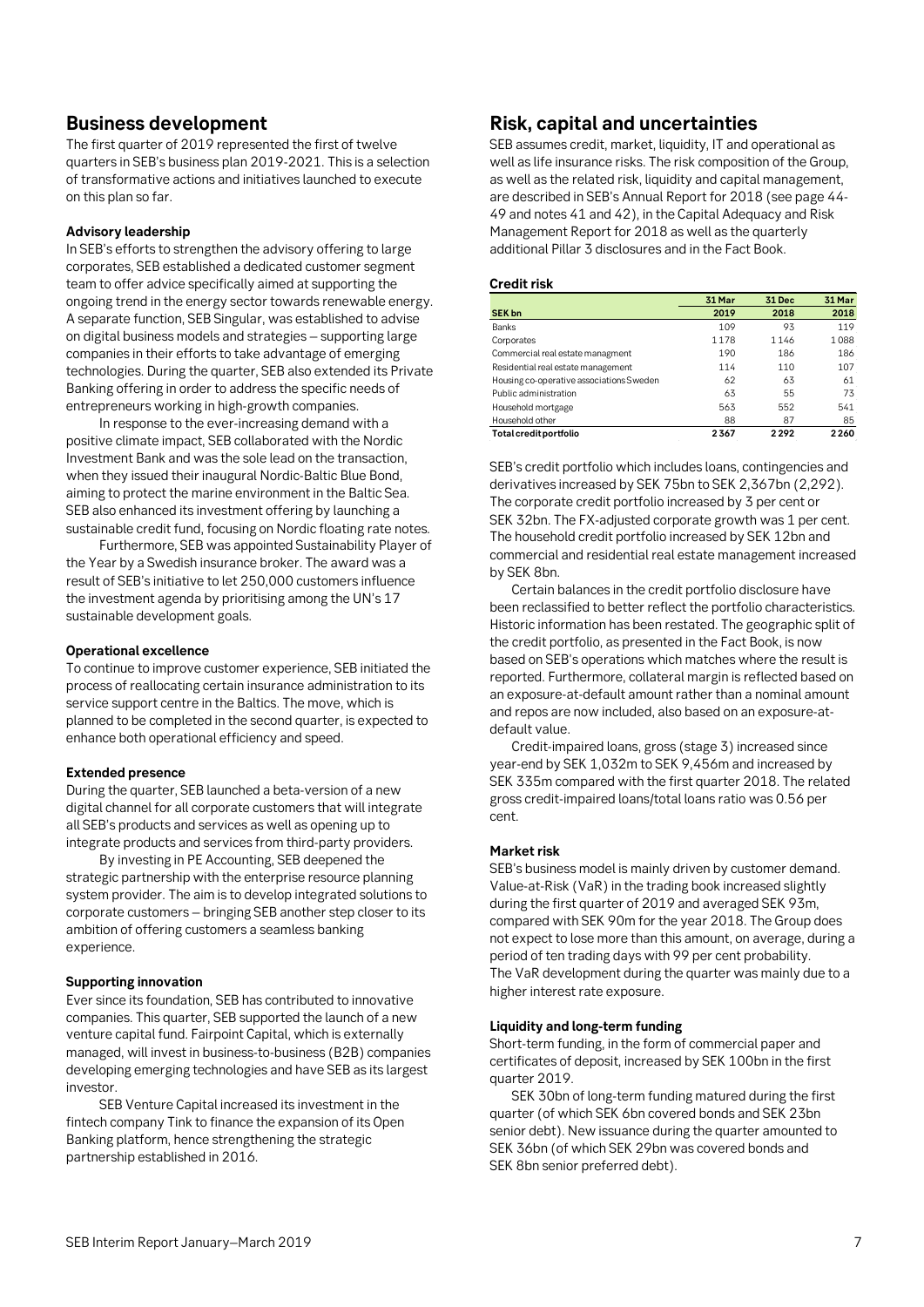The liquidity reserve according to the Swedish Bankers' Association definition amounted to SEK 546bn at the end of the quarter (403). This liquidity reserve has been redefined in accordance with the EU delegated act with regard to liquidity coverage requirements. The Liquidity Coverage Ratio (LCR) must be at least 100 per cent. At the end of the quarter, the LCR was 160 per cent (147).

The bank is committed to a stable funding base. SEB's internal structural liquidity measure, Core Gap, which measures the proportion of stable funding in relation to illiquid assets, was 112 per cent (110).

### **Rating**

Moody's rates SEB's long-term senior unsecured debt at Aa2 with a stable outlook reflecting SEB's asset quality and solid capitalisation underpinned by strong earnings generation capacity and good profitability.

Fitch rates SEB's long-term senior unsecured debt at AAwith a stable outlook. The rating is based on SEB's strong capital and leverage ratios, sound asset quality and healthy liquidity profile.

S&P rates SEB's long-term senior unsecured debt at A+ with a stable outlook. The rating is based on the bank's leading corporate franchise, strong capitalisation underpinned by stable earnings and sound asset quality.

### **Capital position**

The following table shows the risk exposure amount (REA) and capital ratios according to Basel III:

|                                       | 31 Mar | 31 Dec | 31 Mar |
|---------------------------------------|--------|--------|--------|
| Own funds requirement, Basel III      | 2019   | 2018   | 2018   |
| Risk exposure amount, SEK bn          | 739    | 716    | 615    |
| Common Equity Tier 1 capital ratio, % | 17.1   | 17.6   | 19.0   |
| Tier 1 capital ratio, %               | 19.2   | 19.7   | 21.3   |
| Total capital ratio, %                | 217    | 222    | 24.1   |
| Leverage ratio, %                     | 4.6    | 5.1    | 4.6    |

SEB's Common Equity Tier 1 (CET1) capital ratio was 17.1 per cent (17.6). SEB's estimate of the full Pillar 1 and 2 CET1 capital requirements – where the Pillar 2 requirements were calculated according to the methods set by the Swedish Financial Supervisory Authority (SFSA) – was 14.6 per cent per the end of the period (14.9). The implementation of IFRS 16 lowered the CET 1 ratio by 17 basis points. The bank aims to have a buffer of around 150 basis points above the capital requirement. Currently, the total buffer is 250 basis points.

#### **Risk exposure amount**

| <b>SEK bn</b>                                  |     |
|------------------------------------------------|-----|
| Balance 31 Dec 2018                            | 716 |
| Asset size                                     |     |
| Asset quality                                  | - 1 |
| Foreign exchange movements                     | 9   |
| Model updates, methodology & policy, other     | 6   |
| Underlying market and operational risk changes | 2   |
| - whereof market risk                          | 2   |
| - whereof operational risk                     |     |
| Balance 31 Mar 2019                            | 739 |

Total REA increased by SEK 23bn to SEK 739bn. Foreign exchange rate movements and increased credit volumes contributed to higher credit risk REA. The implementation of IFRS 16 increased credit risk REA by SEK 6bn (reflected on the row Model updates, methodology and policy).

In accordance with SFSA requirements, the additional risk exposure amount relating to the mortgage risk-weight floor was per 31 December 2018 reclassified from a Pillar 2 to a Pillar 1 requirement. This REA amounted to SEK 93bn at the end of the first quarter (92 at year-end).

#### **Internally assessed capital requirement**

As per 31 March 2019, the internally assessed capital requirement, including insurance risk, amounted to SEK 66bn (67). The internal capital requirement is assessed using SEB's internal models for economic capital and is not fully comparable to the estimated capital requirement published by the SFSA due to differences in assumptions and methodologies.

The internally assessed capital requirement for the parent company amounted to SEK 64bn (62).

#### **Uncertainties**

After reaching its highest point since 2011, global growth turned less positive towards the end of 2018 and there are signals that indicate a gradual future economic slow-down. The geopolitical uncertainty and the large global economic imbalances remain. The potential reduction of liquidity support to financial markets from central banks worldwide may create direct and indirect effects that are difficult to assess. In December 2018 the Swedish Central bank decided to raise the repo rate by 0.25 percentage points to -0.25 per cent. The new rate started to apply in January 2019. SEB does not currently forecast any additional hikes to be made this year. There has been a gradual stabilisation in the Swedish residential real estate market. However, there is an oversupply of unsold newly constructed apartments in the main cities that may put pressure on prices.

The German Federal Ministry of Finance issued a circular on 17 July 2017 with administrative guidance in relation to withholding taxes on dividends in connection with certain cross-border securities lending and derivative transactions; so-called cum-cum transactions. The circular states an intention to examine transactions executed prior to the change in tax legislation that was enacted 1 January 2016. Ongoing audits by the local tax administration have to date resulted in preliminary minor reclaims on selected tax years. SEB has requested that these reclaims should be revoked. Following a review, SEB is of the opinion that the cross-border securities lending and derivative transactions of SEB in Germany up until 1 January 2016 were conducted in compliance with then prevailing rules. Hence, to date no provisions have been made. Nevertheless, it cannot be ruled out that the outcome of potential future tax claims may have a negative financial effect on SEB.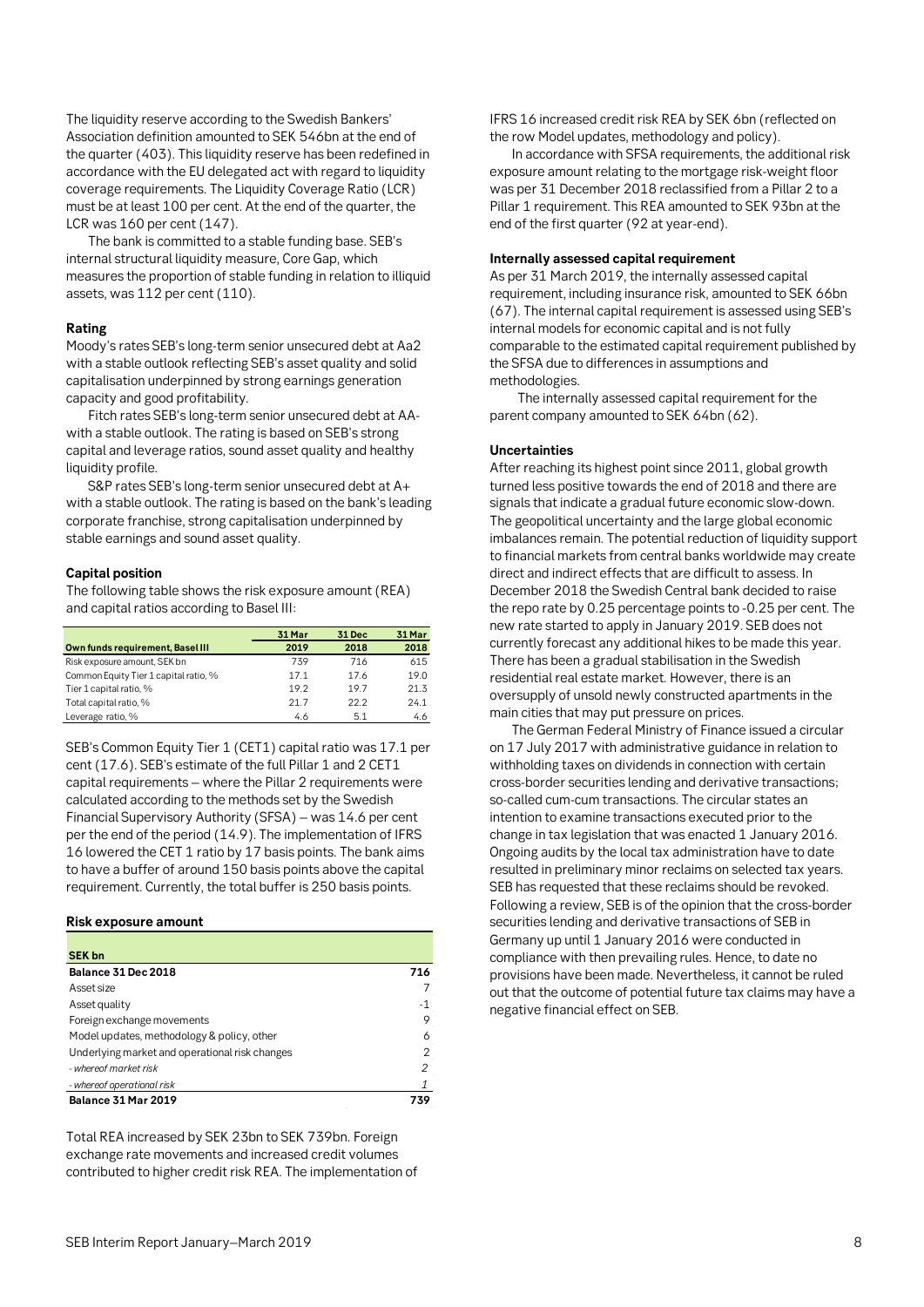# <span id="page-8-0"></span>**Other information**

### **Long-term financial targets**

SEB's long-term financial targets are:

- to pay a yearly dividend that is 40 per cent or above of the earnings per share,
- to maintain a Common Equity Tier 1 capital ratio of around 150 bps above the current requirement from the SFSA, and
- to generate a return on equity that is competitive with peers.

In the long term, SEB aspires to reach a sustainable return on equity of 15 per cent.

### **Cost target**

SEB's business plan for 2019-2021 defines a number of strategic initiatives, which on an accumulated basis, are estimated to lead to total additional investments of SEK 2-2.5bn during the three year period 2019-2021. This translates into an annual cost increase of SEK 1bn by 2021, and a new total cost target of around SEK 23bn by 2021, assuming 2018 FX-rates. The pace of investments will be dependent on progress and will be gradually ramped up over the coming three years. The strategic initiatives are expected to lead to both improved revenue growth and cost efficiencies, improving return on equity over time.

### **Resolution fund fee requirement change**

Swedish authorities decided that the resolution fund fee for 2019 shall be reduced from 0.125 to 0.09 per cent applied to the adjusted 2017 balance sheet volumes. SEB amortises the expected annual fee for 2019 into net interest income based on an estimate, which may change in May 2019 when the invoiced amount is known.

The fee will be reduced to 0.05 per cent from 2020 until the resolution fund target is met. The fund target level, proposed to represent 3 per cent of guaranteed deposits in Sweden, is expected to be reached by the year 2021.

### **Currency effects**

Compared with the fourth quarter 2018, operating income would have been SEK 37m lower with unchanged currency exchange rates while operating expenses would have been SEK 17m lower for the same period. The positive currency effect on loans and deposits to and from the public was SEK 15bn and 14bn, respectively. Total REA reflects a SEK 9bn positive currency effect while total assets was SEK 28bn higher.

### **Events after the report date**

On 11 April 2019, SEB announced that the bank had entered into an agreement to sell its shareholding of 11.63 per cent in the Danish mortgage credit institution LR Realkredit A/S to Nykredit Realkredit A/S for DKK 302m. The sale is subject to the approval of the relevant authorities and is not expected to have a significant effect on SEB's earnings and capital ratios.

Petra Ålund was named new head of Technology with overarching responsibility for both IT Services and IT Solution Delivery. Petra has been head of IT Services since autumn 2017. She will be an adjunct member of the group executive committee and will assume her new role starting 1 June 2019.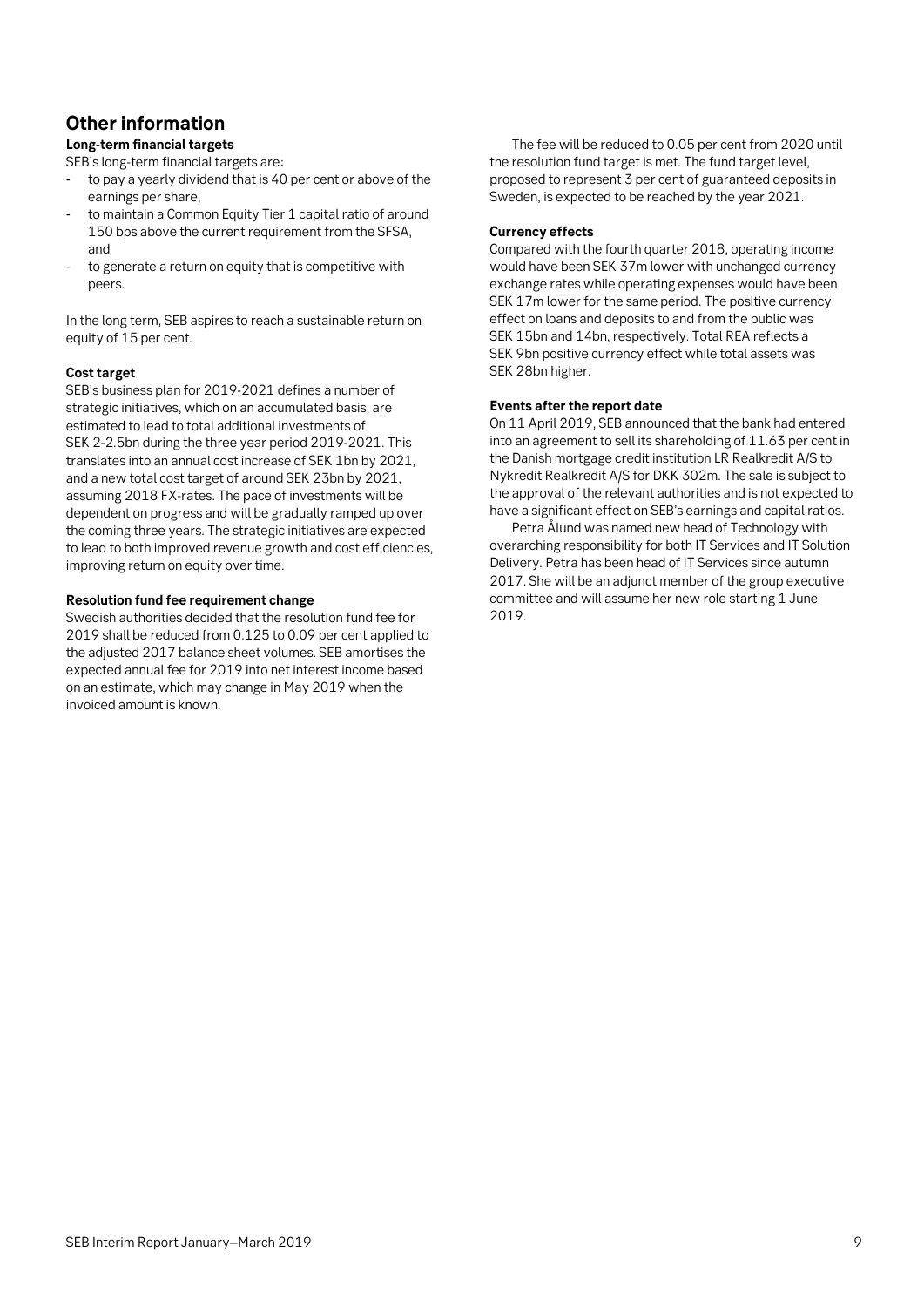# <span id="page-9-0"></span>**Financial statements – SEB Group**

# <span id="page-9-1"></span>**Income statement, condensed**

|                                       | Q1       | Q4      |                  |          | Jan-Mar |                 | <b>Full year</b> |
|---------------------------------------|----------|---------|------------------|----------|---------|-----------------|------------------|
| <b>SEK m</b>                          | 2019     | 2018    | %                | 2019     | 2018    | %               | 2018             |
| Net interest income $^{1)}$           | 5345     | 5215    | $\overline{2}$   | 5345     | 4988    | $\overline{7}$  | 21022            |
| Net fee and commission income         | 4292     | 4848    | $-11$            | 4292     | 4190    | 2               | 18364            |
| Net financial income                  | 2118     | 1512    | 40               | 2118     | 1455    | 46              | 6079             |
| Net other income                      | 153      | 169     | $-10$            | 153      | 153     | $-1$            | 402              |
| <b>Total operating income</b>         | 11907    | 11744   | $\mathbf{1}$     | 11907    | 10787   | $\overline{10}$ | 45868            |
| Staff costs                           | $-3633$  | $-3382$ | 7                | $-3633$  | $-3516$ | 3               | $-14004$         |
| Other expenses <sup>1)</sup>          | $-1590$  | $-1991$ | $-20$            | $-1590$  | $-1733$ | -8              | $-7201$          |
| Depreciation, amortisation and        |          |         |                  |          |         |                 |                  |
| impairment of tangible and intangible |          |         |                  |          |         |                 |                  |
| ases <sup>1</sup>                     | $-399$   | $-188$  | 112              | $-399$   | $-181$  | 120             | - 735            |
| <b>Total operating expenses</b>       | $-5622$  | $-5561$ | 1                | $-5622$  | $-5430$ | 4               | $-21940$         |
| <b>Profit before credit losses</b>    | 6285     | 6183    | $\boldsymbol{2}$ | 6285     | 5357    | 17              | 23928            |
| Gains less losses from tangible and   |          |         |                  |          |         |                 |                  |
| intangible assets                     | $\Omega$ |         | $-2 - 125$       | $\Omega$ | 8       | $-94$           | 18               |
| Net expected credit losses            | $-422$   | $-413$  | 2                | $-422$   | $-109$  |                 | $-1166$          |
| <b>Operating profit before</b>        |          |         |                  |          |         |                 |                  |
| items affecting comparability         | 5864     | 5768    | $\boldsymbol{2}$ | 5864     | 5256    | 12              | 22779            |
| Items affecting comparability         |          |         |                  |          |         |                 | 4506             |
| <b>Operating profit</b>               | 5864     | 5768    | $\overline{2}$   | 5864     | 5256    | 12              | 27 285           |
| Income tax expense                    | $-1182$  | $-1192$ | $-1$             | $-1182$  | $-1261$ | -6              | $-4152$          |
| <b>NET PROFIT</b>                     | 4681     | 4576    | $\overline{2}$   | 4681     | 3995    | 17              | 23134            |
| Attributable to shareholders          | 4681     | 4576    | 2                | 4681     | 3995    | 17              | 23134            |

1) IFRS 16 Leases is applied from 1 January 2019. The group has decided to apply the modified retrospective approach (no restatement made). Interest expense on lease liabilities and depreciation of right-of-use assets are replacing nearly all lease costs for premises from 2019.

| Basic earnings per share, SEK   | 2.16 | 2.16 | -184 | 10.69 |
|---------------------------------|------|------|------|-------|
| Diluted earnings per share, SEK | 2.15 |      | 1.83 | 10.63 |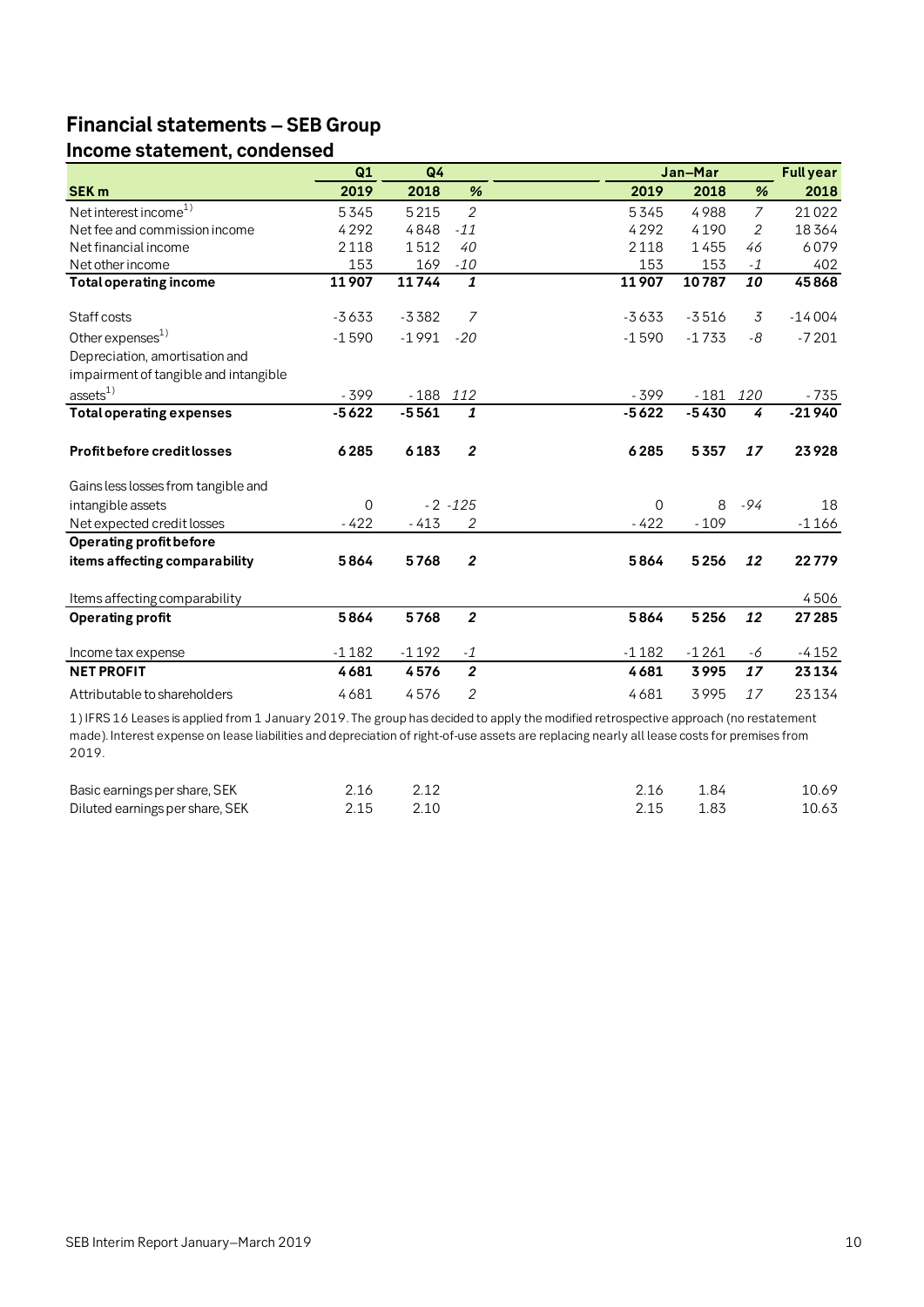# <span id="page-10-0"></span>**Statement of comprehensive income**

|                                         | Q1     | Q <sub>4</sub> |                |        | Jan-Mar   |       | <b>Full year</b> |
|-----------------------------------------|--------|----------------|----------------|--------|-----------|-------|------------------|
| <b>SEK m</b>                            | 2019   | 2018           | $\frac{9}{6}$  | 2019   | 2018      | %     | 2018             |
| <b>NET PROFIT</b>                       | 4681   | 4576           | $\overline{2}$ | 4681   | 3995      | 17    | 23134            |
| Cash flow hedges                        | $-173$ | - 207          | $-16$          | $-173$ | $-259$    | -33   | $-880$           |
| Translation of foreign operations       | 335    | - 163          |                | 335    | 840       | -60   | 582              |
| Items that may subsequently be          |        |                |                |        |           |       |                  |
| reclassified to the income statement:   | 162    | $-370$         |                | 162    | 581       | $-72$ | $-298$           |
| Own credit risk adjustment $(OCA)^{1}$  | $-18$  |                | 138 - 113      | $-18$  | 12        |       | 221              |
| Defined benefit plans                   | - 595  | $-2098$        | -72            | - 595  | 295       |       | - 846            |
| I tems that will not be reclassified to |        |                |                |        |           |       |                  |
| the income statement:                   | $-614$ | -1 960         | -69            | - 614  | 307       |       | - 625            |
| OTHER COMPREHENSIVE INCOME              | - 452  | - 2 3 3 0      | -81            | - 452  | 887 - 151 |       | $-923$           |
| <b>TOTAL COMPREHENSIVE INCOME</b>       | 4230   | 2246           | 88             | 4230   | 4882      | $-13$ | 22211            |
| Attributable to shareholders            | 4230   | 2246           | 88             | 4230   | 4882      | $-13$ | 22 2 1 1         |

1) Own credit risk adjustment from financial liabilities at fair value through profit or loss.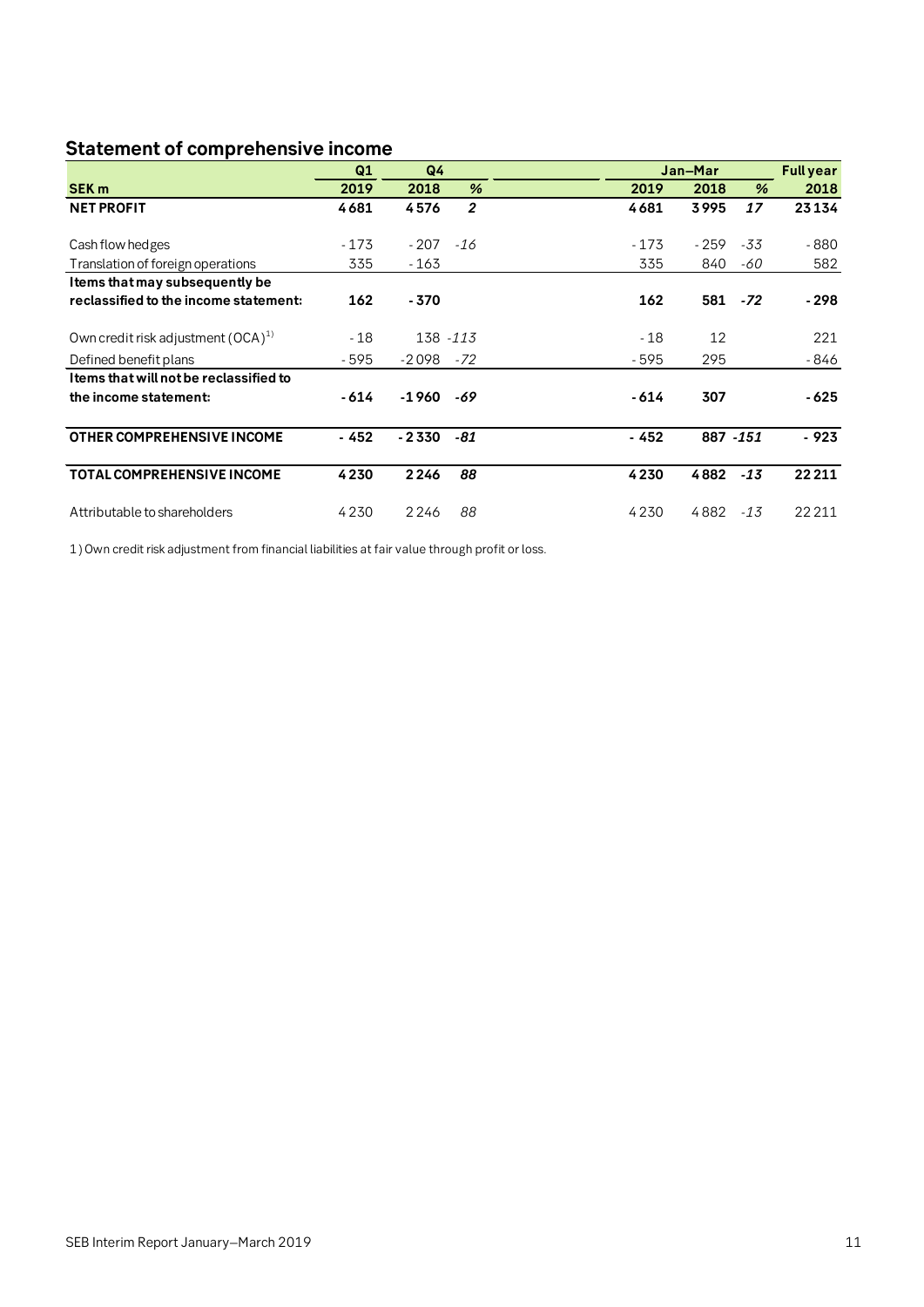## <span id="page-11-0"></span>**Balance sheet, condensed**

|                                                        | 31 Mar  | $1$ Jan <sup>3)</sup> | <b>31 Dec</b> | 31 Mar  |
|--------------------------------------------------------|---------|-----------------------|---------------|---------|
| <b>SEK m</b>                                           | 2019    | 2019                  | 2018          | 2018    |
| Cash and cash balances at central banks                | 281159  | 209 115               | 209115        | 244 283 |
| Loans to central banks                                 | 18645   | 33294                 | 33294         | 7785    |
| Loans to credit institutions <sup>2)</sup>             | 62662   | 44 2 8 7              | 44 28 7       | 89808   |
| Loans to the public                                    | 1728745 | 1644825               | 1644825       | 1607055 |
| Debt securities                                        | 240566  | 156128                | 156128        | 231013  |
| Equity instruments                                     | 64231   | 50434                 | 50434         | 65133   |
| Financial assets for which the customers bear the      |         |                       |               |         |
| investment risk                                        | 293037  | 269613                | 269613        | 284140  |
| Derivatives                                            | 124 390 | 115463                | 115463        | 130172  |
| Other assets $^{3(4)}$                                 | 72887   | 50296                 | 44357         | 244758  |
| <b>TOTAL ASSETS</b>                                    | 2886322 | 2573455               | 2567516       | 2904147 |
|                                                        |         |                       |               |         |
| Deposits from central banks and credit institutions    | 157139  | 135719                | 135719        | 130296  |
| Deposits and borrowings from the public <sup>1)</sup>  | 1195752 | 1111390               | 1111390       | 1190991 |
| Financial liabilities for which the customers bear the |         |                       |               |         |
| investment risk                                        | 294407  | 270556                | 270556        | 285518  |
| Liabilities to policyholders                           | 23456   | 21846                 | 21846         | 19879   |
| Debt securities issued                                 | 790587  | 680 670               | 680 670       | 689995  |
| Short positions                                        | 67358   | 23144                 | 23144         | 44017   |
| Derivatives                                            | 96642   | 96872                 | 96872         | 109619  |
| Other financial liabilities                            | 3567    | 3613                  | 3613          | 3795    |
| Other liabilities <sup>3)4)</sup>                      | 119005  | 81099                 | 74916         | 298958  |
| <b>Total liabilities</b>                               | 2747912 | 2424910               | 2418727       | 2773067 |
| <b>Equity</b>                                          | 138410  | 148545                | 148789        | 131080  |
| <b>TOTAL LIABILITIES AND EQUITY</b>                    | 2886322 | 2573455               | 2567516       | 2904147 |
|                                                        | 295634  | 292238                | 292238        | 273826  |
| 1) Deposits covered by deposit guarantees              |         |                       |               |         |

2) Loans to credit institutions and liquidity placements with other direct participants in interbank fund transfer systems.

3) IFRS 16 Leases is applied from 1 January 2019. The group has decided to apply the modified retrospective approach (i.e. no restatement made). Right-of-use assets are included in Other assets and lease liabilities are included in Other liabilities from 2019. Increase in Other assets at 1 January 2019 stems from an increase in Right-of-use assets SEK 5,747m, Deferred tax assets SEK 51m and Other assets SEK 141m. Increase in Other liabilities at 1 January is a result of an increase in Lease liabilities SEK 6,337m offset by decreases in Provisions SEK 122m and Other liabilities SEK 32m.

4) Non-current assets and disposal groups classified as held for sale amounted to SEK 193,283m and liabilities of disposal groups classified as held for sale amounted to SEK 186,781m as of 31 March 2018. For other periods there are no corresponding amounts.

A more detailed balance sheet is included in the Fact Book.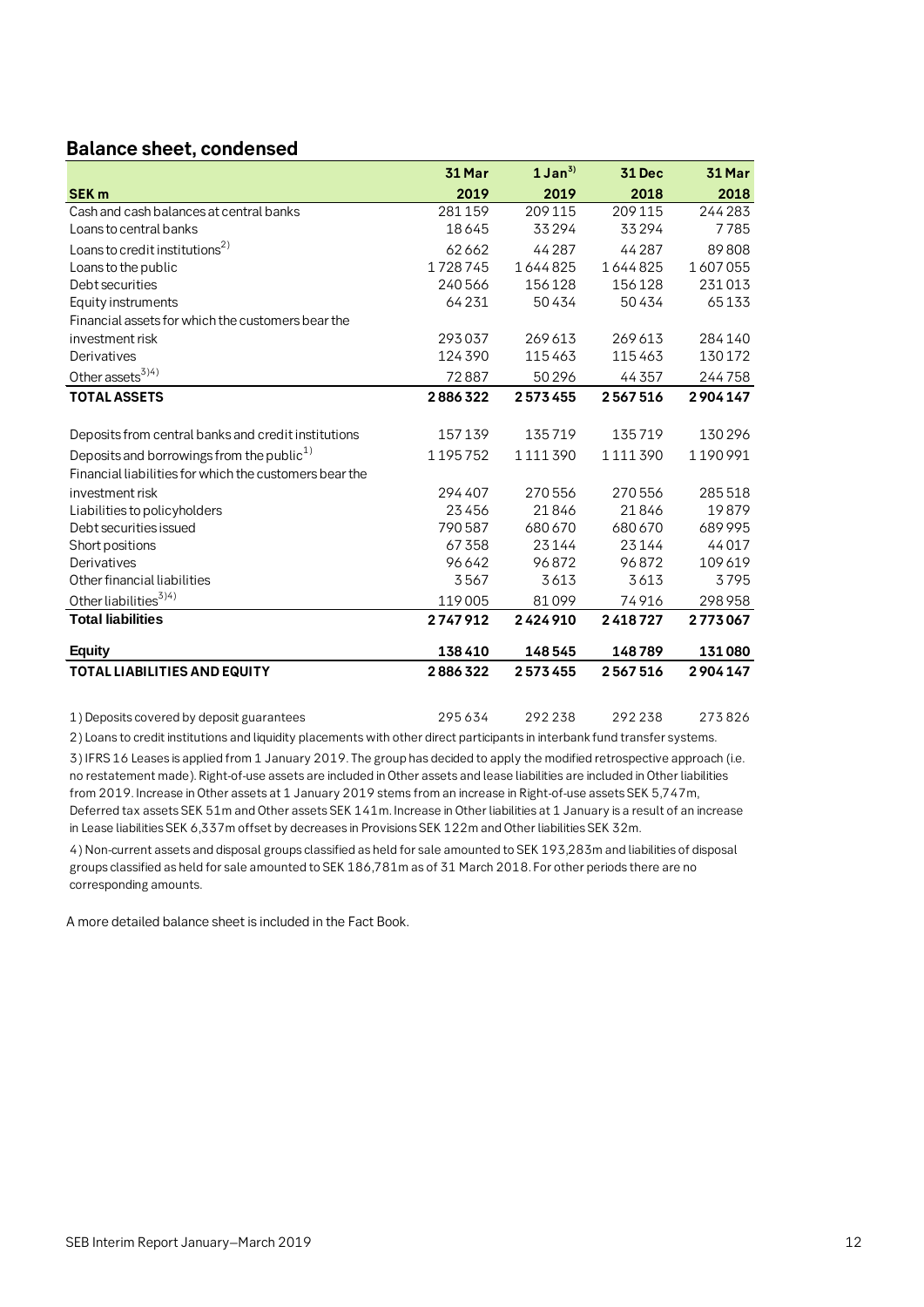# <span id="page-12-0"></span>**Statement of changes in equity**

|                                                                                                                                                                        |              |            |                  | Other reserves <sup>1)</sup> |                    |                |                 |               |
|------------------------------------------------------------------------------------------------------------------------------------------------------------------------|--------------|------------|------------------|------------------------------|--------------------|----------------|-----------------|---------------|
|                                                                                                                                                                        |              | Available- |                  |                              |                    |                |                 |               |
|                                                                                                                                                                        |              | for-sale   |                  |                              | <b>Translation</b> | <b>Defined</b> |                 |               |
|                                                                                                                                                                        | <b>Share</b> | financial  |                  | <b>Cash flow</b>             | of foreign         | benefit        | <b>Retained</b> |               |
| <b>SEK m</b>                                                                                                                                                           | capital      | assets     | OCA <sup>2</sup> |                              | hedges operations  | plans          | earnings        | <b>Equity</b> |
| Jan-Mar 2019                                                                                                                                                           |              |            |                  |                              |                    |                |                 |               |
| Opening balance                                                                                                                                                        | 21942        |            | $-286$           | 313                          | $-315$             | 2533           | 124604          | 148789        |
| Effect of applying IFRS 163)                                                                                                                                           |              |            |                  |                              |                    |                | $-244$          | -244          |
| Restated balance at 1 January 2018                                                                                                                                     | 21942        |            | $-286$           | 313                          | $-315$             | 2533           | 124 360         | 148545        |
| Net profit                                                                                                                                                             |              |            |                  |                              |                    |                | 4681            | 4681          |
| Other comprehensive income (net of tax)                                                                                                                                |              |            | $-18$            | $-173$                       | 335                | -595           |                 | -452          |
| Total comprehensive income                                                                                                                                             |              |            | $-18$            | $-173$                       | 335                | -595           | 4681            | 4230          |
| Dividend to shareholders                                                                                                                                               |              |            |                  |                              |                    |                | $-14069$        | $-14069$      |
| Equity-based programmes <sup>5)</sup>                                                                                                                                  |              |            |                  |                              |                    |                | $-214$          | $-214$        |
| Change in holdings of own shares                                                                                                                                       |              |            |                  |                              |                    |                | -81             | -81           |
| <b>Closing balance</b>                                                                                                                                                 | 21942        |            | $-304$           | 140                          | 20                 | 1937           | 114676          | 138410        |
| Jan-Dec 2018                                                                                                                                                           |              |            |                  |                              |                    |                |                 |               |
| Opening balance                                                                                                                                                        | 21942        | 729        |                  | 1192                         | $-897$             | 3379           | 114893          | 141237        |
| Effect of applying IFRS 94)                                                                                                                                            |              | $-729$     | $-507$           |                              |                    |                | $-1160$         | $-2396$       |
| Restated balance at 1 January 2017                                                                                                                                     | 21942        |            | $-507$           | 1192                         | -897               | 3379           | 113732          | 138841        |
| Net profit                                                                                                                                                             |              |            |                  |                              |                    |                | 23134           | 23134         |
| Other comprehensive income (net of tax)                                                                                                                                |              |            | 221              | $-880$                       | 582                | $-846$         |                 | -923          |
| Total comprehensive income                                                                                                                                             |              |            | 221              | $-880$                       | 582                | -846           | 23134           | 22211         |
| Dividend to shareholders                                                                                                                                               |              |            |                  |                              |                    |                | $-12459$        | $-12459$      |
| Equity-based programmes <sup>5)</sup>                                                                                                                                  |              |            |                  |                              |                    |                | $-111$          | $-111$        |
| Change in holdings of own shares                                                                                                                                       |              |            |                  |                              |                    |                | 307             | 307           |
| <b>Closing balance</b>                                                                                                                                                 | 21942        |            | $-286$           | 313                          | $-315$             | 2533           | 124604          | 148789        |
|                                                                                                                                                                        |              |            |                  |                              |                    |                |                 |               |
| Jan-Mar 2018                                                                                                                                                           |              |            |                  |                              |                    |                |                 |               |
| Opening balance                                                                                                                                                        | 21942        | 729        |                  | 1192                         | $-897$             | 3379           | 114893          | 141237        |
| Effect of applying IFRS 94)                                                                                                                                            |              | $-729$     | $-507$           |                              |                    |                | $-1160$         | -2396         |
| Restated balance at 1 January 2017                                                                                                                                     | 21942        |            | $-507$           | 1192                         | $-897$             | 3379           | 113732          | 138841        |
| Net profit                                                                                                                                                             |              |            |                  |                              |                    |                | 3995            | 3995          |
| Other comprehensive income (net of tax)                                                                                                                                |              |            | 12               | -259                         | 840                | 295            |                 | 887           |
| Total comprehensive income                                                                                                                                             |              |            | 12               | $-259$                       | 840                | 295            | 3995            | 4882          |
| Dividend to shareholders                                                                                                                                               |              |            |                  |                              |                    |                | $-12459$        | $-12459$      |
| Equity-based programmes <sup>5)</sup>                                                                                                                                  |              |            |                  |                              |                    |                | $-225$          | $-225$        |
| Change in holdings of own shares                                                                                                                                       |              |            |                  |                              |                    |                | 41              | 41            |
| <b>Closing balance</b>                                                                                                                                                 | 21942        |            | $-495$           | 933                          | $-57$              | 3673           | 105084          | 131080        |
| 1) Amounts under Other reserves may be reclassified in the future to the income statement under certain circumstances, e.g. if they are related to dissolved Cash flow |              |            |                  |                              |                    |                |                 |               |

hedges or Translation of foreign operations when SEB ceases to consolidate a foreign operation. Amounts related to OCA and Defined benefit plans will not be reclassified to the income statement.

2) Fair value changes of financial liabilities at fair value through profit or loss attributable to changes in own credit risk.

3) IFRS 16 Leases is applied from 1 January 2019.

5) Number of shares owned by SEB: 4) IFRS 9 Financial Instruments is applied from 1 January 2018. Opening balance 2018 has been restated in fourth quarter 2018 with a positive amount of SEK 884m.

|                                                | Jan-Mar | Jan-Dec | Jan-Mar |
|------------------------------------------------|---------|---------|---------|
| Number of shares owned by SEB, million         | 2019    | 2018    | 2018    |
| Opening balance                                | 30.3    | 271     | 27.1    |
| Repurchased shares for equity-based programmes | 4.5     | 6.9     | 3.6     |
| Sold/distributed shares                        | $-3.4$  | $-3.8$  | $-1.8$  |
| <b>Closing balance</b>                         | 31.3    | 30.3    | 28.9    |
| Market value of shares owned by SEB, SEK m     | 2523    | 2607    | 2531    |

In accordance with the decision by the Annual General Meeting, SEB holds own shares of Class A for the long-term equity-based programmes. The transactions may take place at one or several occasions during the year. The acquisition cost for the purchase of own shares is deducted from shareholders' equity. The item includes changes in nominal amounts of equity swaps used for hedging of equity-based programmes.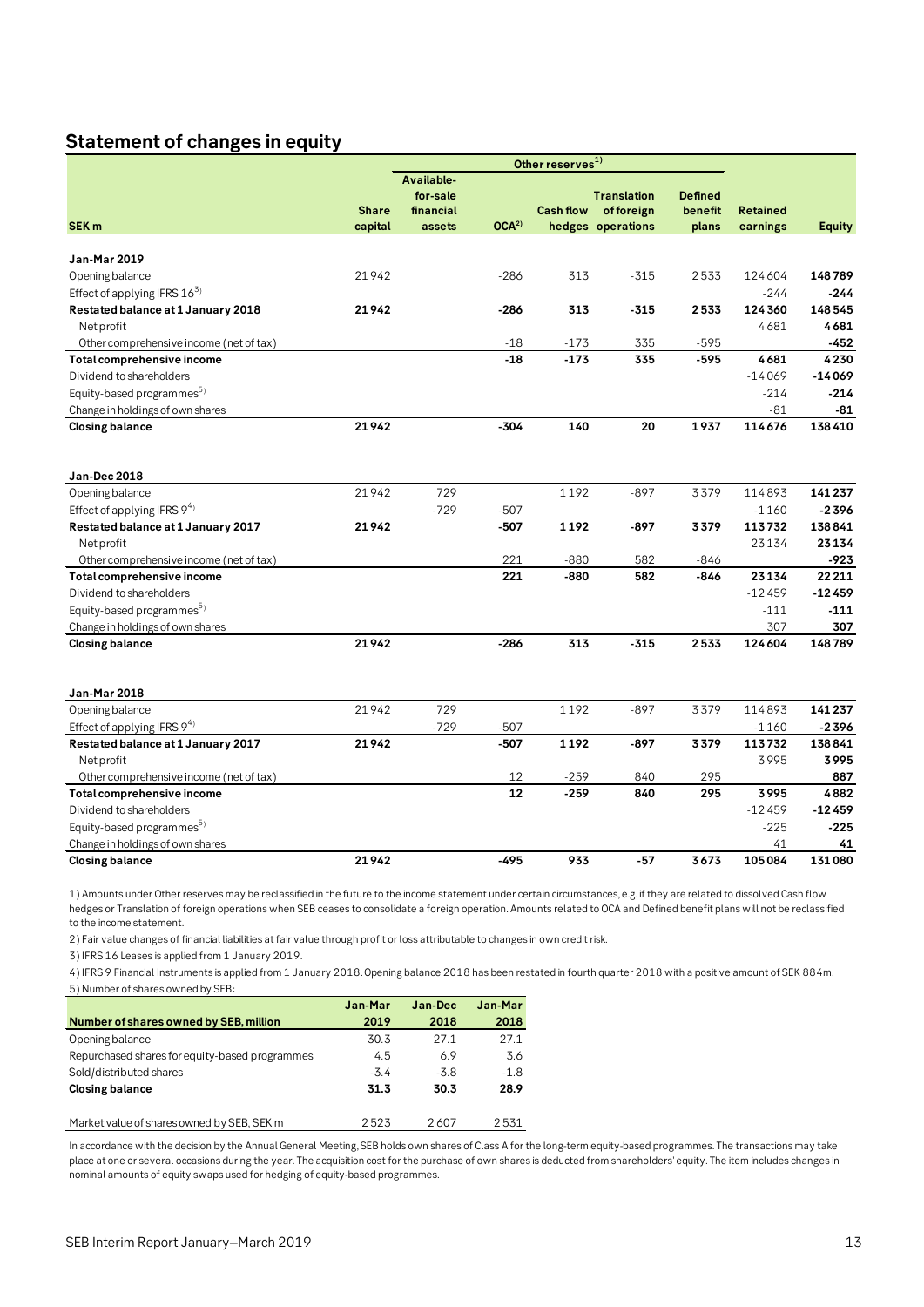# <span id="page-13-0"></span>**Cash flow statement, condensed**

|                                                        | Jan-Mar  |          |      | <b>Full year</b> |
|--------------------------------------------------------|----------|----------|------|------------------|
| <b>SEK m</b>                                           | 2019     | 2018     | %    | 2018             |
| Cash flow from operating activities                    | 89947    | 75831    | 19   | 28259            |
| Cash flow from investment activities                   | $-5791$  | - 448    |      | 7014             |
| Cash flow from financing activities                    | $-14069$ | $-12459$ | 13   | $-12459$         |
| Net increase in cash and cash equivalents              | 70087    | 62924    | 11   | 22814            |
| Cash and cash equivalents at the beginning of year     | 219579   | 184429   | 19   | 184429           |
| Exchange rate differences on cash and cash equivalents | 4709     | 7370     | - 36 | 12336            |
| Net increase in cash and cash equivalents              | 70087    | 62924    | 11   | 22814            |
| Cash and cash equivalents at the end of period $^{1)}$ | 294375   | 254723   | 16   | 219579           |

1) Cash and cash equivalents at the end of period is defined as Cash and cash balances with central banks and Loans to other credit institutions payable on demand.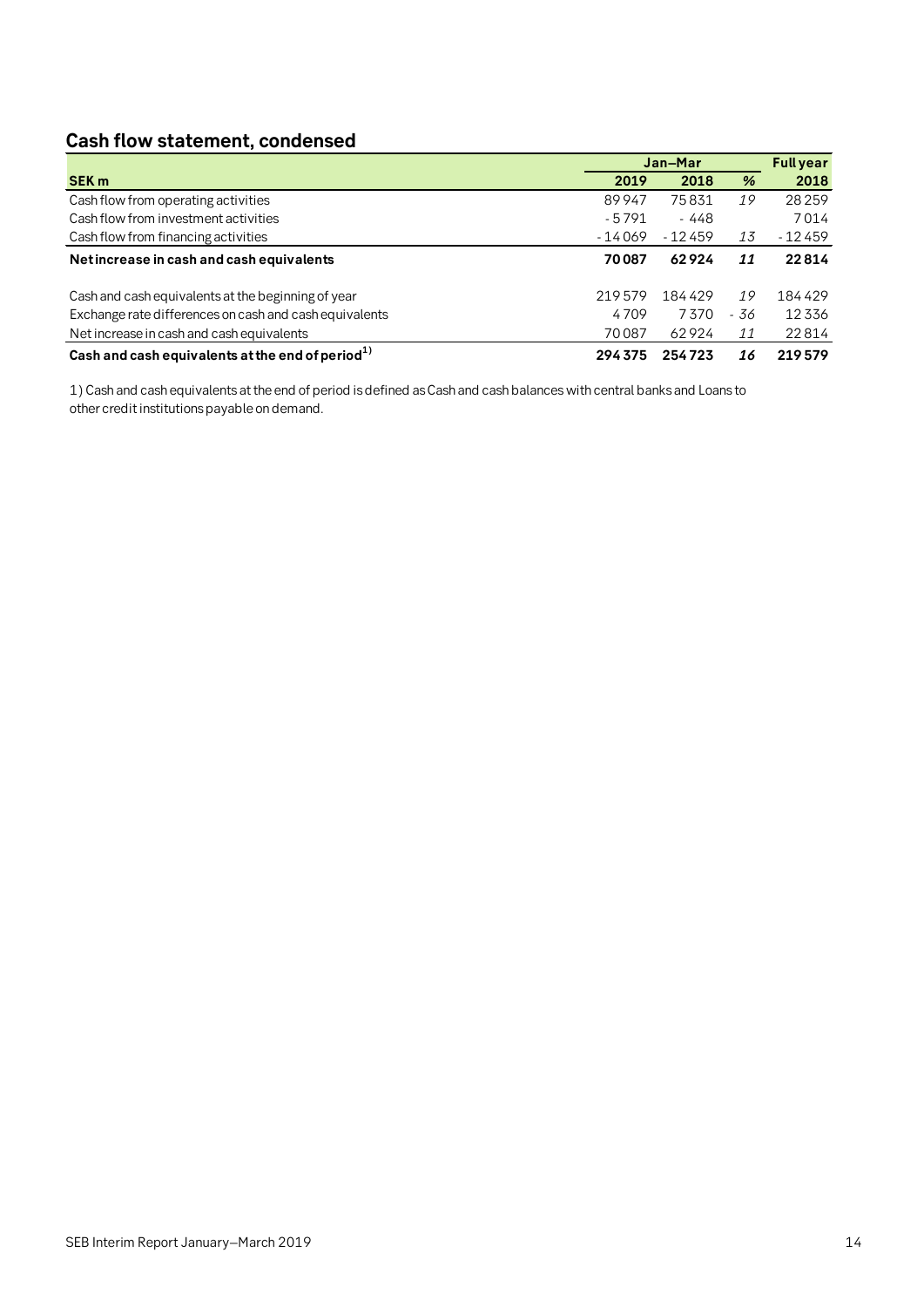# <span id="page-14-0"></span>**Other financial information**

# <span id="page-14-1"></span>**Key figures**

|                                                           | Q1     | Q <sub>4</sub> |       | Jan-Mar       |        |
|-----------------------------------------------------------|--------|----------------|-------|---------------|--------|
|                                                           | 2019   | 2018           | 2019  | 2018          | 2018   |
|                                                           |        |                |       |               |        |
| Return on equity, %                                       | 12.7   | 12.4           | 12.7  | 11.6          | 16.3   |
| Return on equity excluding items affecting                |        |                |       |               |        |
| comparability <sup>1</sup> , %                            | 12.8   | 12.8           | 12.8  | 11.5          | 13.4   |
| Return on total assets, %                                 | 0.7    | 0.7            | 0.7   | 0.6           | 0.8    |
| Return on risk exposure amount, %                         | 2.6    | 2.8            | 2.6   | 2.6           | 3.7    |
| Cost/income ratio                                         | 0.47   | 0.47           | 0.47  | 0.50          | 0.48   |
| Basic earnings per share, SEK                             | 2.16   | 2.12           | 2.16  | 1.84          | 10.69  |
| Weighted average number of shares <sup>2</sup> , millions | 2163   | 2164           | 2163  | 2166          | 2164   |
| Diluted earnings per share, SEK                           | 2.15   | 2.10           | 2.15  | 1.83          | 10.63  |
| Weighted average number of diluted shares <sup>3</sup> ,  |        |                |       |               |        |
| millions                                                  | 2175   | 2177           | 2175  | 2178          | 2177   |
| Net worth per share, SEK                                  | 70.54  | 74.74          | 70.54 | 69.90         | 74.74  |
| Equity per share, SEK                                     | 64.00  | 68.76          | 64.00 | 60.54         | 68.76  |
| Average shareholders' equity, SEK, billion                | 147.7  | 147.6          | 147.7 | 138.3         | 141.6  |
| Net ECL level, %                                          | 0.08   | 0.08           | 0.08  | 0.02          | 0.06   |
| Stage 3 Loans / Total Loans, gross, %                     | 0.56   | 0.50           | 0.56  | 0.58          | 0.50   |
| Stage 3 Loans / Total Loans, net, %                       | 0.35   | 0.30           | 0.35  | 0.36          | 0.30   |
| Liquidity Coverage Ratio (LCR) <sup>4)</sup> , %          | 160    | 147            | 160   | 138           | 147    |
| Own funds requirement, Basel III                          |        |                |       |               |        |
| Risk exposure amount, SEK m                               | 739047 | 716498         |       | 739047 615308 | 716498 |
| Expressed as own funds requirement, SEK m                 | 59124  | 57320          | 59124 | 49225         | 57320  |
| Common Equity Tier 1 capital ratio, %                     | 17.1   | 17.6           | 17.1  | 19.0          | 17.6   |
| Tier 1 capital ratio, %                                   | 19.2   | 19.7           | 19.2  | 21.3          | 19.7   |
| Total capital ratio, %                                    | 21.7   | 22.2           | 21.7  | 24.1          | 22.2   |
| Leverage ratio, %                                         | 4.6    | 5.1            | 4.6   | 4.6           | 5.1    |
| Number of full time equivalents <sup>5)</sup>             | 14804  | 14749          | 14796 | 14858         | 14751  |
| Assets under custody, SEK bn                              | 8475   | 7734           | 8475  | 7985          | 7734   |
| Assets under management, SEK bn                           | 1790   | 1699           | 1790  | 1854          | 1699   |

1) Sale of SEB Pension and UC AB in Q2 2018.

2) The number of issued shares was 2,194,171,802. SEB owned 30,276,332 Class A shares for the equity based programmes at year-end 2018. During 2019 SEB has purchased 4,499,596 shares and 3,426,345 shares have been sold. Thus, at 31 March 2019 SEB owned 31,349,583 Class A-shares with a market value of SEK 2,523m.

3) Calculated dilution based on the estimated economic value of the long-term incentive programmes.

4) According to EU delegated act.

5) Quarterly numbers are for end of quarter. Accumulated numbers are average for the period.

In SEB's Fact Book, this table is available with nine quarters of history.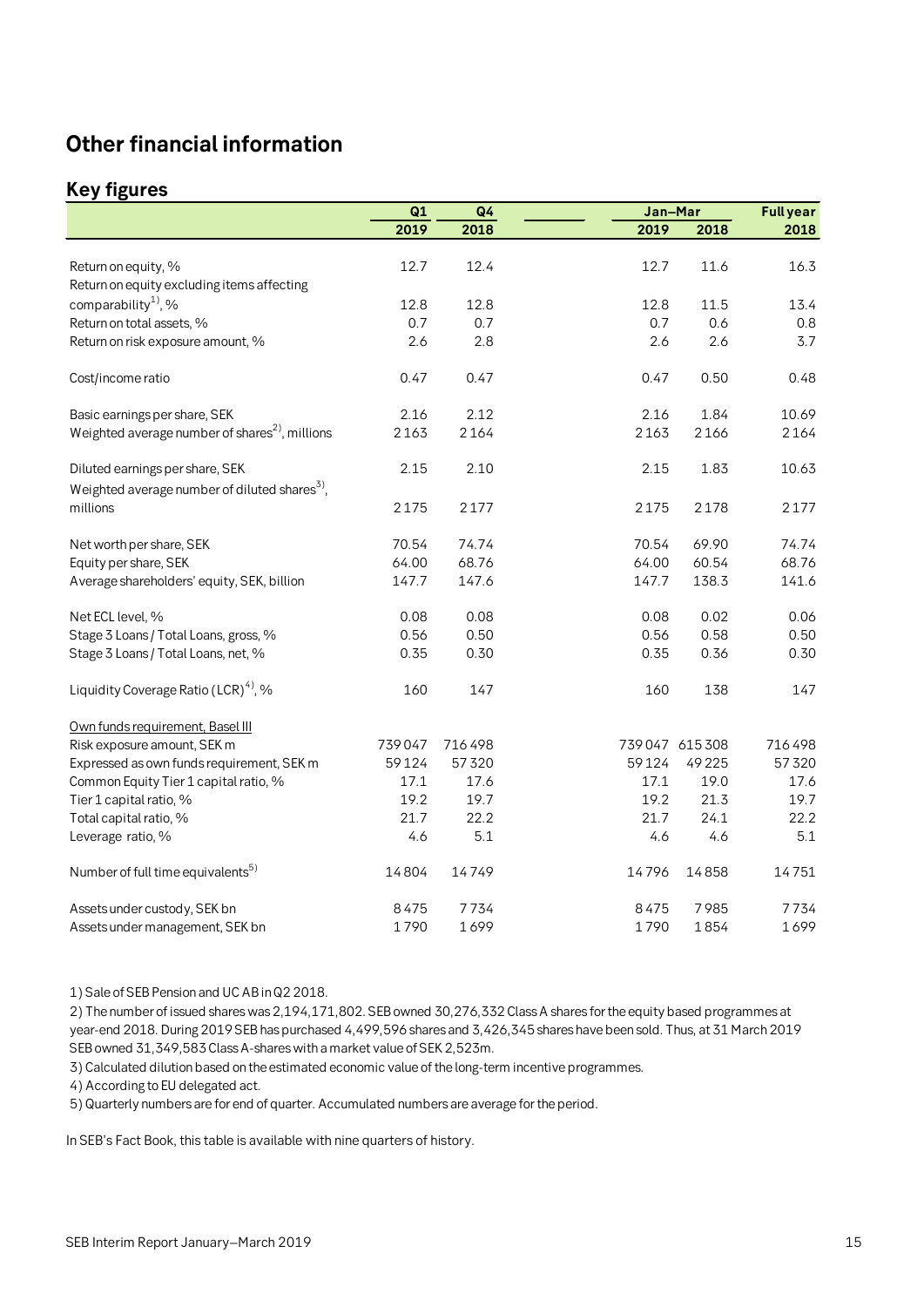# <span id="page-15-0"></span>**Income statement on a quarterly basis**

|                                                                                                                          | Q1          | Q4      | Q <sub>3</sub> | Q2      | Q1      |
|--------------------------------------------------------------------------------------------------------------------------|-------------|---------|----------------|---------|---------|
| <b>SEK m</b>                                                                                                             | 2019        | 2018    | 2018           | 2018    | 2018    |
| Net interest income <sup>1)</sup>                                                                                        | 5345        | 5215    | 5319           | 5500    | 4988    |
| Net fee and commission income                                                                                            | 4292        | 4848    | 4512           | 4814    | 4190    |
| Net financial income                                                                                                     | 2118        | 1512    | 1506           | 1606    | 1455    |
| Net other income                                                                                                         | 153         | 169     | 97             | $-18$   | 153     |
| <b>Total operating income</b>                                                                                            | 11907       | 11744   | 11433          | 11903   | 10787   |
| Staff costs                                                                                                              | $-3633$     | $-3382$ | $-3559$        | $-3547$ | $-3516$ |
| Other expenses <sup>1)</sup>                                                                                             | $-1590$     | $-1991$ | $-1681$        | $-1797$ | $-1733$ |
| Depreciation, amortisation and impairment of                                                                             |             |         |                |         |         |
| tangible and intangible assets <sup>1)</sup>                                                                             | $-399$      | $-188$  | $-182$         | $-183$  | $-181$  |
| <b>Total operating expenses</b>                                                                                          | $-5622$     | $-5561$ | $-5421$        | $-5527$ | -5430   |
| <b>Profit before credit losses</b>                                                                                       | 6285        | 6183    | 6012           | 6376    | 5357    |
| Gains less losses from tangible and intangible assets                                                                    | $\mathbf 0$ | $-2$    | $-1$           | 13      | 8       |
| Net expected credit losses                                                                                               | $-422$      | $-413$  | $-424$         | $-221$  | $-109$  |
| Operating profit before                                                                                                  |             |         |                |         |         |
| items affecting comparability                                                                                            | 5864        | 5768    | 5587           | 6167    | 5256    |
| Items affecting comparability                                                                                            |             |         |                | 4506    |         |
| <b>Operating profit</b>                                                                                                  | 5864        | 5768    | 5587           | 10674   | 5256    |
| Income tax expense                                                                                                       | $-1182$     | $-1192$ | $-1048$        | - 649   | $-1261$ |
| <b>NET PROFIT</b>                                                                                                        | 4681        | 4576    | 4539           | 10024   | 3995    |
| Attributable to shareholders                                                                                             | 4681        | 4576    | 4539           | 10024   | 3995    |
| 1) IFRS 16 Leases is applied from 1 January 2019. The group has decided to apply the modified retrospective approach (no |             |         |                |         |         |

1) IFRS 16 Leases is applied from 1 January 2019. The group has decided to apply the modified retrospective approach (no restatement made). Interest expense on lease liabilities and depreciation of right-of-use assets are replacing nearly all lease costs for premises from 2019.

| Basic earnings per share, SEK   | 2.12 | 2.10 | 4.63 | 1.84 |
|---------------------------------|------|------|------|------|
| Diluted earnings per share, SEK | 2.10 | 2 09 | 4.61 | 1.83 |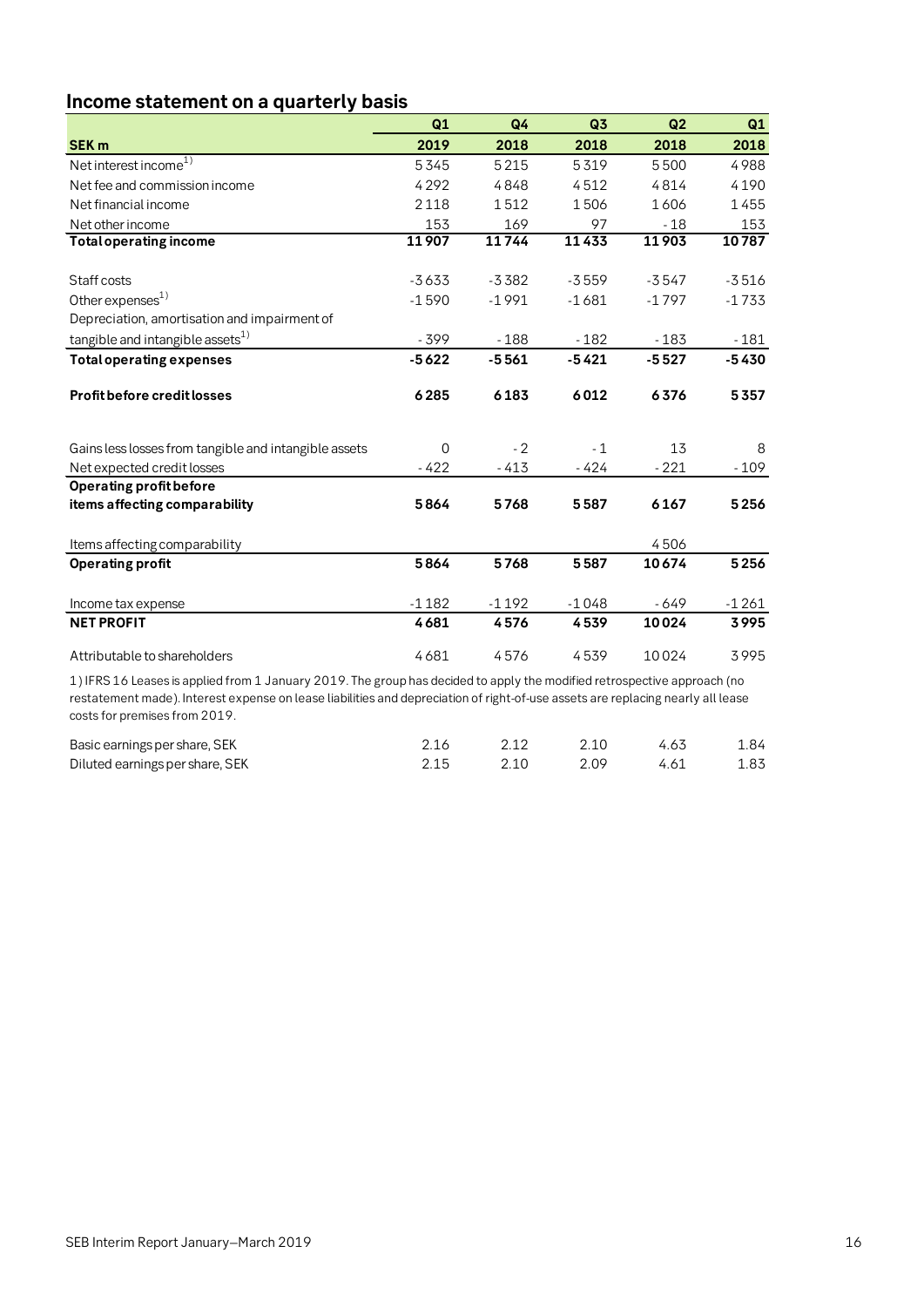# <span id="page-16-0"></span>**Operating segments**

# <span id="page-16-1"></span>**Income statement by segment**

|                                       | Large               |                  |               |                   | Investment              |                     |                  |
|---------------------------------------|---------------------|------------------|---------------|-------------------|-------------------------|---------------------|------------------|
|                                       | <b>Corporates</b>   | Corporate &      |               |                   | Management              |                     |                  |
|                                       | & Financial         | <b>Private</b>   |               |                   | & Group                 |                     |                  |
| <b>Jan-Mar 2019, SEK m</b>            | <b>Institutions</b> | <b>Customers</b> | <b>Baltic</b> | Life <sup>1</sup> | functions <sup>1)</sup> | <b>Eliminations</b> | <b>SEB Group</b> |
| Net interest income                   | 2278                | 2772             | 762           | $-3$              | $-373$                  | $-90$               | 5345             |
| Net fee and commission income         | 1478                | 1284             | 376           | 600               | 528                     | 26                  | 4292             |
| Net financial income                  | 1355                | 147              | 70            | 154               | 393                     | $-1$                | 2118             |
| Net other income                      | 11                  | 7                | $-1$          | 51                | 94                      | $-9$                | 153              |
| <b>Total operating income</b>         | 5121                | 4210             | 1207          | 801               | 641                     | $-74$               | 11907            |
| Staff costs                           | $-1033$             | $-872$           | $-203$        | $-218$            | $-1312$                 | 5                   | $-3633$          |
| Other expenses                        | $-1284$             | $-961$           | $-262$        | $-172$            | 1020                    | 69                  | $-1590$          |
| Depreciation, amortisation and        |                     |                  |               |                   |                         |                     |                  |
| impairment of tangible and intangible |                     |                  |               |                   |                         |                     |                  |
| assets                                | $-17$               | $-14$            | $-8$          | $-5$              | $-356$                  |                     | $-399$           |
| <b>Total operating expenses</b>       | $-2334$             | $-1846$          | $-473$        | $-395$            | $-647$                  | 74                  | $-5622$          |
| <b>Profit before credit losses</b>    | 2787                | 2364             | 734           | 406               | - 6                     | 0                   | 6285             |
| Gains less losses from tangible and   |                     |                  |               |                   |                         |                     |                  |
| intangible assets                     | $\Omega$            |                  | $\Omega$      |                   | $\mathbf 0$             |                     | $\Omega$         |
| Net expected credit losses            | $-322$              | $-71$            | $-20$         | $\mathbf 0$       | $-2$                    | $-7$                | - 422            |
| Operating profit before               |                     |                  |               |                   |                         |                     |                  |
| items affecting comparability         | 2465                | 2293             | 715           | 406               | - 8                     | $-7$                | 5864             |
| Items affecting comparability         |                     |                  |               |                   |                         |                     |                  |
| <b>Operating profit</b>               | 2465                | 2293             | 715           | 406               | - 8                     | $-7$                | 5864             |

1) Investment Management & Group functions consists of Investment Management, business support, treasury, staff units and German run-off operations. As previously communicated, on 1 January 2019 SEB reorganised its operations by splitting the division Life & Investment Management into two separate divisions. The Life division is presented on a stand-alone basis. The Investment Management division is combined and reported with group functions as one segment. Earlier periods have been restated in the segment information.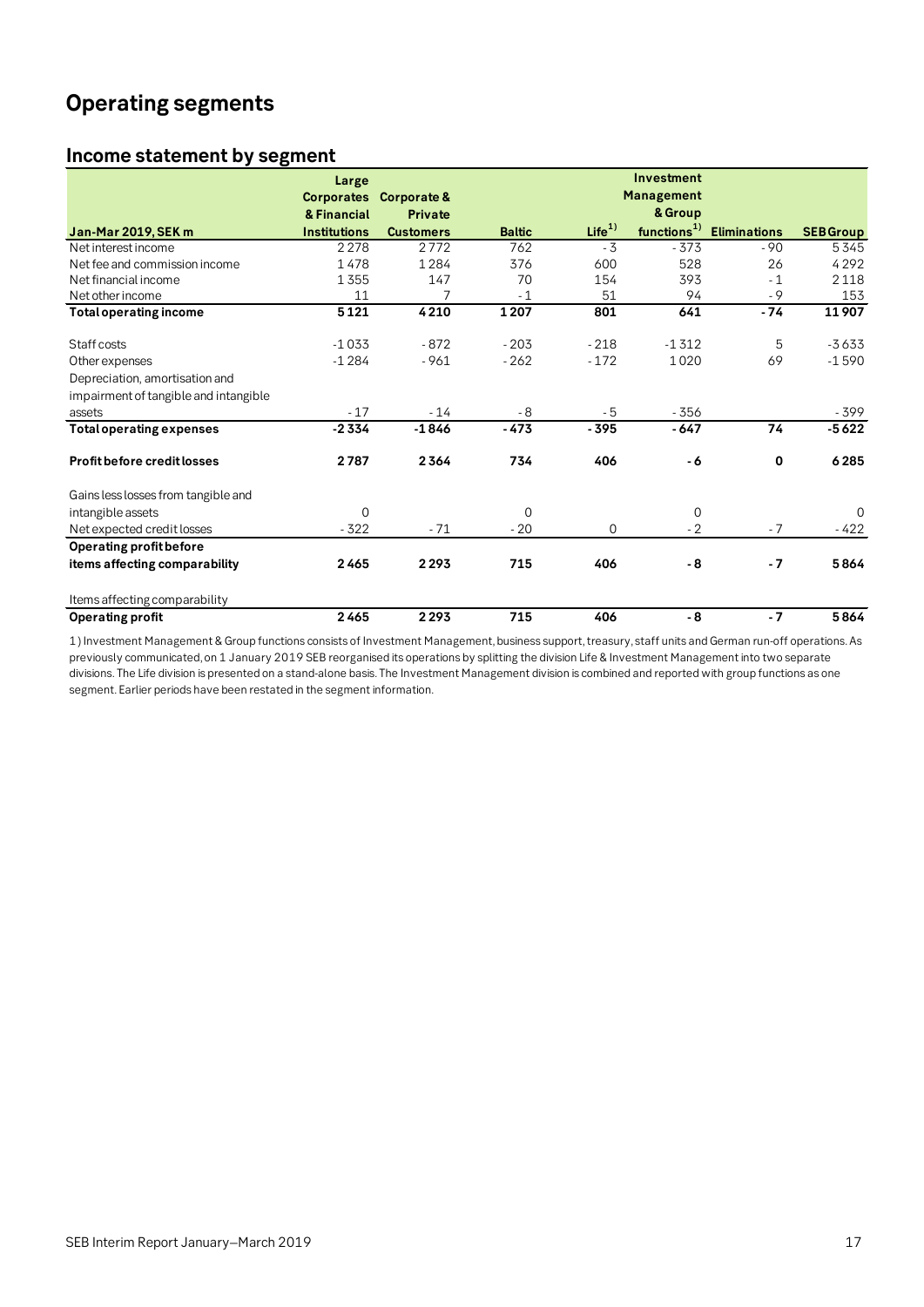# <span id="page-17-0"></span>**Large Corporates & Financial Institutions**

The division offers commercial and investment banking services to large corporate and institutional clients, in the Nordic region, Germany and the United Kingdom. Customers are also served through an international network in some 20 offices.

### **Income statement**

|                                                       | Q1      | Q <sub>4</sub> |               | Jan - Mar |         | <b>Full year</b> |         |
|-------------------------------------------------------|---------|----------------|---------------|-----------|---------|------------------|---------|
| SEK <sub>m</sub>                                      | 2019    | 2018           | $\frac{9}{6}$ | 2019      | 2018    | $\%$             | 2018    |
| Net interest income                                   | 2 2 7 8 | 2010           | 13            | 2278      | 1738    | 31               | 8211    |
| Net fee and commission income                         | 1478    | 1802           | $-18$         | 1478      | 1373    | 8                | 6433    |
| Net financial income                                  | 1355    | 902            | 50            | 1355      | 944     | 44               | 3384    |
| Net other income                                      | 11      | 200            | $-94$         | 11        | 46      | $-75$            | 309     |
| <b>Total operating income</b>                         | 5121    | 4913           | 4             | 5121      | 4101    | 25               | 18337   |
| Staff costs                                           | $-1033$ | $-1030$        | 0             | $-1033$   | $-914$  | 13               | $-3858$ |
| Other expenses                                        | $-1284$ | $-1230$        | 4             | $-1284$   | $-1272$ | $\mathbf{1}$     | -4990   |
| Depreciation, amortisation and impairment of tangible |         |                |               |           |         |                  |         |
| and intangible assets                                 | $-17$   | $-15$          | 13            | $-17$     | $-13$   | 35               | $-55$   |
| <b>Total operating expenses</b>                       | -2334   | $-2275$        | 3             | $-2334$   | $-2199$ | 6                | $-8903$ |
| <b>Profit before credit losses</b>                    | 2787    | 2637           | 6             | 2787      | 1902    | 47               | 9434    |
| Gains less losses from tangible and intangible assets |         |                |               |           |         |                  |         |
| Net expected credit losses                            | $-322$  | $-259$         | 24            | $-322$    | -46     |                  | $-702$  |
| Operating profit before items affecting comparability | 2465    | 2378           | 4             | 2465      | 1856    | 33               | 8733    |
| Items affecting comparability                         |         |                |               |           |         |                  |         |
| <b>Operating profit</b>                               | 2465    | 2378           | 4             | 2465      | 1856    | 33               | 8733    |
| Cost/Income ratio                                     | 0.46    | 0.46           |               | 0.46      | 0.54    |                  | 0.49    |
| Business equity, SEK bn                               | 63.8    | 63.8           |               | 63.8      | 63.0    |                  | 63.8    |
| Return on business equity, %                          | 11.8    | 11.2           |               | 11.8      | 8.8     |                  | 10.3    |
| Number of full time equivalents <sup>1)</sup>         | 2045    | 1997           |               | 2028      | 1969    |                  | 1986    |

1

 $1)$ Quarterly numbers are for end of quarter. Accumulated numbers are average for the period.

- Stable activity level among large corporate customers, with high income from mergers and acquisitions
- Both corporate and institutional customers were active managing their risks and portfolios
- Operating profit amounted to SEK 2,465m and return on equity was 11.8 per cent

### **Comments on the first quarter**

In the *Large Corporate segment* falling rates and lower credit spreads were favourable for the bond market and issued volumes increased. Mergers and acquisitions related to activity at the end of 2018 were realised in the first quarter contributing to a more normal income level compared with the weaker first quarter 2018. The credit portfolio grew by 2 per cent and there was continued demand for export-financing related services. For the financial sponsor segment, the market continued to be competitive with customers being active particularly in the infrastructure and renewable energy areas.

<span id="page-17-1"></span>For *Financial Institutions* the first quarter was characterised by high activity with a notable increase in risk sentiment and allocation shifts in the investment portfolios. In the beginning of the quarter cautionary signals from central banks led to appreciation in asset prices, tighter credit spreads and increased customer transactions related to hedging of currency risk. As the expected interest rate path levelled out during the quarter, activity levels decreased and volatility subsided. Customers reallocated from the interest rate market towards high yield bonds and alternative assets. Within

custody services, customers' demand for reporting services around regulations and sustainability continued to increase. Assets under custody increased to SEK 8,475bn (7,734) as an effect of the stock market recovery during the quarter.

Operating income increased compared with the first quarter 2018 to SEK 5,121m. Net interest income improved to SEK 2,278m mainly related to increased volumes for both lending and deposits and internal pricing on deposits. Another factor was the reduced resolution fund fee. Net fee and commission income increased to SEK 1,478m, mainly related to higher corporate finance activity. Net financial income increased to SEK 1,355m, primarily within SEB Markets, because of customers' high risk management activity. The fair value credit adjustment increased to SEK [2](#page-17-1)6m<sup>2)</sup>. Operating expenses increased partially due to a higher number of fulltime equivalents. Net expected credit losses amounted to SEK 322m with a net expected credit loss level of 11 basis points.

*<sup>2)</sup> Unrealised valuation change from counterparty risk (CVA) and own credit risk standing in derivatives (DVA).*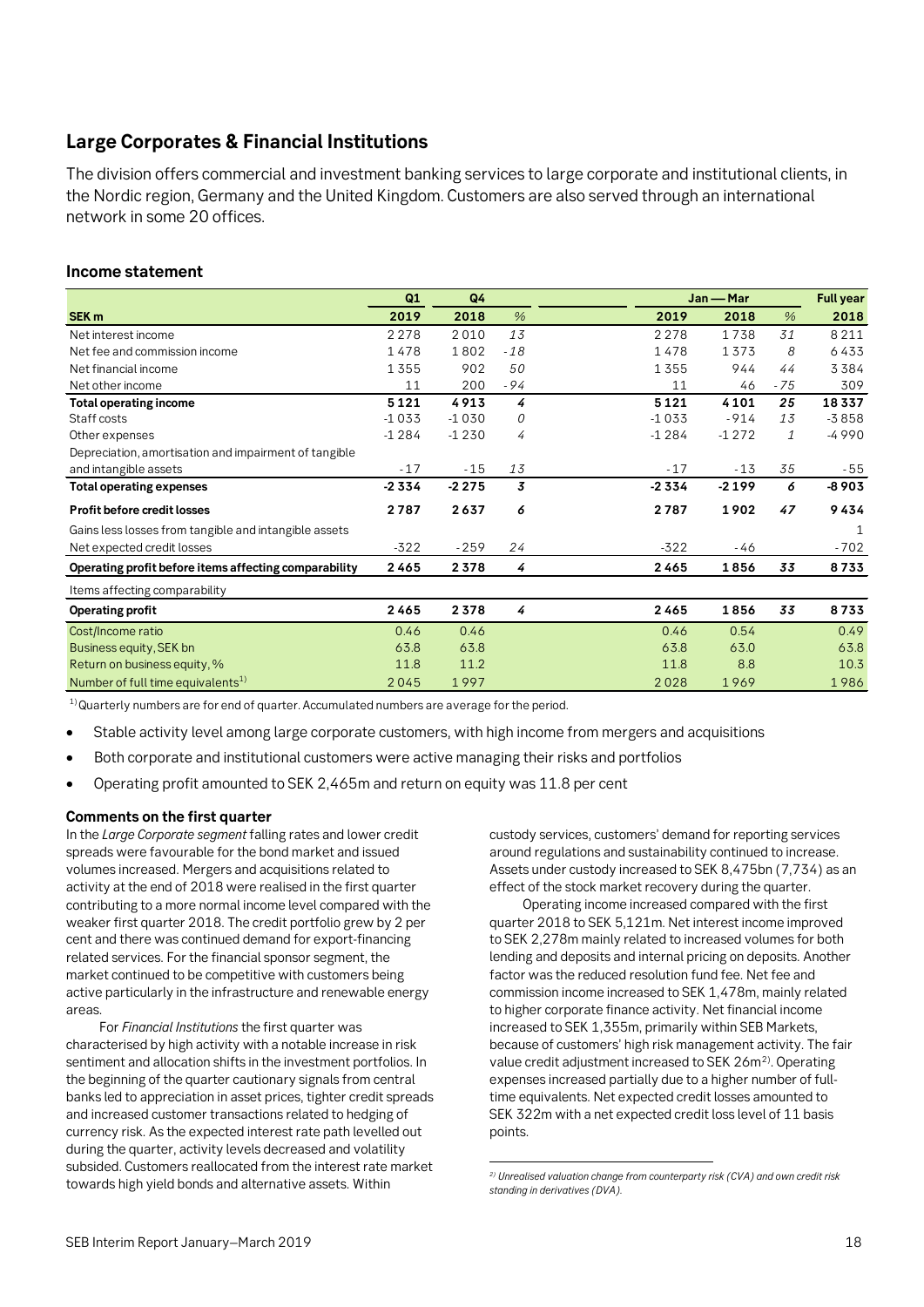# <span id="page-18-0"></span>**Corporate & Private Customers**

The division offers full banking and advisory services to private individuals and small and medium-sized corporate customers in Sweden, as well as card services in four Nordic countries. High net-worth individuals are offered leading Nordic private banking services.

### **Income statement**

|                                                       | Q1      | Q <sub>4</sub> |       |                | Jan - Mar      |       |         |
|-------------------------------------------------------|---------|----------------|-------|----------------|----------------|-------|---------|
| SEK <sub>m</sub>                                      | 2019    | 2018           | $\%$  | 2019           | 2018           | %     | 2018    |
| Net interest income                                   | 2772    | 2371           | 17    | 2772           | 2286           | 21    | 9473    |
| Net fee and commission income                         | 1284    | 1312           | $-2$  | 1284           | 1326           | $-3$  | 5470    |
| Net financial income                                  | 147     | 119            | 24    | 147            | 98             | 50    | 429     |
| Net other income                                      | 7       | 5              | 27    |                | 7              | - 6   | 47      |
| <b>Total operating income</b>                         | 4210    | 3806           | 11    | 4210           | 3717           | 13    | 15418   |
| Staff costs                                           | $-872$  | $-854$         | 2     | $-872$         | $-840$         | 4     | $-3353$ |
| Other expenses                                        | $-961$  | $-997$         | $-4$  | $-961$         | $-896$         | 7     | $-3735$ |
| Depreciation, amortisation and impairment of tangible |         |                |       |                |                |       |         |
| and intangible assets                                 | $-14$   | $-15$          | $-9$  | $-14$          | $-14$          | - 4   | - 58    |
| <b>Total operating expenses</b>                       | $-1846$ | $-1865$        | $-1$  | $-1846$        | $-1750$        | 5     | $-7146$ |
| <b>Profit before credit losses</b>                    | 2364    | 1941           | 22    | 2364           | 1967           | 20    | 8272    |
| Gains less losses from tangible and intangible assets |         |                |       | $\overline{0}$ | $\overline{0}$ |       |         |
| Net expected credit losses                            | $-71$   | $-115$         | $-38$ | $-71$          | $-87$          | $-19$ | -427    |
| Operating profit before items affecting comparability | 2293    | 1826           | 26    | 2293           | 1880           | 22    | 7845    |
| Items affecting comparability                         |         |                |       |                |                |       |         |
| <b>Operating profit</b>                               | 2293    | 1826           | 26    | 2293           | 1880           | 22    | 7845    |
| Cost/Income ratio                                     | 0.44    | 0.49           |       | 0.44           | 0.47           |       | 0.46    |
| Business equity, SEK bn                               | 45.0    | 43.2           |       | 45.0           | 41.1           |       | 42.4    |
| Return on business equity, %                          | 15.6    | 12.7           |       | 15.6           | 13.7           |       | 13.9    |
| Number of full time equivalents <sup>1)</sup>         | 3578    | 3594           |       | 3600           | 3559           |       | 3596    |

 $1)$ Quarterly numbers are for end of quarter. Accumulated numbers are average for the period.

- Continued strong corporate lending growth
- All time high customer satisfaction scores
- Operating profit amounted to SEK 2,293m and return on business equity was 15.6 per cent

### **Comments on the first quarter**

In the first quarter, customer interaction remained high, especially in the digital channel, which is growing. Customer satisfaction reached all time high levels in the net promoter scores for both personal banking customers and small and medium-sized companies.

Operating profit increased by 22 per cent. Net interest income increased by 21 per cent or SEK 486m, driven by the less negative interest rate environment following the repo rate hike in January, internal deposit pricing, and volume growth. Total deposits amounted to SEK 430bn (421). There was a volume-driven increase in net interest income from corporate lending. In total, corporate lending amounted to SEK 248bn (242). Corporate customers were optimistic and the market growth was strong. SEB gained market share in the small- and medium-sized companies segment. Net interest income from mortgage lending decreased as a consequence of margin pressure. On the other hand, mortgage volumes continued to grow by SEK 3.9bn and amounted to SEK 486bn. In total, lending volumes grew by SEK 12bn to SEK 793bn.

In savings, corporate customers had a slightly lower risk appetite compared with the previous quarter; inflow in equity funds decreased and inflow in fixed income funds increased. Private customers indicated a somewhat increased risk appetite as inflow in equity funds and outflow in fixed income funds both increased. Assets under management within Private Banking increased.

Net fee and commission income decreased by 3 per cent compared with first quarter 2018 due to MiFID II. Net payment fees increased slightly as SEB's card company, SEB Kort, observed continued high volume growth. Total operating expenses increased by 5 per cent, mainly because of increased IT development. Net expected credit losses were low at SEK 71m with a net expected credit loss level of 3 basis points.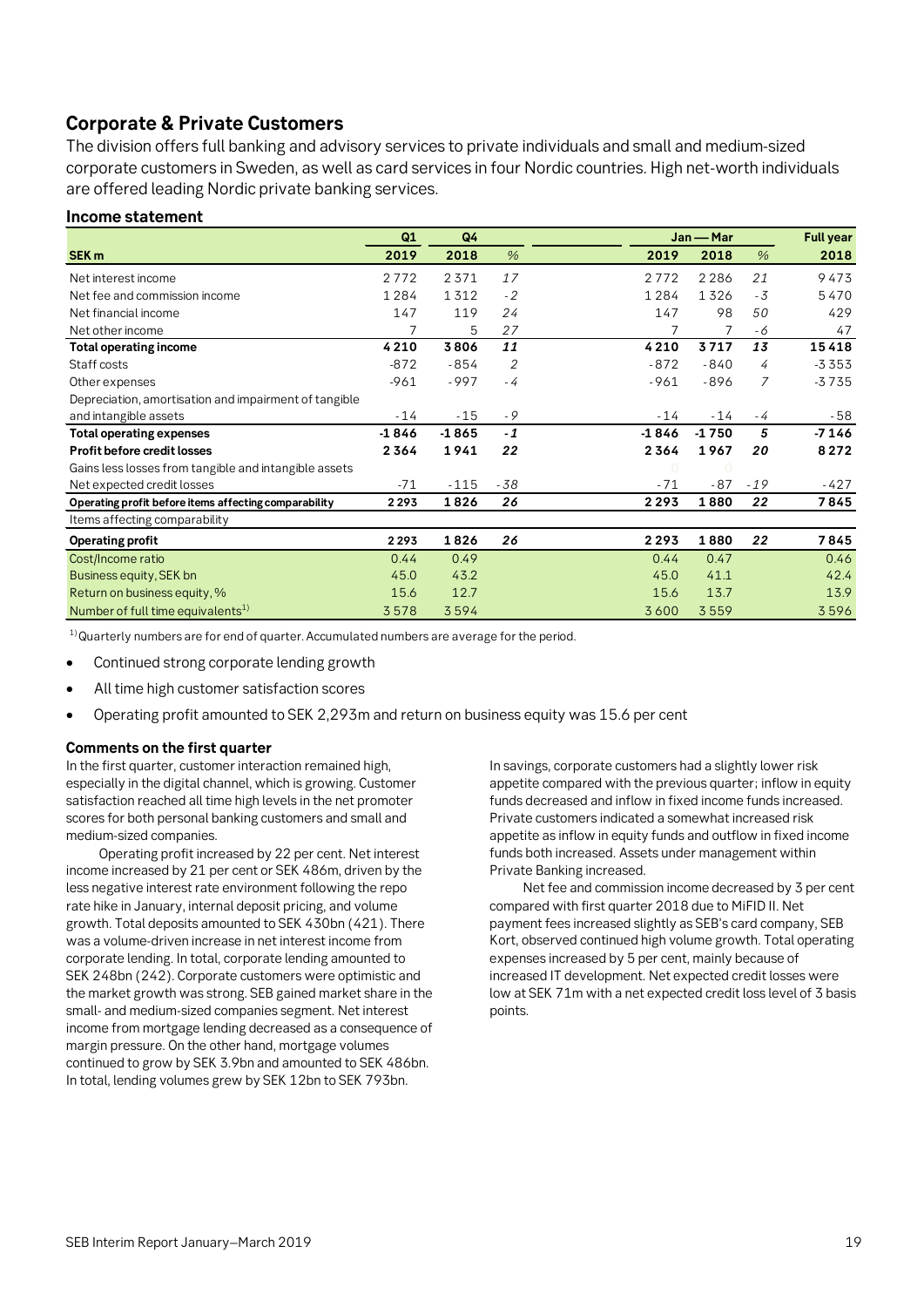# <span id="page-19-0"></span>**Baltic**

The division provides full banking and advisory services to private individuals and small and medium-sized corporate customers in Estonia, Latvia and Lithuania.

### **Income statement**

|                                                       | Q1          | Q <sub>4</sub> |                |             | Jan — Mar |       |         |
|-------------------------------------------------------|-------------|----------------|----------------|-------------|-----------|-------|---------|
| SEK <sub>m</sub>                                      | 2019        | 2018           | $\%$           | 2019        | 2018      | $\%$  | 2018    |
| Net interest income                                   | 762         | 749            | $\overline{2}$ | 762         | 646       | 18    | 2837    |
| Net fee and commission income                         | 376         | 377            | 0              | 376         | 327       | 15    | 1449    |
| Net financial income                                  | 70          | 56             | 26             | 70          | 53        | 33    | 257     |
| Net other income                                      | $-1$        | - 6            | $-79$          | $-1$        | $-1$      | $-17$ | $-21$   |
| <b>Total operating income</b>                         | 1207        | 1177           | 3              | 1207        | 1025      | 18    | 4522    |
| Staff costs                                           | $-203$      | $-217$         | $-7$           | $-203$      | $-179$    | 13    | $-811$  |
| Other expenses                                        | $-262$      | $-248$         | 6              | $-262$      | $-253$    | 4     | $-1021$ |
| Depreciation, amortisation and impairment of tangible |             |                |                |             |           |       |         |
| and intangible assets                                 | - 8         | $-13$          | $-41$          | $-8$        | $-13$     | $-41$ | -53     |
| <b>Total operating expenses</b>                       | -473        | $-478$         | $-1$           | -473        | $-445$    | 6     | $-1885$ |
| Profit before credit losses                           | 734         | 698            | 5              | 734         | 580       | 27    | 2637    |
| Gains less losses from tangible and intangible assets | $\mathbf 0$ |                | $-1 - 135$     | $\mathbf 0$ | 8         | $-96$ | 19      |
| Net expected credit losses                            | $-20$       | -45            | -56            | $-20$       | 17        |       | $-55$   |
| Operating profit before items affecting comparability | 715         | 652            | 10             | 715         | 605       | 18    | 2600    |
| Items affecting comparability                         |             |                |                |             |           |       |         |
| <b>Operating profit</b>                               | 715         | 652            | 10             | 715         | 605       | 18    | 2600    |
| Cost/Income ratio                                     | 0.39        | 0.41           |                | 0.39        | 0.43      |       | 0.42    |
| Business equity, SEK bn                               | 10.5        | 10.1           |                | 10.5        | 8.6       |       | 9.6     |
| Return on business equity, %                          | 23.3        | 21.5           |                | 23.3        | 23.4      |       | 22.4    |
| Number of full time equivalents <sup>1)</sup>         | 2306        | 2341           |                | 2314        | 2383      |       | 2377    |

<sup>1)</sup> Quarterly numbers are for end of quarter. Accumulated numbers are average for the period.

- Growth in both loan and deposit volumes
- Operating profit amounted to SEK 715m and return on business equity was 23.3 per cent
- General market themes included heightened focus on banks' historical AML and KYC conduct

### **Comments on the first quarter**

The Baltic economies withstood the economic slowdown in other EU countries with only slightly weaker growth in the first quarter. Inflation remained below 3 per cent. Lending to the public across the region grew at a level below nominal GDP of 7 per cent. General market themes included heightened focus on banks' historical anti-money laundering (AML) and know-your-customer (KYC) conduct.

The demand for mortgage and other consumer loans from private segment customers was balanced. Growth in Estonia, however, is slowing as part of the natural economic cycle. Controlled growth was also observed in lending to the corporate segment with a general improvement in asset quality in terms of average risk class. Total lending volumes grew by 2 per cent in local currency in the first quarter and amounted to SEK 153bn (148).

Deposits grew steadily in both the private and corporate segments and total deposit volumes increased by 2 per cent in local currency and amounted to SEK 142bn (138).

Operating profit increased by 13 per cent in local currency or by SEK 110m, to SEK 715m. Higher income was partially offset by more normalised credit impairments and increased expenses. Net interest income increased 13 per cent in local currency mainly due to higher lending volumes, but also due to expanded margins. Net fee and commission income was 10 per cent higher in local currency, mainly from increased customer activity and more card transactions. Operating expenses increased marginally, by 2 per cent in local currency, largely reflecting the salary inflation pressures across the region. Net expected credit losses amounted to SEK 20m with a net expected credit loss level of 4 basis points.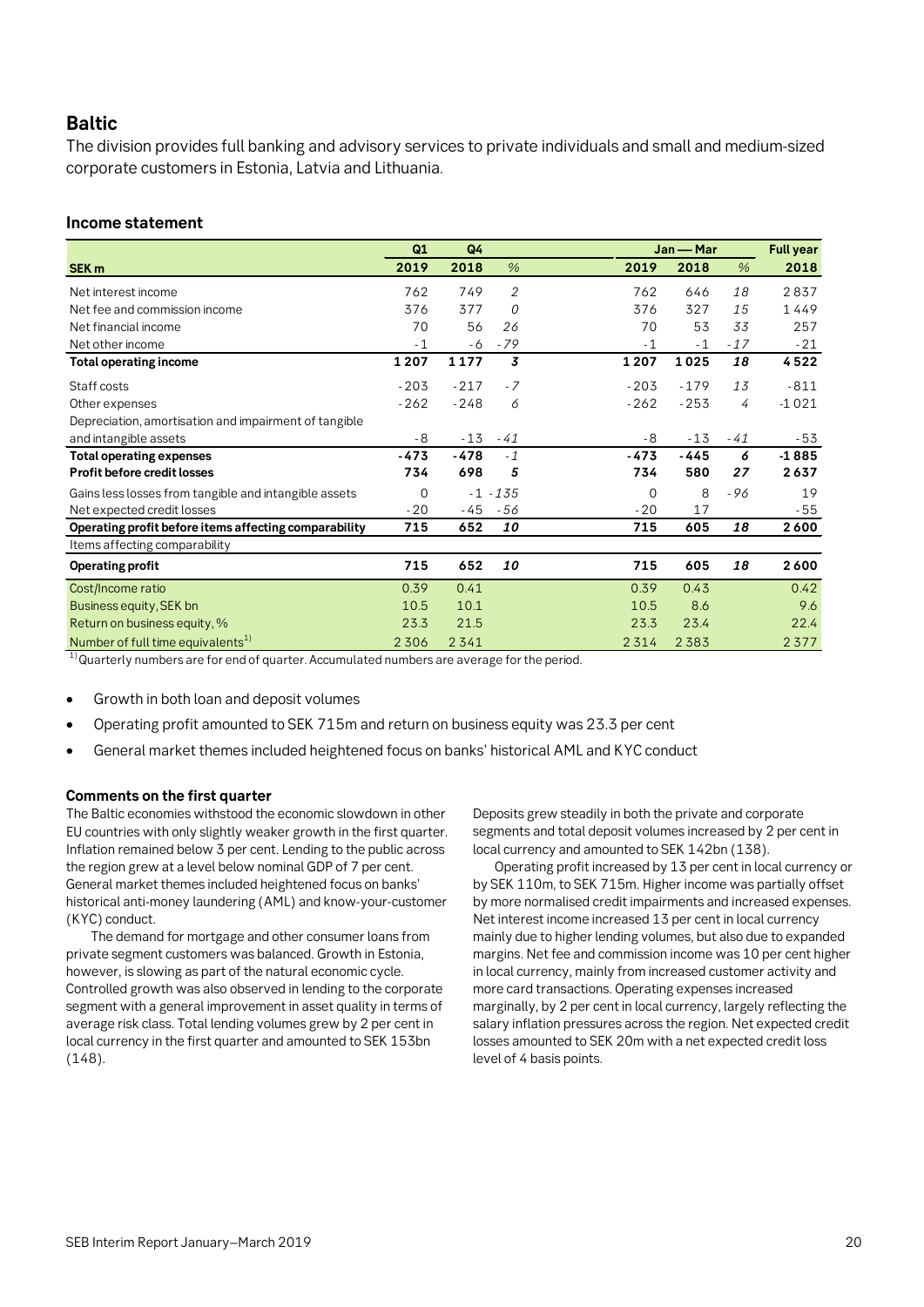## <span id="page-20-0"></span>**Life**

The division offers life insurance solutions to private as well as corporate and institutional clients mainly in the Nordic and Baltic countries.

### **Income statement**

|                                                       | Q1       | Q4     |               |        | Jan — Mar |       | <b>Full year</b> |
|-------------------------------------------------------|----------|--------|---------------|--------|-----------|-------|------------------|
| SEK <sub>m</sub>                                      | 2019     | 2018   | $\frac{0}{0}$ | 2019   | 2018      | $\%$  | 2018             |
| Net interest income                                   | $-3$     | $-7$   | $-53$         | $-3$   | $-7$      | $-55$ | $-28$            |
| Net fee and commission income                         | 600      | 607    | $-1$          | 600    | 653       | - 8   | 2655             |
| Net financial income                                  | 154      | 118    | 30            | 154    | 313       | $-51$ | 953              |
| Net other income                                      | 51       | $-8$   |               | 51     | 12        |       | - 8              |
| <b>Total operating income</b>                         | 801      | 710    | 13            | 801    | 971       | $-17$ | 3572             |
| Staff costs                                           | $-218$   | $-210$ | 4             | $-218$ | $-317$    | $-31$ | $-1017$          |
| Other expenses                                        | $-172$   | $-177$ | $-3$          | $-172$ | $-138$    | 25    | $-615$           |
| Depreciation, amortisation and impairment of tangible |          |        |               |        |           |       |                  |
| and intangible assets                                 | $-5$     | - 4    | 29            | - 5    | $-7$      | $-22$ | $-20$            |
| <b>Total operating expenses</b>                       | -395     | $-392$ | 1             | $-395$ | $-462$    | $-14$ | $-1653$          |
| <b>Profit before credit losses</b>                    | 406      | 319    | 27            | 406    | 509       | $-20$ | 1920             |
| Gains less losses from tangible and intangible assets |          |        |               |        |           |       |                  |
| Net expected credit losses                            | $\Omega$ | $-1$   | $-89$         | 0      | $-1$      | $-89$ | $-2$             |
| Operating profit before items affecting comparability | 406      | 318    | 28            | 406    | 508       | $-20$ | 1917             |
| Items affecting comparability                         |          |        |               |        |           |       |                  |
| Operating profit                                      | 406      | 318    | 28            | 406    | 508       | -20   | 1917             |
| Cost/Income ratio                                     | 0.49     | 0.55   |               | 0.49   | 0.48      |       | 0.46             |
| Business equity, SEK bn                               | 5.4      | 5.4    |               | 5.4    | 6.1       |       | 5.8              |
| Return on business equity, %                          | 27.8     | 20.8   |               | 27.8   | 29.7      |       | 29.4             |
| Number of full time equivalents <sup>1)</sup>         | 1050     | 1056   |               | 1057   | 1303      |       | 1146             |

 $1)$ Quarterly numbers are for end of quarter. Accumulated numbers are average for the period.

• Increased demand for SEB's traditional occupational pension

- Positive development in assets under management driven by higher asset values
- Operating profit amounted to SEK 406m and return on business equity was 27.8 per cent

### **Comments on the first quarter**

The life insurance market in Sweden continued to grow. In 2018, the premium payments on the total market increased by SEK 20bn or 9 per cent, primarily within occupational pension. During the first quarter, the demand for SEB's traditional occupational pension increased and the premium income grew by 36 per cent compared with same period last year. Premium income and new sales in the unit-linked insurance business were lower in the first quarter compared with the same quarter last year.

Operating profit decreased by 20 per cent to SEK 406m year-on-year. The decrease in both operating income and expenses compared with the first quarter 2018 is explained by the sale of SEB Pension Denmark in the second quarter 2018. Excluding SEB Pension Denmark, total operating income increased by 3 per cent or SEK 26m while operating expenses

increased by 8 per cent or SEK 30m, resulting in a decrease in operating profit of SEK 4m.

Compared with the fourth quarter 2018, operating income improved by 13 per cent and amounted to SEK 801m. Financial markets were strong in the first quarter and most of the downturn in market values during the last quarter in 2018 recovered during the first quarter. Net financial income improved compared with the previous quarter primarily due to increasing asset values from lower interest rates in the portfolio for own equity. Net other income was positively affected by approximately SEK 40m when certain insurance contracts were moved. The expenses increased mainly in Sweden.

Total assets in the unit-linked insurance business increased by SEK 24bn from year-end to SEK 294bn. The increase is due to higher asset values in the equity market.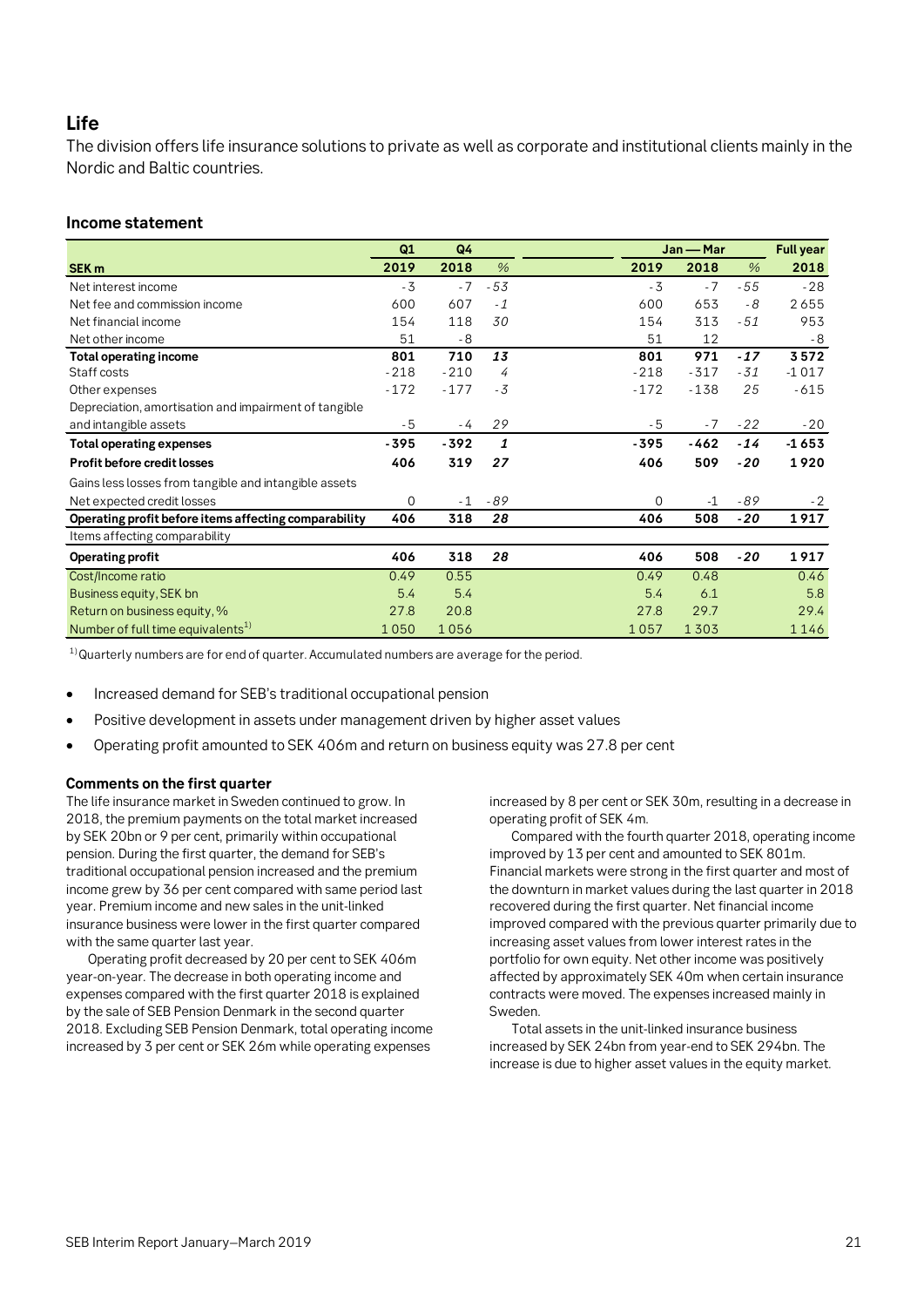# <span id="page-21-0"></span>**Investment Management & Group functions**

The Investment Management division manages SEB funds and institutional mandates for the group's various customer segments. Group functions consist of business support, group treasury, the German run-off operations and other.

### **Income statement**

|                                                       | Q1       | Q <sub>4</sub> |               |          | Jan - Mar   |               | <b>Full year</b> |
|-------------------------------------------------------|----------|----------------|---------------|----------|-------------|---------------|------------------|
| SEK <sub>m</sub>                                      | 2019     | 2018           | $\frac{0}{6}$ | 2019     | 2018        | $\frac{9}{6}$ | 2018             |
| Net interest income                                   | $-373$   | $-221$         | 69            | $-373$   | 432         |               | 509              |
| Net fee and commission income                         | 528      | 744            | $-29$         | 528      | 523         | 1             | 2393             |
| Net financial income                                  | 393      | 318            | 24            | 393      | 29          |               | 1026             |
| Net other income                                      | 94       | $-12$          |               | 94       | 91          | 3             | 91               |
| <b>Total operating income</b>                         | 641      | 831            | $-23$         | 641      | 1075        | -40           | 4018             |
| Staff costs                                           | $-1312$  | $-1075$        | 22            | $-1312$  | $-1271$     | 3             | $-4982$          |
| Other expenses                                        | 1020     | 974            | 5             | 1020     | 730         | 40            | 3178             |
| Depreciation, amortisation and impairment of tangible |          |                |               |          |             |               |                  |
| and intangible assets                                 | $-356$   | $-141$         | 151           | -356     | $-135$      | 163           | -549             |
| <b>Total operating expenses</b>                       | -647     | $-243$         | 167           | -647     | $-675$      | - 4           | $-2353$          |
| Profit before credit losses                           | -6       | 588            |               | - 6      | 400         |               | 1665             |
| Gains less losses from tangible and intangible assets | $\Omega$ |                | $-2 - 101$    | $\Omega$ | $\mathbf 0$ | $-61$         | $-2$             |
| Net expected credit losses                            | $-2$     | $\mathbf 0$    |               | $-2$     | $-15$       | - 86          | 25               |
| Operating profit before items affecting comparability | $-8$     | 586            |               | - 8      | 385         |               | 1689             |
| Items affecting comparability                         |          |                |               |          |             |               | 4506             |
| <b>Operating profit</b>                               | - 8      | 586            |               | - 8      | 385         |               | 6195             |
| Cost/Income ratio                                     | 1.01     | 0.29           |               | 1.01     | 0.63        |               | 0.59             |
| Number of full time equivalents <sup>1)</sup>         | 5825     | 5762           |               | 5797     | 5643        |               | 5647             |
| SEB labelled mutual funds, SEK bn                     | 688      | 622            |               | 688      | 636         |               | 622              |
| Net sales, SEK bn                                     | -8       | 15             |               | -8       | 8           |               | 15               |

 $1)$  Quarterly numbers are for end of quarter. Accumulated numbers are average for the period.

- Asset values for SEB labelled mutual funds increased by 11 per cent
- Assets under management fulfilling SEB's sustainability criteria amounted to SEK 207bn
- Operating profit amounted to SEK -8m

### **Comments on the first quarter**

*Investment Management*: The division manages funds and mandates for customers channelled via SEB's other divisions.

The positive market development in the first quarter led to an increase in asset values and SEB labelled mutual funds managed by the division amounted to SEK 688bn. The mixed fund asset class increased the most. Assets under management that fulfil SEB's sustainability criteria increased to approximately SEK 207bn (188). There is a high demand from customers for sustainable investment products.

Net fee and commission income decreased slightly year-on-year, and base commissions were stable. Customers that change their investment profile currently lean towards lower risk and lower-margin products.

Operating income increased by 3 per cent year-onyear to SEK 507m. Operating expenses increased year-onyear mainly due to increased staff costs within the portfolio management organisation.

*Group Treasury:* Net interest income decreased since the compensation paid to the business divisions for deposits increased. Net financial income decreased because of a mark-to-market valuation effect on own issued securities in the German run-off operations.

*Business support* supports the divisions with IT operations and development as well as back office services. All relevant costs are charged to be reflected in the result of the respective division.

*Other* consists of Group staff and other various small units. This reporting period valuation effects increased net financial income.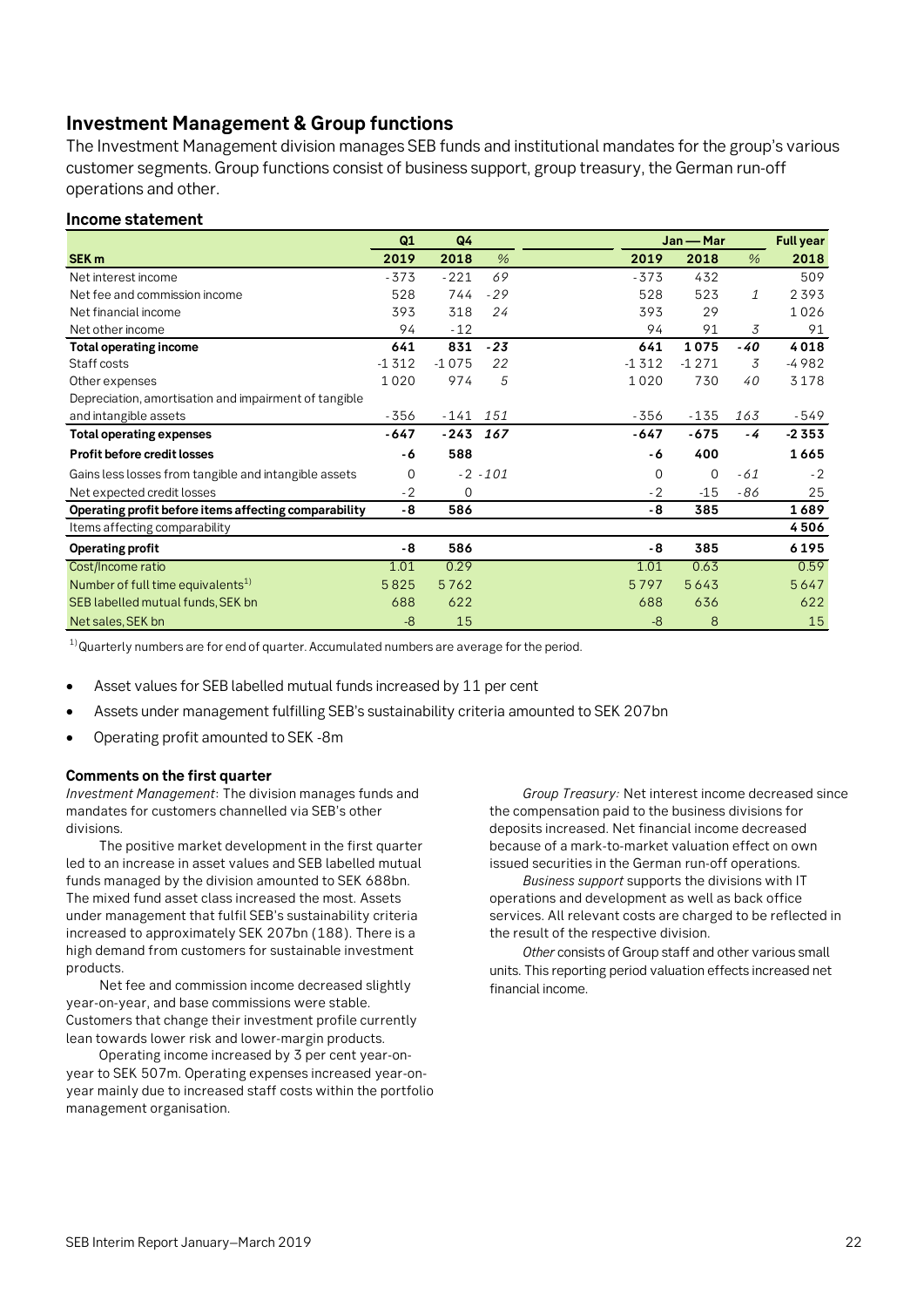# <span id="page-22-0"></span>**Notes to the financial statements - the SEB Group**

## <span id="page-22-1"></span>**Note 1 Accounting policies**

This Interim Report is presented in accordance with IAS 34 Interim Financial Reporting. The group's consolidated accounts have been prepared in accordance with the International Financial Reporting Standards (IFRS) and interpretations of these standards as adopted by the European Commission. The accounting also follows the Annual Accounts Act for Credit Institutions and Securities Companies (1995:1559) and the regulation and general guidelines issued by the Swedish Financial Supervisory Authority: Annual Reports in Credit Institutions and Securities Companies (FFFS 2008:25). In addition, the Supplementary Accounting Rules for Groups (RFR 1) from the Swedish Financial Reporting Board have been applied. The Parent Company has prepared its accounts in accordance with Swedish Annual Act for Credit Institutions and Securities Companies, the Swedish Financial Supervisory Authority's Regulations and General Guidelines (FFFS 2008:25) on Annual Reports in Credit Institutions and Securities Companies and the Supplementary Accounting Rules for Legal Entities (RFR 2) issued by the Swedish Financial Reporting Board.

As of 1 January 2019, the group adopted IFRS 16 Leases, which replaces IAS 17 and related interpretations. For more information about the new accounting policies and the transitional effects from adopting IFRS 16, see note 54 in the

Annual Report 2018. There are also some smaller changes to other IFRS standards. IFRIC 23 Uncertainty over Income Tax Treatments has been issued and specifies how to reflect the effects of uncertainty in accounting for income taxes. IAS 28 Interests in Associates and Joint Ventures has been amended so companies should apply IFRS 9 Financial Instruments to long-term interests in an associate or joint venture that form part of the net investment in the associate or joint venture. Amendments have been made to IFRS 9 Financial Instruments regarding prepayment features with negative compensation. IAS 19 Employee Benefits was amended in regards to plan amendment, curtailment or settlement that arises during the reporting period. IAS 23 Borrowing Costs, IAS 12 Income Taxes, IFRS 3 Business Combinations and IFRS 11 Joint Arrangements have been amended within the Annual improvement cycle 2015–2017. The changes have not had a material effect on the financial statements of the Group or on capital adequacy and large exposures.

In all other material aspects, the group's and the parent company's accounting policies, basis for calculations and presentations are unchanged in comparison with the 2018 Annual Report.

|                                        | Q <sub>1</sub> | Q4    |     |        | Jan-Mar |    |          |
|----------------------------------------|----------------|-------|-----|--------|---------|----|----------|
| <b>SEK m</b>                           | 2019           | 2018  | %   | 2019   | 2018    | %  | 2018     |
| Interest income <sup>1)</sup>          | 9949           | 9875  |     | 9949   | 9283    |    | 39299    |
| Interest expense                       | -4604          | -4660 | - 1 | -4 604 | -4295   |    | $-18277$ |
| <b>Netinterestincome</b>               | 5345           | 5215  |     | 5345   | 4988    |    | 21022    |
| 1) Of which interest income calculated |                |       |     |        |         |    |          |
| using the effective interest method    | 8592           | 8607  | 0   | 8592   | 7628    | 13 | 32907    |

## <span id="page-22-2"></span>**Note 2 Net interest income**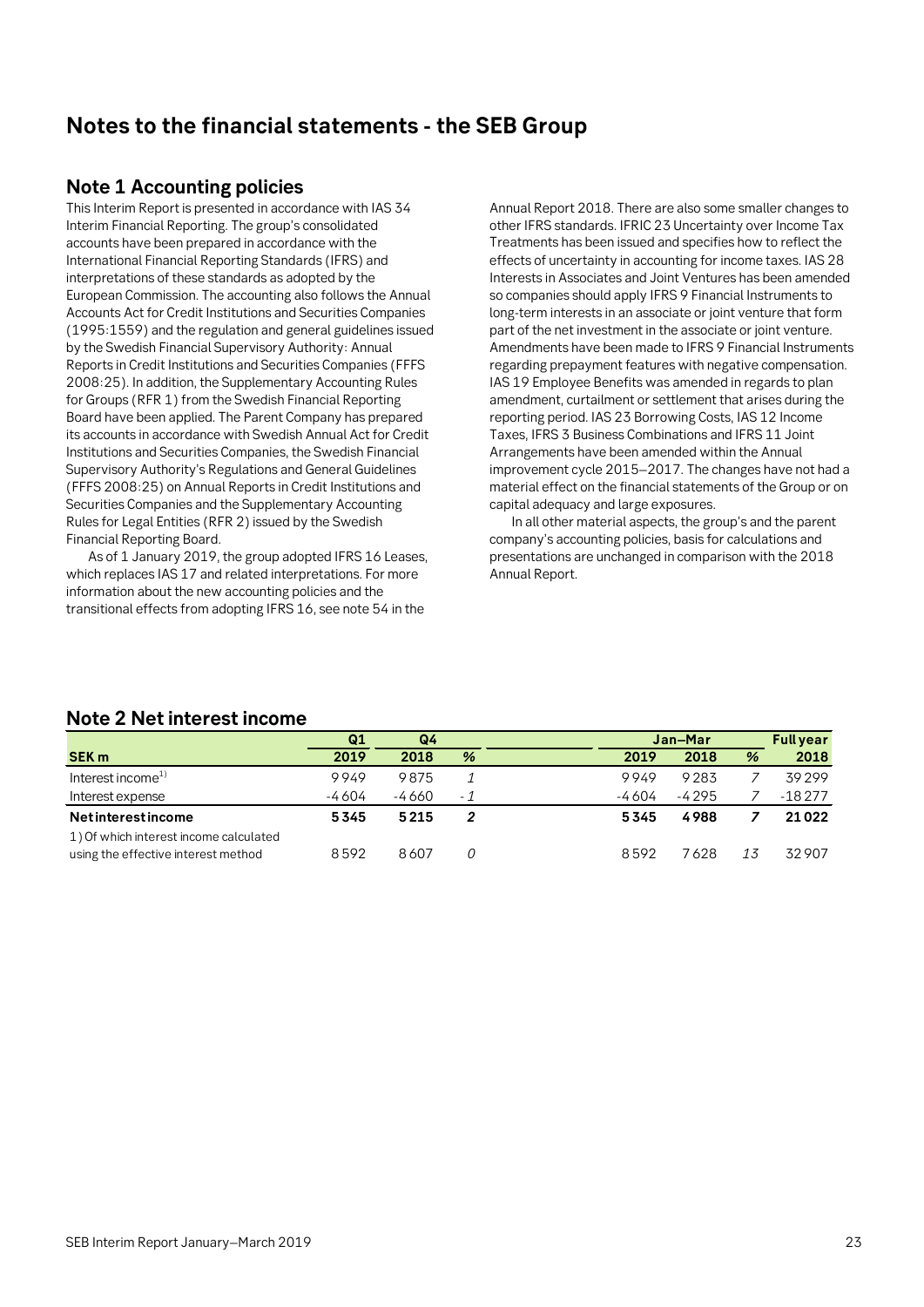## <span id="page-23-0"></span>**Note 3 Net fee and commission income**

|                                        | Q1    | Q <sub>4</sub> |       |         | Jan-Mar     |                | <b>Full year</b> |
|----------------------------------------|-------|----------------|-------|---------|-------------|----------------|------------------|
| <b>SEK m</b>                           | 2019  | 2018           | %     | 2019    | 2018        | %              | 2018             |
| Issue of securities and advisory       | 232   | 448            | - 48  | 232     | 136         | 70             | 1050             |
| Secondary market and derivatives       | 523   | 575            | - 9   | 523     | 514         | 2              | 2179             |
| Custody and mutual funds               | 1794  | 2075           | $-14$ | 1794    | 1923        | $-7$           | 8082             |
| Whereof performance fees               | 12    | 187            | - 93  | 12      | 24          | - 48           | 227              |
| Payments, cards, lending, deposits,    |       |                |       |         |             |                |                  |
| guarantees and other                   | 2705  | 2756           | $-2$  | 2705    | 2628        | 3              | 10858            |
| Whereof payments and card fees         | 1 483 | 1537           | - 4   | 1483    | <i>1410</i> | 5              | 5955             |
| Whereof lending                        | 683   | 665            | 3     | 683     | 501         | 36             | 2527             |
| Life insurance commissions             | 435   | 427            | 2     | 435     | 485         | $-10$          | 1848             |
| Fee and commission income              | 5690  | 6281           | $-9$  | 5690    | 5687        | 0              | 24018            |
| Fee and commission expense             | -1398 | -1433          | $-2$  | $-1398$ | $-1496$     | $-7$           | $-5654$          |
| Net fee and commission income          | 4292  | 4848           | $-11$ | 4292    | 4190        | $\overline{2}$ | 18364            |
| Whereof Net securities commissions     | 1764  | 2149           | $-18$ | 1 764   | 1920        | - 8            | 8220             |
| Whereof Net payments and card fees     | 939   | 971            | - 3   | 939     | 895         | 5              | 3851             |
| Whereof Net life insurance commissions | 282   | 288            | $-2$  | 282     | 317         | $-11$          | 1283             |

## **Fee and commission income by segment**

|                                     | Large               |                        |               |                   | Investment              |                     |                  |
|-------------------------------------|---------------------|------------------------|---------------|-------------------|-------------------------|---------------------|------------------|
|                                     |                     | Corporates Corporate & |               |                   | Management              |                     |                  |
|                                     | & Financial         | Private                |               |                   | & Group                 |                     |                  |
| SEK <sub>m</sub>                    | <b>Institutions</b> | <b>Customers</b>       | <b>Baltic</b> | Life <sup>1</sup> | functions <sup>1)</sup> | <b>Eliminations</b> | <b>SEB Group</b> |
|                                     |                     |                        |               |                   |                         |                     |                  |
| Jan-Mar 2019                        |                     |                        |               |                   |                         |                     |                  |
| Issue of securities and advisory    | 224                 | 3                      | 4             |                   | $\Omega$                |                     | 232              |
| Secondary market and derivatives    | 398                 | 122                    | 4             | $\Omega$          | $\Omega$                | $\mathbf 0$         | 523              |
| Custody and mutual funds            | 802                 | 347                    | 44            | 39                | 1403                    | $-842$              | 1794             |
| Payments, cards, lending, deposits, |                     |                        |               |                   |                         |                     |                  |
| guarantees and other                | 1142                | 1245                   | 471           | 56                | 113                     | $-322$              | 2705             |
| Life insurance commissions          |                     |                        |               | 790               |                         | $-355$              | 435              |
| Fee and commission income           | 2566                | 1717                   | 524           | 885               | 1517                    | $-1519$             | 5690             |
| Jan-Mar 2018                        |                     |                        |               |                   |                         |                     |                  |
| Issue of securities and advisory    | 128                 | 4                      | 4             |                   | $\Omega$                |                     | 136              |
| Secondary market and derivatives    | 395                 | 117                    | 7             | $\Omega$          | $-5$                    | $\mathbf 0$         | 514              |
| Custody and mutual funds            | 873                 | 425                    | 48            | 40                | 1435                    | $-898$              | 1923             |
| Payments, cards, lending, deposits, |                     |                        |               |                   |                         |                     |                  |
| guarantees and other                | 1 2 0 4             | 1197                   | 412           | 54                | 97                      | $-335$              | 2628             |
| Life insurance commissions          |                     |                        |               | 860               |                         | $-375$              | 485              |
| Fee and commission income           | 2599                | 1744                   | 471           | 954               | 1527                    | $-1609$             | 5687             |

1) Investment Management & Group functions consists of Investment Management, business support, treasury, staff units and German run-off operations. As previously communicated, on 1 January 2019 SEB reorganised its operations by splitting the division Life & Investment Management into two separate divisions. The Life division is presented on a stand-alone basis. The Investment Management division is combined and reported with group functions as one segment. Earlier periods have been restated in the segment information.

Fee and commission income is disaggregated in major types of service tied to primary geographical markets and operating segments. Revenues from Issue of securities and advisory, Secondary market and derivatives, Payments, cards, lending and deposits are mainly recognised at a point in time. Revenues from Custody and mutual funds and Life insurance commissions are mainly recognised over time.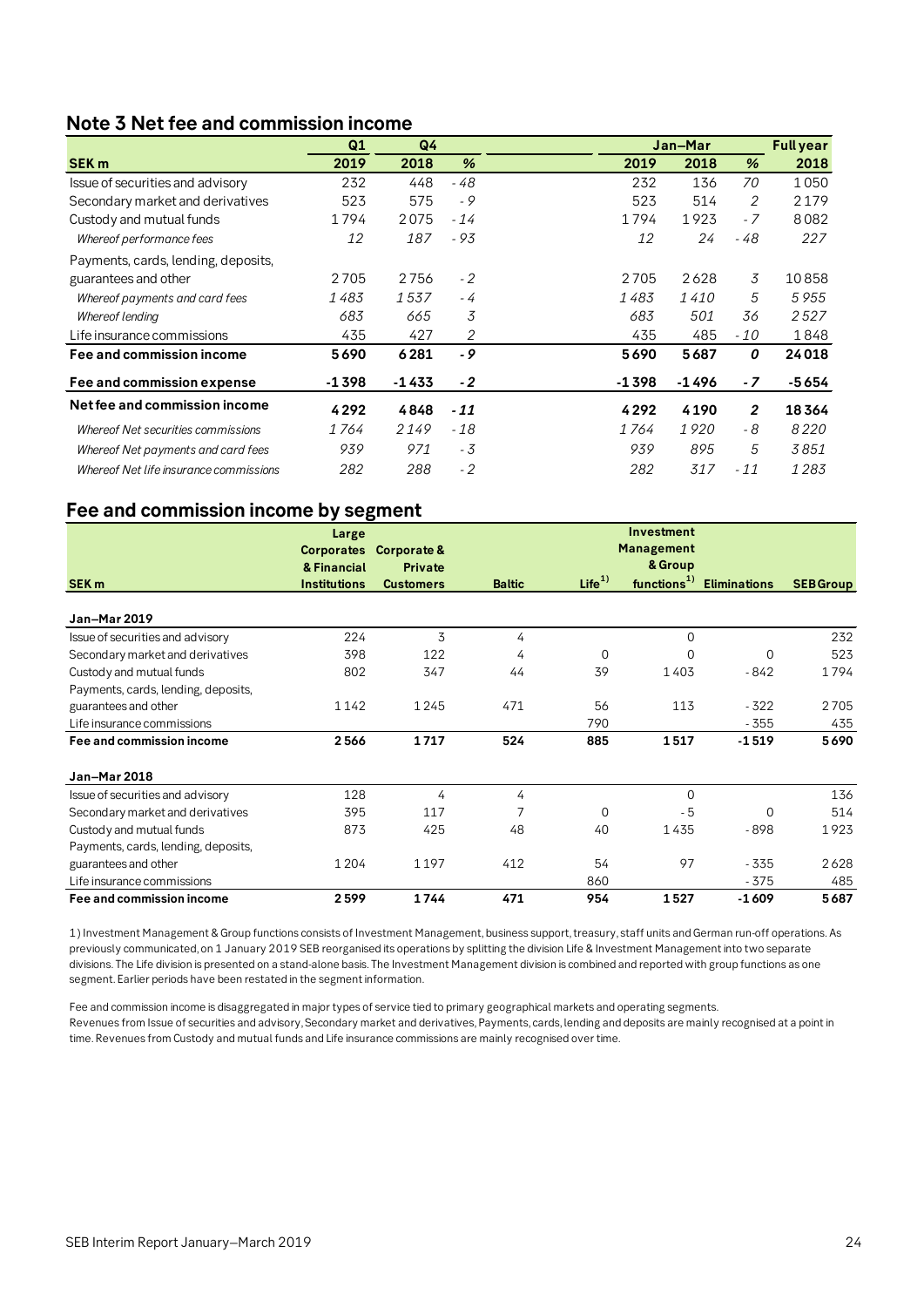# <span id="page-24-0"></span>**Note 4 Net financial income**

| %<br>2018<br>2019<br>838<br>$-27$<br>397<br>$-59$ | %       | 2018<br>637    |
|---------------------------------------------------|---------|----------------|
|                                                   |         |                |
|                                                   |         |                |
|                                                   |         | 636            |
| 1097<br>731                                       | 50      | 3580           |
| 152<br>210                                        | $-27$   | 984            |
| 89<br>145                                         | -38     | 242            |
| 2118<br>1455                                      | 46      | 6079<br>$-119$ |
|                                                   | 3<br>-6 |                |

The result within Net financial income is presented on different rows based on type of underlying financial instrument.

For the first quarter the effect from structured products offered to the public was approximately SEK 420m (Q4 2018: -770) in Equity related derivatives and a corresponding effect in Debt related derivatives SEK -280m (Q4 2018: 940).

# <span id="page-24-1"></span>**Note 5 Net expected credit losses**

|                                        | Q1     | Q <sub>4</sub> |                | Jan-Mar |        | <b>Full year</b> |         |
|----------------------------------------|--------|----------------|----------------|---------|--------|------------------|---------|
| <b>SEK m</b>                           | 2019   | 2018           | %              | 2019    | 2018   | %                | 2018    |
| Impairment gains or losses - Stage 1   | $-47$  | 10             |                | - 47    | - 75   | -37              | $-117$  |
| Impairment gains or losses - Stage 2   | 31     | 140            | -78            | 31      | 124    | - 75             | $-134$  |
| Impairment gains or losses - Stage 3   | - 428  | - 433          | $-1$           | - 428   | $-116$ |                  | $-613$  |
| Impairment gains or losses             | - 444  | - 282          | 57             | - 444   | $-67$  |                  | - 864   |
| Write-offs and recoveries              |        |                |                |         |        |                  |         |
| Total write-offs                       | $-227$ | - 618          | -63            | $-227$  | $-700$ | -68              | -1768   |
| Reversals of allowance for write-offs  | 169    | 443            | -62            | 169     | 607    | -72              | 1 2 6 7 |
| Write-offs not previously provided for | - 57   | - 175          | -67            | - 57    | - 93   | -39              | $-501$  |
| Recovered from previous write-offs     | 79     | 45             | 75             | 79      | 52     | 54               | 199     |
| Net write-offs                         | 22     | $-130$         |                | 22      | $-41$  |                  | $-302$  |
| Net expected credit losses             | - 422  | $-413$         | $\overline{2}$ | - 422   | $-109$ |                  | $-1166$ |
| Net ECL level, %                       | 0.08   | 0.08           |                | 0.08    | 0.02   |                  | 0.06    |

Exposure and expected credit loss (ECL) allowances by stage, movements in allowances for expected credit losses and loans and expected credit loss allowances by industry are presented in notes 10-12.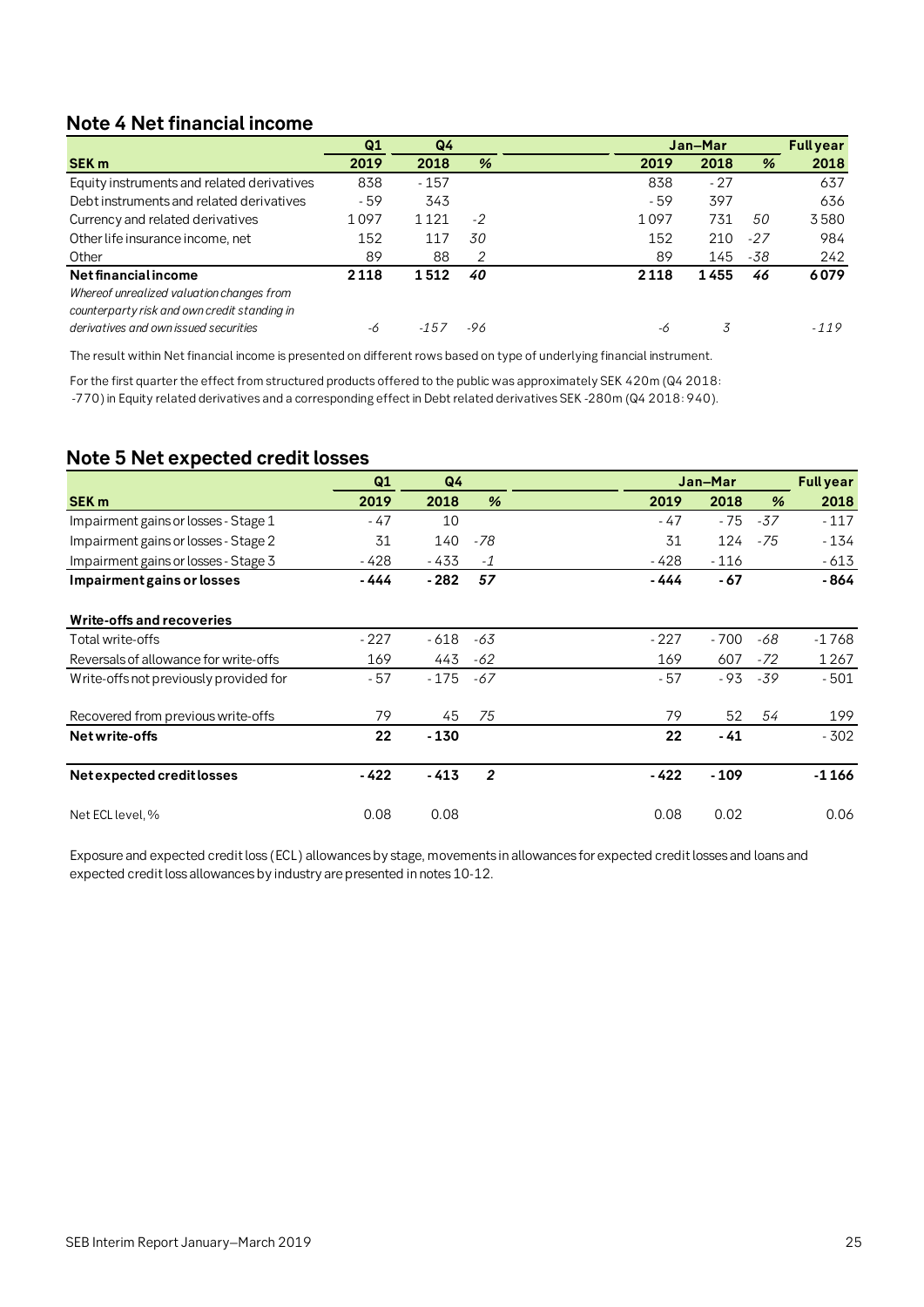# <span id="page-25-0"></span>**Note 6 Items affecting comparability**

|                                         | Q1   | Q <sub>4</sub> |   | Jan-Mar |      |   | <b>Full year</b> |
|-----------------------------------------|------|----------------|---|---------|------|---|------------------|
| <b>SEK m</b>                            | 2019 | 2018           | % | 2019    | 2018 | % | 2018             |
| Other income                            |      |                |   |         |      |   | 4506             |
| <b>Total operating income</b>           |      |                |   |         |      |   | 4506             |
| Items affecting comparability           |      |                |   |         |      |   | 4506             |
| Income tax on IAC                       |      |                |   |         |      |   | 22               |
| Items affecting comparability after tax |      |                |   |         |      |   | 4528             |

The table shows the rows in which the Items affecting comparability would have been reported if not reclassified.

### Items affecting comparability 2018

The total income in the income statement from Items affecting comparability was SEK 4,506m before tax and SEK 4,528m after tax.

### *SEB Pension (2018 Q2)*

SEB completed the sale of SEB Pension in Denmark following the approval by the Danish Competition Council, Konkurrencerådet, on 30 May 2018. SEB divested all shares in SEB Pensionsforsikring A/S and SEB Administration A/S (SEB Pension) to Danica Pension Livsforsikringsaktieselskab (Danica), a subsidiary to Danske Bank. The entire business, including employees, customer contracts and systems, transferred from SEB to Danica on 7 June 2018. The in principle tax-exempt capital gain from the transaction amounted to SEK 3,565m.

### *UC (2018 Q2)*

On 29 June 2018, the acquisition by the listed Finnish credit information company Asiakastieto Group Plc (Asiakastieto) of UC AB (UC) was finalised. SEB received shares in Asiakastieto, equivalent to 10.2 per cent of the company, and SEK 0.3bn in cash. The transaction resulted in a tax-exempt capital gain of SEK 941m.

## <span id="page-25-1"></span>**Note 7 Pledged assets and obligations**

| -0<br>-0                                                  |        |        |         |
|-----------------------------------------------------------|--------|--------|---------|
|                                                           | 31 Mar | 31 Dec | 31 Mar  |
| <b>SEK m</b>                                              | 2019   | 2018   | 2018    |
| Pledged assets for own liabilities <sup>1)</sup>          | 533183 | 510424 | 464109  |
| Pledged assets for liabilities to insurance policyholders | 317863 | 292402 | 444444  |
| Other pledged assets <sup>2)</sup>                        | 103415 | 97713  | 148019  |
| <b>Pledged assets</b>                                     | 954461 | 900539 | 1056573 |
|                                                           |        |        |         |
| Contingent liabilities <sup>3)</sup>                      | 132096 | 136435 | 128105  |
| Commitments                                               | 639400 | 589032 | 591975  |
| <b>Obligations</b>                                        | 771495 | 725467 | 720081  |

1) Of which collateralised for own issued covered bonds SEK 365,928m (349,800/377,576).

2) Of which securities lending SEK 11,063m (15,641/69,997) and pledged but unencumbered bonds SEK 68,379m (58,652/55,975).

3) Of which financial guarantees SEK 7,912m (19,932/27,490)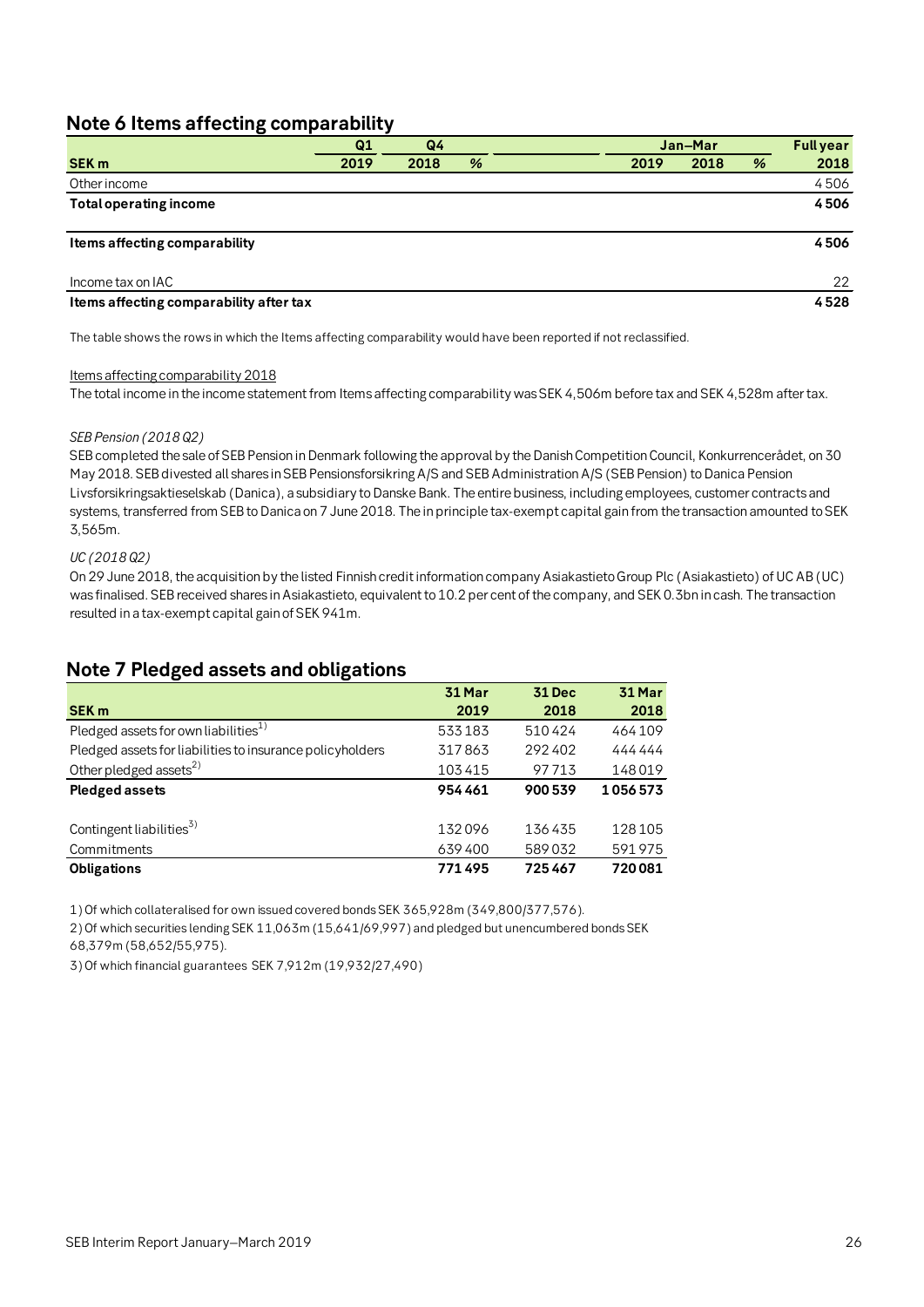# <span id="page-26-0"></span>**Note 8 Financial assets and liabilities**

|                                                        | 31 Mar 2019 |                   | 31 Dec 2018 |                   | 31 Mar 2018     |                   |
|--------------------------------------------------------|-------------|-------------------|-------------|-------------------|-----------------|-------------------|
| SEK <sub>m</sub>                                       | Carrying    | amount Fair value | Carrying    | amount Fair value | <b>Carrying</b> | amount Fair value |
| Loans <sup>1</sup>                                     | 2089279     | 2097428           | 1929272     | 1930470           | 1946891         | 1948683           |
| Debt securities                                        | 240566      | 239956            | 156128      | 156129            | 231013          | 231013            |
| Equity instruments                                     | 64231       | 64231             | 50434       | 50434             | 65133           | 65133             |
| Financial assets for which the customers bear the      |             |                   |             |                   |                 |                   |
| investment risk                                        | 293037      | 293037            | 269 613     | 269613            | 284140          | 284140            |
| Derivatives                                            | 124 390     | 124 390           | 115463      | 115463            | 130 172         | 130172            |
| Other                                                  | 38139       | 38139             | 17194       | 17194             | 23724           | 23724             |
| <b>Financial assets</b>                                | 2849643     | 2857182           | 2538104     | 2539303           | 2681073         | 2682865           |
| Deposits                                               | 1352891     | 1351647           | 1247109     | 1245958           | 1321287         | 1325054           |
| Financial liabilities for which the customers bear the |             |                   |             |                   |                 |                   |
| investment risk                                        | 294 407     | 294407            | 270556      | 270556            | 285518          | 285518            |
| Debt securities issued <sup>2)</sup>                   | 826393      | 821787            | 715192      | 713983            | 723748          | 722855            |
| Short positions                                        | 67358       | 67358             | 23144       | 23144             | 44017           | 44017             |
| Derivatives                                            | 96642       | 96642             | 96872       | 96872             | 109619          | 109619            |
| Other                                                  | 42180       | 42180             | 14722       | 14722             | 53859           | 53859             |
| <b>Financial liabilities</b>                           | 2679870     | 2674020           | 2367595     | 2365235           | 2538048         | 2540922           |

1) Loans includes Cash balances at central banks (excluding Cash), Loans to central banks, Loans to credit institutions and Loans to the public.

2) Debt securities issued includes Debt securities issued and Subordinated liabilities (part of Other liablitiies).

SEB has classified its financial instruments by class taking into account the characteristics of the instruments. The fair value of each class of financial assets and liabilities are compared with its carrying amount. A description of the characteristics of the classes can be found in note 38 in the Annual Report 2018.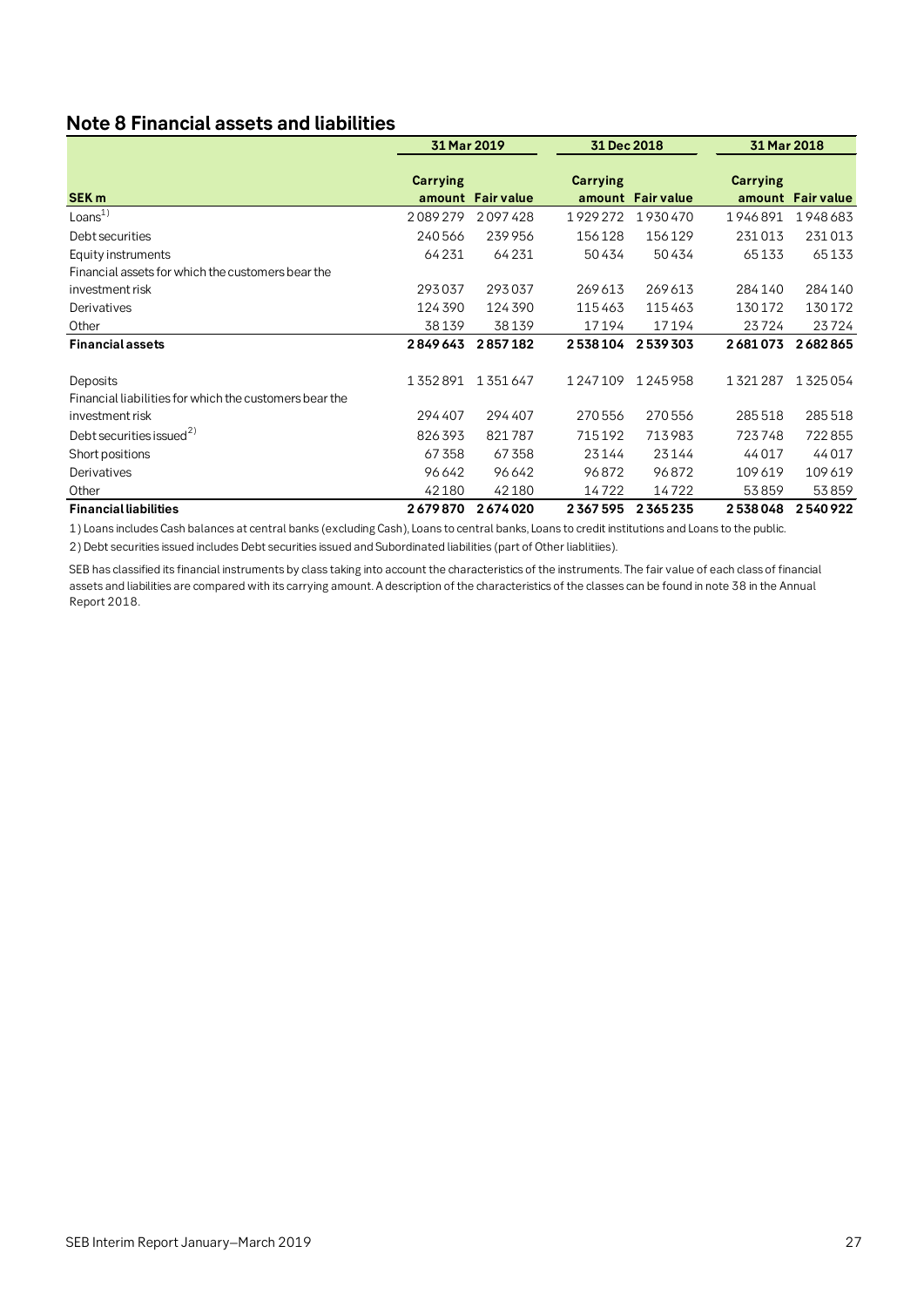## <span id="page-27-0"></span>**Note 9 Assets and liabilities measured at fair value**

| SEK <sub>m</sub>                          |           | 31 Mar 2019 |            |              |           |            | 31 Dec 2018 |              |
|-------------------------------------------|-----------|-------------|------------|--------------|-----------|------------|-------------|--------------|
|                                           |           | Valuation   | Valuation  |              |           | Valuation  | Valuation   |              |
|                                           | Quoted    | technique   | technique  |              | Quoted    | technique  | technique   |              |
|                                           | prices in | using       | using non- |              | prices in | using      | using non-  |              |
|                                           | active    | observable  | observable |              | active    | observable | observable  |              |
|                                           | markets   | inputs      | inputs     |              | markets   | inputs     | inputs      |              |
| <b>Assets</b>                             | (Level 1) | (Level 2)   | (Level 3)  | <b>Total</b> | (Level 1) | (Level 2)  | (Level 3)   | <b>Total</b> |
| Loans                                     |           | 157866      |            | 157866       |           | 100037     |             | 100037       |
| Debt securities                           | 102914    | 120256      | 5          | 223175       | 62812     | 76976      | 4           | 139792       |
| Equity instruments                        | 50119     | 5041        | 9072       | 64231        | 38697     | 3835       | 7902        | 50434        |
| Financial assets for which the customer   |           |             |            |              |           |            |             |              |
| bear the investment risk                  | 284012    | 8587        | 438        | 293037       | 261056    | 7943       | 614         | 269 613      |
| Derivatives                               | 1057      | 122851      | 481        | 124390       | 1327      | 113626     | 510         | 115463       |
| Investment in associates <sup>1)</sup>    | 264       |             | 366        | 630          | 256       |            | 501         | 758          |
| Total                                     | 438367    | 414601      | 10362      | 863330       | 364148    | 302417     | 9531        | 676096       |
| Liabilities                               |           |             |            |              |           |            |             |              |
| Deposits                                  |           | 31458       |            | 31458        |           | 12497      |             | 12497        |
| Financial liabilities for which the       |           |             |            |              |           |            |             |              |
| customer bear the investment risk         | 285441    | 8538        | 428        | 294407       | 262029    | 7924       | 603         | 270 556      |
| Liabilities to policyholders - insurance  | 23351     | 105         |            | 23456        | 21752     | 95         |             | 21847        |
| Debt securities issued                    |           | 19499       |            | 19499        |           | 18518      |             | 18518        |
| Short positions                           | 47345     | 19947       | 66         | 67358        | 18710     | 4371       | 63          | 23144        |
| Derivatives                               | 736       | 95431       | 475        | 96642        | 2616      | 93783      | 473         | 96872        |
| Other financial liabilities at fair value | 223       | 3344        |            | 3567         | 18        | 3595       |             | 3613         |
| Total                                     | 357096    | 178322      | 969        | 536387       | 305125    | 140783     | 1139        | 447047       |

1) Venture capital activities designated at fair value through profit and loss.

#### **Fair value measurement**

The objective of the fair value measurement is to arrive at the price at which an orderly transaction would take place between market participants at the measurement date under current market conditions.

The group has an established control environment for the determination of fair values of financial instruments that includes a review, independent from the business, of valuation models and prices. If the validation principles are not adhered to, the Head of Group Finance shall be informed. Exceptions of material and principal importance require approval from the GRMC (Group Risk Measurement Committee) and the ARC (Accounting Reporting Committee).

In order to arrive at the fair value of a financial instrument SEB uses different methods; quoted prices in active markets, valuation techniques incorporating observable data and valuation techniques based on internal models. For disclosure purposes, financial instruments carried at fair value are classified in a fair value hierarchy according to the level of market observability of the inputs. Group Risk classifies and continuously reviews the classification of financial instruments in the fair value hierarchy. The valuation process is the same for financial instruments in all levels.

An active market is one in which transactions occur with sufficient volume and frequency to provide pricing information on an ongoing basis. The objective is to arrive at a price at which a transaction without modification or repackaging would occur in the principal market for the instrument to which SEB has immediate access.

Fair value is generally measured for individual financial instruments, in addition portfolio adjustments are made to cover the credit risk. To reflect counterparty risk and own credit risk in OTC derivatives, adjustments are made based on the net exposure towards each counterpart. These adjustments are calculated on a counterparty level based on estimates of exposure at default, probability of default and recovery rates. Probability of default and recovery rate information is generally sourced from the CDS markets. For counterparties where this information is not available, or considered unreliable due to the nature of the exposure, alternative approaches are taken where the the probability of default is based on generic credit indices for specific industry and/or rating.

When valuing financial liabilities at fair value SEB's own credit standing is reflected.

In order to arrive at the fair value of investment properties a market participant's ability to generate economic benefit by using the asset in its highest and best use are taken into account. The highest and best use takes into account the use of the asset that is physically possible, legally permissible and financially feasible. The current use of the investment properties in SEB is in accordance with the highest and best use. The valuation of investment properties is described in the accounting policies in Annual Report note 1. The valuation of the investment properties is performed semi-annually, they are presented and approved by the board in each real estate company. The valuation principles used in all entities are in accordance with regulations provided by the local Financial Supervisory Authorities (FSA) which is in accordance with international valuation principles and in accordance with IFRS.

#### **Level 1: Quoted market prices**

Valuations in Level 1 are determined by reference to unadjusted quoted market prices for identical instruments in active markets where the quoted prices are readily available and the prices represent actual and regularly occurring market transactions on an arm's length basis.

Examples of Level 1 financial instruments are listed equity securities, debt securities, and exchange-traded derivatives. Instruments traded in an active market for which one or more market participants provide a binding price quotation on the balance sheet date are also examples of Level 1 financial instruments.

#### **Level 2: Valuation techniques with observable inputs**

In Level 2 valuation techniques, all significant inputs to the valuation models are observable either directly or indirectly. Level 2 valuation techniques include using discounted cash flows, option pricing models, recent transactions and the price of another instrument that is substantially the same.

Examples of observable inputs are foreign currency exchange rates, binding securities price quotations, market interest rates (Stibor, Libor, etc.), volatilities implied from observable option prices for the same term and actual transactions with one or more external counterparts executed by SEB. An input can transfer from being observable to being unobservable during the holding period due to e.g. illiquidity of the instrument. Examples of Level 2 financial instruments are most OTC derivatives such as options and interest rate swaps based on the Libor swap rate or a foreign-denominated yield curve. Other examples are instruments for which SEB recently entered into transactions with third parties and instruments for which SEB interpolates between observable variables.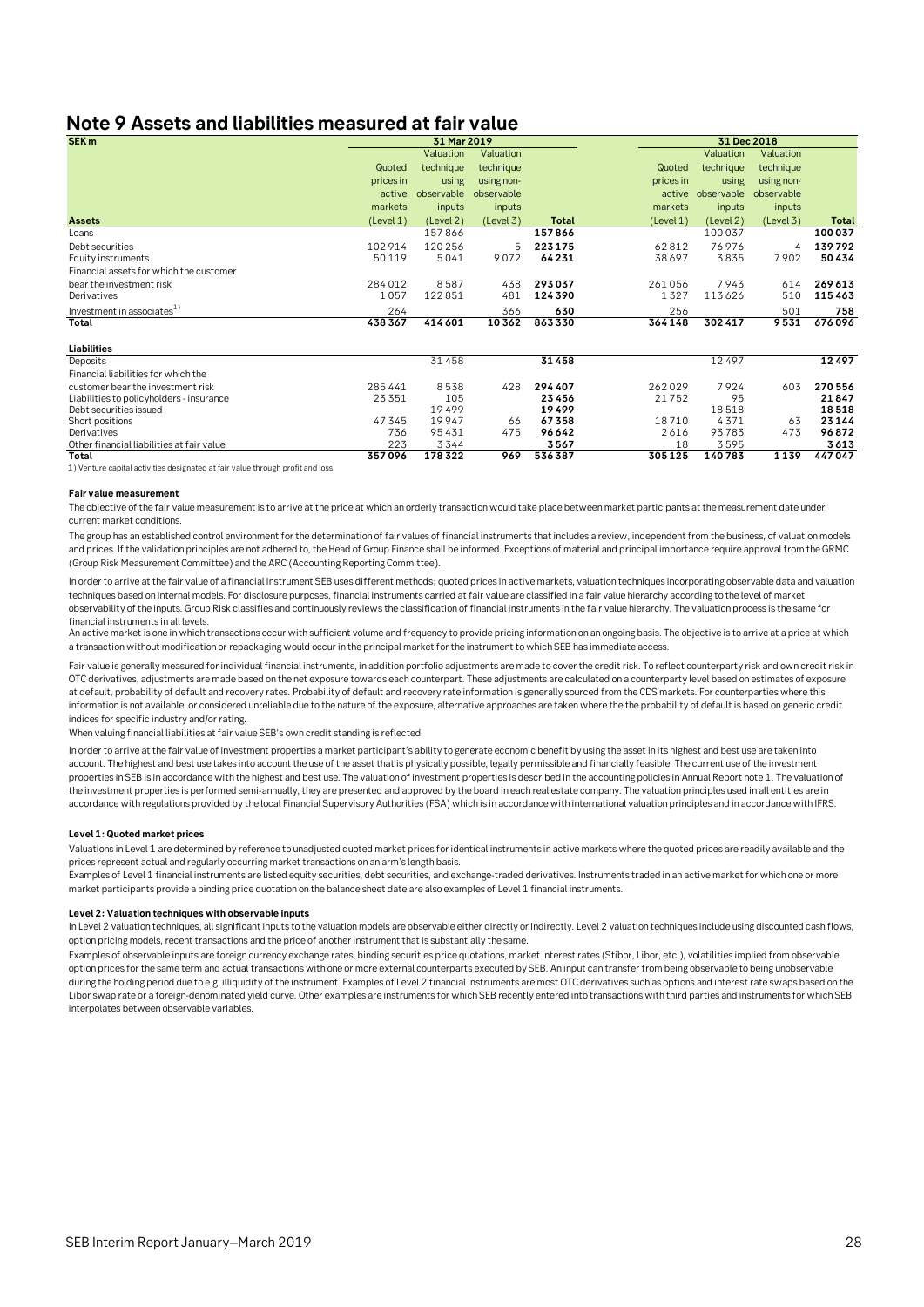# **Note 9, continued. Assets and liabilities measured at fair value**

#### **Level 3: Valuation techniques with significant unobservable inputs**

Level 3 valuation techniques incorporate significant inputs that are unobservable. These techniques are generally based on extrapolating from observable inputs for similar instruments, analysing historical data or other analytical techniques. Examples of Level 3 financial instruments are more complex OTC derivatives, long dated options for which the volatility is extrapolated or derivatives that depend on an unobservable correlation. Other examples are instruments for which there is currently no active market or binding quotes, such as unlisted equity instruments, private equity holdings and investment properties.

If the fair value of financial instruments includes more than one unobservable input, the unobservable inputs are aggregated in order to determine the classification of the entire instrument. The level in the fair value hierarchy within which a financial instrument is classified is determined on the basis of the lowest level of input that is significant to the fair value in its entirety.

#### **Significant transfers and reclassifications between levels**

Transfers between levels may occur when there are indications that market conditions have changed, e.g. a change in liquidity. The Valuation/Pricing committee of each relevant division decides on material shifts between levels.There have been no significant transfers in 2019.

| Changes in level 3, SEK m               | Closing<br>balance<br>31 Dec<br>2018 | Reclassi- | Gain/loss in<br>Income<br>fication statement <sup>1)</sup> | Gain/loss in<br>Other<br>compre-<br>hensive<br>income | Purchases | <b>Sales</b> | Settle-<br>ments | <b>Transfers</b><br>into<br>Level 3 | <b>Transfers</b><br>out of | Exchange<br>rate<br>Level 3 differences | Closing<br>balance<br>31 Mar<br>2019 |
|-----------------------------------------|--------------------------------------|-----------|------------------------------------------------------------|-------------------------------------------------------|-----------|--------------|------------------|-------------------------------------|----------------------------|-----------------------------------------|--------------------------------------|
| <b>Assets</b>                           |                                      |           |                                                            |                                                       |           |              |                  |                                     |                            |                                         |                                      |
| Debt securities<br>Equity instruments   | 4<br>7902                            |           | 601                                                        |                                                       | 637       | $-107$       |                  |                                     |                            | 39                                      | 5<br>9072                            |
| Financial assets for which the customer |                                      |           |                                                            |                                                       |           |              |                  |                                     |                            |                                         |                                      |
| bear the investment risk                | 614                                  |           |                                                            |                                                       | 1         | $-187$       |                  |                                     |                            | 9                                       | 438                                  |
| Derivatives                             | 510                                  |           | $-33$                                                      |                                                       |           |              | 5                |                                     |                            | $-1$                                    | 481                                  |
| Investment in associates                | 501                                  |           | $-13$                                                      |                                                       |           | $-123$       |                  |                                     |                            |                                         | 366                                  |
| Total                                   | 9531                                 |           | 556                                                        |                                                       | 639       | $-417$       | 5                |                                     |                            | 48                                      | 10362                                |
| Liabilities                             |                                      |           |                                                            |                                                       |           |              |                  |                                     |                            |                                         |                                      |
| Financial liabilities for which the     |                                      |           |                                                            |                                                       |           |              |                  |                                     |                            |                                         |                                      |
| customer bear the investment risk       | 603                                  |           | 2                                                          |                                                       |           | $-185$       |                  |                                     |                            | 8                                       | 428                                  |
| Short positions                         | 63                                   |           | $\overline{2}$                                             |                                                       |           |              |                  |                                     |                            |                                         | 66                                   |
| Derivatives                             | 473                                  |           | $-24$                                                      |                                                       |           |              | 25               |                                     |                            |                                         | 475                                  |
| Total                                   | 1139                                 |           | -20                                                        |                                                       |           | $-184$       | 25               |                                     |                            | 9                                       | 969                                  |

1) Fair value gains and losses recognised in the income statement are included in Net financial income and Net other income.

#### **Sensitivity of Level 3 assets and liabilities to unobservable inputs**

The table below illustrates the potential Profit or Loss impact of the relative uncertainty in the fair value of assets and liabilities that for their valuation are dependent on unobservable inputs. The sensitivity to unobservable inputs is assessed by altering the assumptions to the valuation techniques, illustrated below by changes in index-linked swap spreads, implied volatilities, credit spreads or comparator multiples. It is unlikely that all unobservable inputs would be simultaneously at the extremes of their ranges of reasonably possible alternatives.

|                                                             |        | 31 Mar 2019 |      |                 |        | 31 Dec 2018 |            |             |  |
|-------------------------------------------------------------|--------|-------------|------|-----------------|--------|-------------|------------|-------------|--|
| SEK <sub>m</sub>                                            | Assets | Liabilities |      | Net Sensitivity | Assets | Liabilities | <b>Net</b> | Sensitivity |  |
| Derivative instruments <sup>1)2)4)</sup>                    | 481    | $-475$      |      |                 | 510    | $-473$      |            | 45          |  |
| Equity instruments <sup>3)6)</sup>                          | 2719   | -66         | 2653 | 532             | 2584   | -63         | 2521       | 505         |  |
| Insurance holdings - Financial instruments <sup>4) 5)</sup> | 6463   |             | 6463 | 801             | 5576   |             | 5576       | 697         |  |

1) Sensitivity from a shift of inflation linked swap spreads by 16 basis points (16) and implied volatilities by 5 percentage points (5).

2) Sensitivity from a shift of swap spreads by 5 basis points (5).

3) Valuation is estimated in a range of reasonable outcomes. Sensitivity analysis is based on 20 per cent (20) shift in market values.

4) Shift in implied volatility by 10 percentage points (10).

5) Sensitivity analysis is based on a shift in private equity of 20 per cent (20), structured credits 10 per cent (10) and derivative market values of 10 per cent (10).

6) Sensitivity from a shift of investment properties/real estate funds/infrastructure/infrastructure funds market values of 10 per cent (10).

7) The sensitivity show changes in the value of the insurance holdings which do not at all times affect the P&L of the Group since any surplus in the traditional life portfolios are consumed first.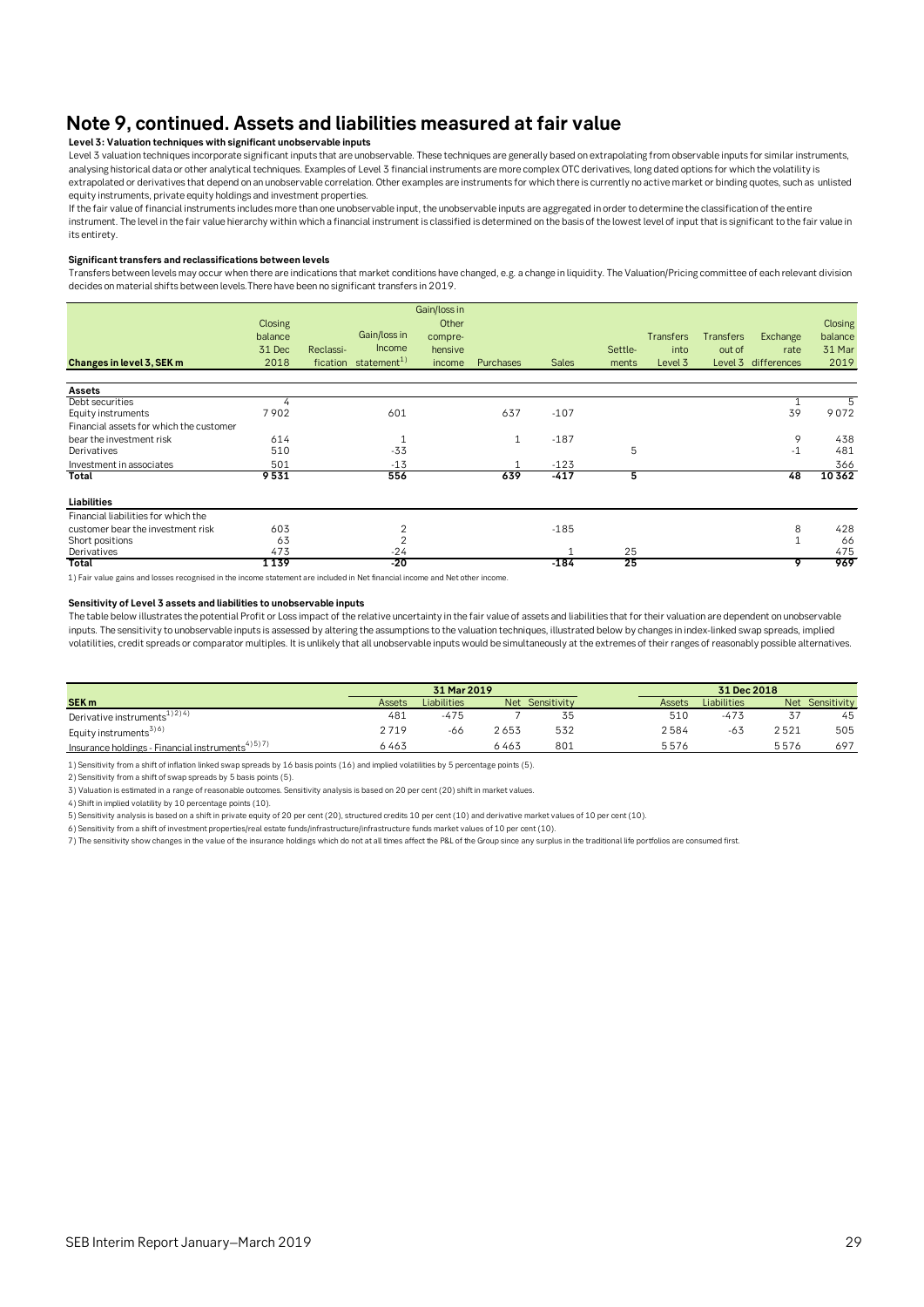<span id="page-29-0"></span>

| Note 10 Exposure and expected credit loss (ECL) allowances by stage                         |             |             |             |  |
|---------------------------------------------------------------------------------------------|-------------|-------------|-------------|--|
|                                                                                             | 31 Mar      | 31 Dec      | 31 Mar      |  |
| <b>SEK m</b>                                                                                | 2019        | 2018        | 2018        |  |
| Stage 1 (12-month ECL)                                                                      |             |             |             |  |
| Debt securities                                                                             | 17391       | 16337       | 20075       |  |
| Loans <sup>1</sup>                                                                          | 1596682     | 1552954     | 1502557     |  |
| Financial guarantees and Loan commitments                                                   | 627080      | 602884      | 569958      |  |
| Gross carrying amounts/Nominal amounts Stage 1                                              | 2241154     | 2172175     | 2092589     |  |
| Debt securities                                                                             | $-1$        | $-1$        | $\Omega$    |  |
| Loans <sup>1</sup>                                                                          | $-674$      | $-643$      | $-608$      |  |
| Financial guarantees and Loan commitments                                                   | $-224$      | $-195$      | $-213$      |  |
| <b>ECL allowances Stage 1</b>                                                               | $-900$      | $-838$      | $-821$      |  |
| Debt securities                                                                             | 17390       | 16336       | 20075       |  |
| Loans <sup>1</sup>                                                                          | 1596008     | 1552311     | 1501948     |  |
| Financial guarantees and Loan commitments                                                   | 626856      | 602 689     | 569745      |  |
| Carrying amounts/Net amounts Stage 1                                                        | 2240254     | 2171337     | 2091768     |  |
| Stage 2 (lifetime ECL)                                                                      |             |             |             |  |
| Loans $^{1/2)}$                                                                             | 72377       | 70125       | 71359       |  |
| Financial guarantees and Loan commitments                                                   | 19409       | 16712       | 16796       |  |
| Gross carrying amounts/Nominal amounts Stage 2                                              | 91786       | 86837       | 88155       |  |
| Loans $^{1/2)}$                                                                             | $-1260$     | $-1364$     | $-1159$     |  |
| Financial guarantees and Loan commitments                                                   | $-345$      | $-240$      | $-203$      |  |
| <b>ECL allowances Stage 2</b>                                                               | $-1605$     | $-1605$     | $-1361$     |  |
| Loans <sup><math>1)2)</math></sup>                                                          | 71117       | 68761       | 70 200      |  |
| Financial guarantees and Loan commitments                                                   | 19064       | 16472       | 16593       |  |
| Carrying amounts/Net amounts Stage 2                                                        | 90181       | 85233       | 86793       |  |
|                                                                                             |             |             |             |  |
| Stage 3 (credit impaired/lifetime ECL)<br>Loans $\overline{^{1)3)} }$                       |             |             |             |  |
|                                                                                             | 9456        | 8158        | 9121        |  |
| Financial guarantees and Loan commitments<br>Gross carrying amounts/Nominal amounts Stage 3 | 293<br>9749 | 242<br>8400 | 783<br>9905 |  |
|                                                                                             |             |             |             |  |
| Loans $^{1\overline{3}}$                                                                    | $-3639$     | $-3331$     | $-3424$     |  |
| Financial guarantees and Loan commitments                                                   | $-48$       | -38         | $-153$      |  |
| <b>ECL allowances Stage 3</b>                                                               | $-3687$     | $-3370$     | $-3577$     |  |
| Loans $^{1\overline{)3)}}$                                                                  | 5817        | 4827        | 5698        |  |
| Financial guarantees and Loan commitments                                                   | 245         | 203         | 630         |  |
| Carrying amounts/Net amounts Stage 3                                                        | 6062        | 5030        | 6327        |  |

The note continues on the next page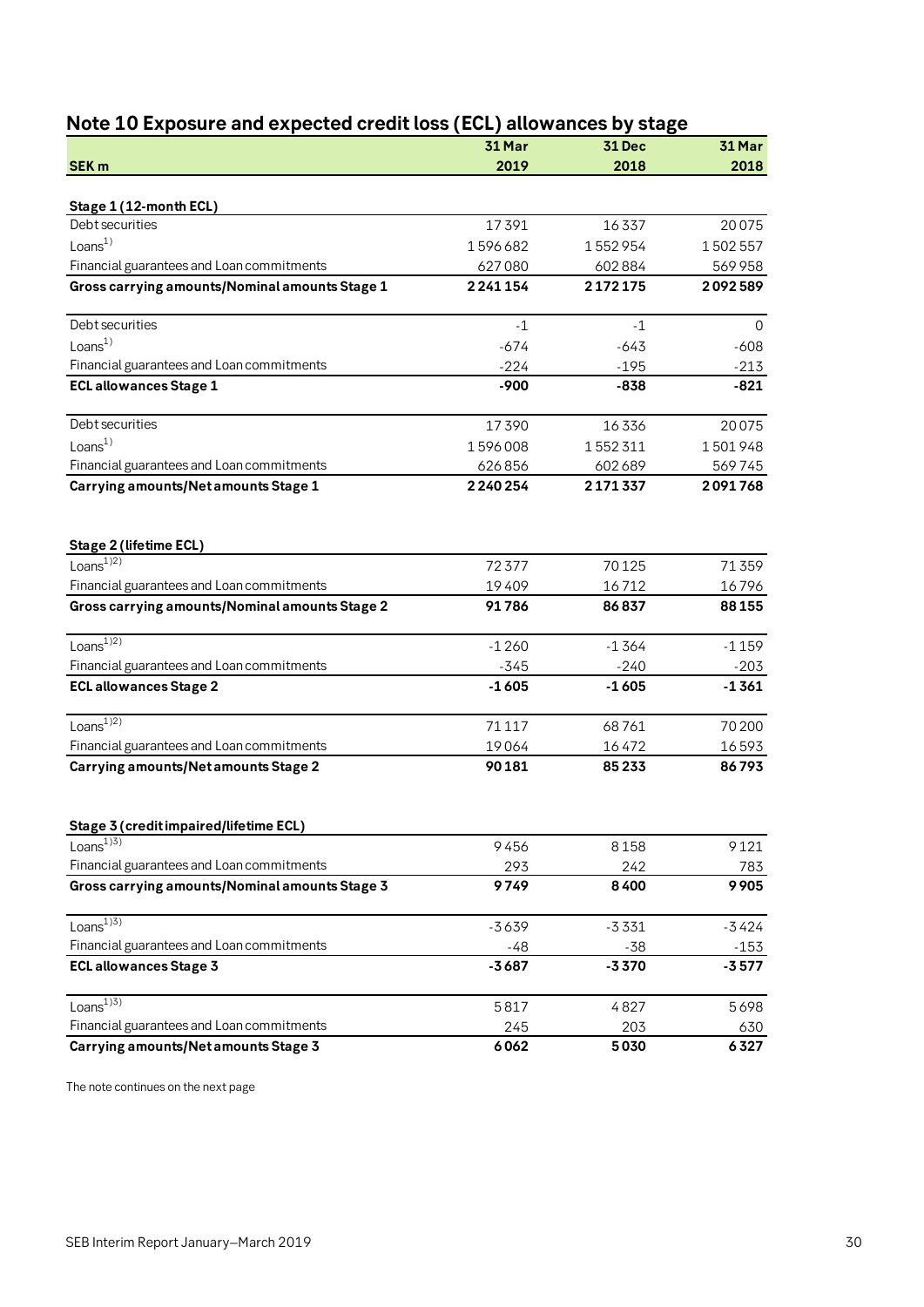|                                           | 31 Mar  | 31 Dec  | 31 Mar  |
|-------------------------------------------|---------|---------|---------|
| <b>SEK m</b>                              | 2019    | 2018    | 2018    |
|                                           |         |         |         |
| Total                                     |         |         |         |
| Debt securities                           | 17391   | 16337   | 20075   |
| $Loans1$ <sup>2</sup> ) <sup>3</sup>      | 1678515 | 1631237 | 1583037 |
| Financial guarantees and Loan commitments | 646782  | 619838  | 587537  |
| Gross carrying amounts/Nominal amounts    | 2342689 | 2267412 | 2190649 |
|                                           |         |         |         |
| Debt securities                           | $-1$    | $-1$    | 0       |
| $Loans1$ <sup>2</sup> ) <sup>3</sup>      | $-5574$ | -5338   | $-5191$ |
| Financial guarantees and Loan commitments | $-617$  | -474    | -569    |
| <b>ECL allowances</b>                     | $-6192$ | $-5813$ | -5760   |
| Debt securities                           | 17390   | 16336   | 20075   |
| Loans $^{1/2}$ <sup>3)</sup>              | 1672942 | 1625899 | 1577846 |
| Financial guarantees and Loan commitments | 646165  | 619365  | 586968  |
| Carrying amounts/Net amounts              | 2336497 | 2261600 | 2184889 |

# **Note 10, continued. Exposure and expected credit loss (ECL) allowances by stage**

1) Excluding demand deposits credit institutions and including trade and client receivables presented as other assets.

2) Whereof gross carrying amounts SEK 1,264m (1,169/1,597) and ECL allowances SEK 2m (2/1) under Lifetime ECLs simplified approach for trade receivables.

3) Whereof gross carrying amounts SEK 1,461m (1,281/0) and ECL allowances SEK 617m (349/0) for Purchased or Originated Credit Impaired loans.

The table shows gross carrying amounts for exposures on balance and nominal amounts for exposures off-balance divided by stage as a mean to put ECL allowances in context to overall exposure levels. For trade receivables a simplified approach based on past-due information is used to calculate loss allowances.

| Stage 3 loans / Total loans, gross, % | 0.56  | 0.50  | 0.58  |
|---------------------------------------|-------|-------|-------|
| Stage 3 loans / Total loans, net, %   | 0.35  | 0.30  | 0.36  |
| ECL coverage ratio Stage 1, %         | 0.04  | 0.04  | 0.04  |
| ECL coverage ratio Stage 2, %         | 1.75  | 1.85  | 1.54  |
| ECL coverage ratio Stage 3, %         | 37.82 | 40.11 | 36.12 |
| ECL coverage ratio, %                 | 0.26  | 0.26  | 0.26  |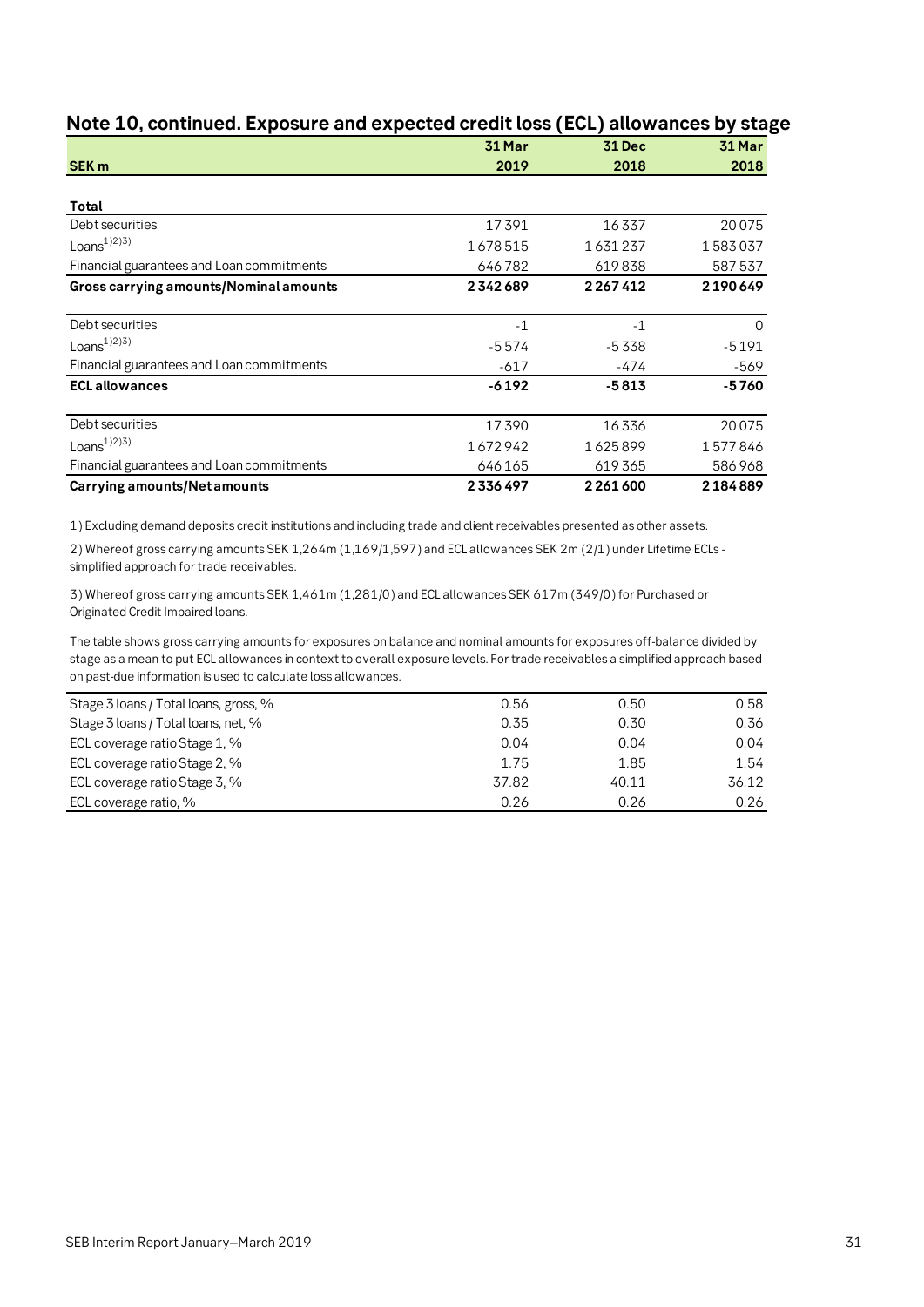|                                                                                                                                                                                                                                                                                               | <b>Stage 1</b><br>$(12$ -month | <b>Stage 2</b><br>(lifetime | Stage 3<br>(credit<br>impaired/<br>lifetime |                             |
|-----------------------------------------------------------------------------------------------------------------------------------------------------------------------------------------------------------------------------------------------------------------------------------------------|--------------------------------|-----------------------------|---------------------------------------------|-----------------------------|
| SEK <sub>m</sub>                                                                                                                                                                                                                                                                              | ECL)                           | ECL)                        | ECL)                                        | <b>Total</b>                |
| <b>Loans and Debt securities</b>                                                                                                                                                                                                                                                              |                                |                             |                                             |                             |
| ECL allowance as of 31 December 2018                                                                                                                                                                                                                                                          | 643                            | 1364                        | 3331                                        | 5339                        |
| New and derecognised financial assets, net                                                                                                                                                                                                                                                    | 94                             | $-2$                        | -53                                         | 39                          |
| Changes due to change in credit risk                                                                                                                                                                                                                                                          | $-67$                          | $-127$                      | 469                                         | 275                         |
| Changes due to modifications                                                                                                                                                                                                                                                                  |                                | 5                           |                                             | 5                           |
| Changes due to methodology change                                                                                                                                                                                                                                                             | -4                             | -6                          | $\overline{2}$                              | -8                          |
| Decreases in ECL allowances due to write-offs                                                                                                                                                                                                                                                 |                                |                             | $-169$                                      | $-169$                      |
| Exchange rate differences                                                                                                                                                                                                                                                                     | 10                             | 25                          | 59                                          | 94                          |
| ECL allowance as of 31 March 2019                                                                                                                                                                                                                                                             | 675                            | 1260                        | 3639                                        | 5575                        |
| Financial guarantees and Loan commitments<br>ECL allowance as of 31 December 2018<br>New and derecognised financial assets, net<br>Changes due to change in credit risk<br>Changes due to modifications<br>Changes due to methodology change<br>Decreases in ECL allowances due to write-offs | 195<br>9<br>17                 | 240<br>$-15$<br>115<br>$-2$ | 38<br>4<br>6<br>$-1$                        | 474<br>-3<br>138<br>0<br>-3 |
| Exchange rate differences                                                                                                                                                                                                                                                                     | 4                              | 6                           | $\mathbf{1}$                                | 11                          |
| ECL allowance as of 31 March 2019                                                                                                                                                                                                                                                             | 224                            | 345                         | 48                                          | 617                         |
| Total Loans, Debt securities, Financial guarantees<br>and Loan commitments<br>ECL allowance as of 31 December 2018                                                                                                                                                                            | 838                            | 1605                        | 3370                                        | 5813                        |
| New and derecognised financial assets, net                                                                                                                                                                                                                                                    | 102                            | $-17$                       | -48                                         | 37                          |
| Changes due to change in credit risk                                                                                                                                                                                                                                                          | $-51$                          | $-11$                       | 475                                         | 413                         |
| Changes due to modifications                                                                                                                                                                                                                                                                  |                                | 5                           |                                             | 5                           |
| Changes due to methodology change                                                                                                                                                                                                                                                             | -5                             | $-7$                        | $\mathbf{1}$                                | $-11$                       |
| Decreases in ECL allowances due to write-offs                                                                                                                                                                                                                                                 |                                |                             | $-169$                                      | $-169$                      |
| Exchange rate differences                                                                                                                                                                                                                                                                     | 15                             | 31                          | 59                                          | 105                         |
| ECL allowance as of 31 March 2019                                                                                                                                                                                                                                                             | 900                            | 1605                        | 3687                                        | 6192                        |

# <span id="page-31-0"></span>**Note 11 Movements in allowances for expected credit losses**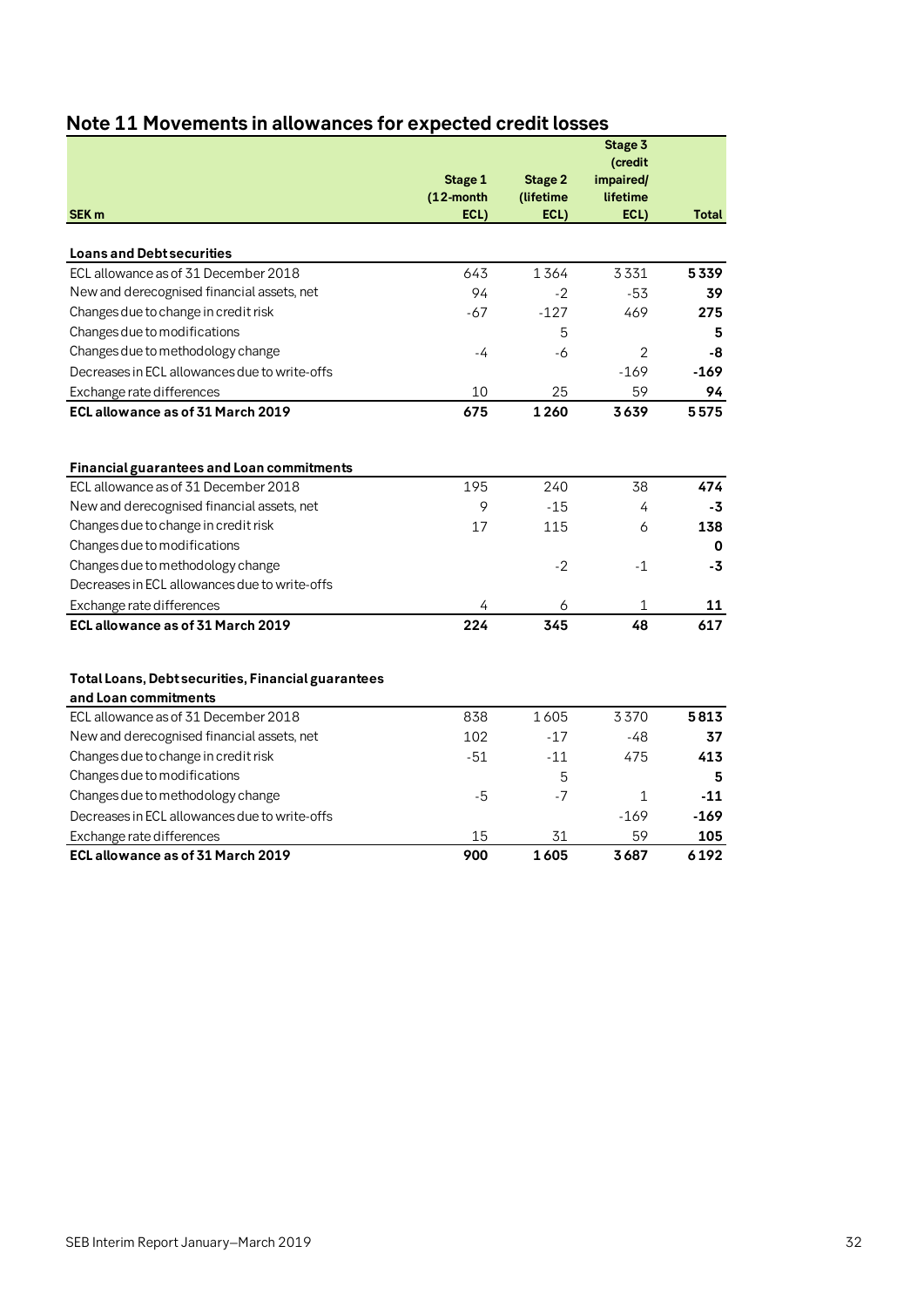# <span id="page-32-0"></span>**Note 12 Loans and expected credit loss (ECL) allowances by industry**

|                                     |                 |                               |                         |                  |                 |                       |                         |                  | <b>Netcarrying</b> |
|-------------------------------------|-----------------|-------------------------------|-------------------------|------------------|-----------------|-----------------------|-------------------------|------------------|--------------------|
|                                     |                 | <b>Gross carrying amounts</b> |                         |                  |                 | <b>ECL allowances</b> |                         |                  | amount             |
|                                     |                 |                               | Stage 3                 |                  |                 |                       | Stage 3                 |                  |                    |
|                                     | Stage 1         | Stage 2                       | (credit                 |                  | Stage 1         | Stage 2               | (credit                 |                  |                    |
|                                     | (12-month       | (lifetime                     | impaired/               |                  | (12-month       | (lifetime)            | impaired/               |                  |                    |
| SEK <sub>m</sub>                    | ECL)            |                               | ECL) lifetime ECL)      | <b>Total</b>     | ECL)            |                       | ECL) lifetime ECL)      | <b>Total</b>     | <b>Total</b>       |
|                                     |                 |                               |                         |                  |                 |                       |                         |                  |                    |
| 31 Mar 2019<br><b>Banks</b>         | 99824           | 1285                          | $\overline{\mathbf{0}}$ | 101109           | -7              | $-1$                  | $\overline{\mathbf{0}}$ | -8               | 101101             |
|                                     |                 |                               |                         |                  |                 |                       |                         |                  |                    |
| Finance and insurance               | 123970          | 754                           | 83                      | 124808           | $-31$           | $-13$                 | $-13$                   | $-57$            | 124751             |
| Wholesale and retail                | 77560           | 3457                          | 556                     | 81573            | -49             | $-111$                | $-203$                  | $-363$           | 81 210             |
| Transportation                      | 34100           | 1398                          | 102                     | 35600            | $-14$           | $-20$                 | $-76$                   | $-110$           | 35491              |
| Shipping                            | 53972           | 1383                          | 1392                    | 56747            | $-21$           | $-7$                  | $-549$                  | $-577$           | 56171              |
| Business and household services     | 139321          | 7497                          | 980                     | 147798           | $-157$          | $-225$                | $-430$                  | $-813$           | 146986             |
| Construction                        | 10585           | 1332                          | 394                     | 12311            | -8              | $-14$                 | -40                     | $-62$            | 12249              |
| Manufacturing                       | 92665           | 3893                          | 857                     | 97415            | $-85$           | $-77$                 | -562                    | $-724$           | 96691              |
| Agriculture, forestry and fishing   | 20161           | 1411                          | 146                     | 21718            | -8              | $-7$                  | $-41$                   | $-57$            | 21 661             |
| Mining, oil and gas extraction      | 20360           | 5425                          | 1409                    | 27194            | $-40$           | $-303$                | $-196$                  | $-539$           | 26655              |
| Electricity, gas and water supply   | 39341           | 689                           | 39                      | 40069            | $-17$           | $-45$                 | $-19$                   | $-81$            | 39989              |
| Other                               | 37910           | 3172                          | 421                     | 41503            | $-27$           | -43                   | $-166$                  | $-236$           | 41 267             |
| Corporates                          | 649944          | 30412                         | 6380                    | 686736           | $-456$          | $-865$                | $-2295$                 | $-3617$          | 683119             |
| Commercial real estate management   | 144648          | 2903                          | 487                     | 148038           | $-18$           | $-18$                 | $-159$                  | $-195$           | 147843             |
| Residential real estate management  | 96806           | 905                           | 74                      | 97785            | -8              | $-1$                  | -33                     | $-41$            | 97744              |
| <b>Real Estate Management</b>       | 241454          | 3808                          | 561                     | 245823           | $-26$           | $-19$                 | $-192$                  | $-236$           | 245586             |
| Housing co-operative associations   | 50922           | 8390                          | $\overline{2}$          | 59313            | 0               | 0                     | $-2$                    | -3               | 59311              |
| <b>Public Administration</b>        | 14696           | 321                           | 5                       | 15022            | -2              | -3                    | -3                      | -8               | 15014              |
|                                     |                 |                               |                         |                  |                 |                       |                         |                  |                    |
| Household mortgages                 | 502 376         | 23043                         | 1317                    | 526736           | $-43$           | $-132$                | $-216$                  | $-390$           | 526346             |
| Other<br><b>Households</b>          | 37465<br>539842 | 5119<br>28162                 | 1191<br>2508            | 43775<br>570512  | -141<br>$-184$  | $-241$<br>-372        | $-930$<br>-1146         | $-1312$<br>-1702 | 42464<br>568810    |
|                                     |                 |                               |                         |                  |                 |                       |                         |                  |                    |
| <b>TOTAL</b>                        | 1596682         | 72377                         | 9456                    | 1678515          | $-674$          | $-1260$               | $-3639$                 | $-5574$          | 1672942            |
|                                     |                 |                               |                         |                  |                 |                       |                         |                  |                    |
| $31$ Dec $2018^{1}$<br><b>Banks</b> | 97795           | 900                           | $\overline{\mathbf{0}}$ | 98695            | -2              | $-2$                  | $\mathbf 0$             | -4               | 98691              |
|                                     |                 |                               |                         |                  |                 |                       |                         |                  |                    |
| Finance and insurance               | 97505           | 660                           | 15                      | 98180            | $-17$           | -4                    | $-11$                   | $-32$            | 98148              |
| Wholesale and retail                | 77427           | 3120                          | 550                     | 81097            | -42             | $-82$                 | $-181$                  | $-306$           | 80792              |
| Transportation                      | 34437           | 691                           | 105                     | 35232            | $-14$           | $-7$                  | $-77$                   | $-97$            | 35135              |
| Shipping                            | 50121           | 963                           | 1694                    | 52779            | $-18$           | $-5$                  | $-407$                  | $-430$           | 52349              |
| Business and household services     | 140094          | 7035                          | 862                     | 147991           | $-143$          | $-227$                | -351                    | $-721$           | 147271             |
| Construction                        | 9981            | 1281                          | 223                     | 11486            | $-7$            | $-14$                 | -47                     | -68              | 11418              |
| Manufacturing                       | 90701           | 3642                          | 730                     | 95073            | $-82$           | $-73$                 | $-529$                  | $-683$           | 94390              |
| Agriculture, forestry and fishing   | 19859           | 1258                          | 128                     | 21 2 4 5         | -8              | $-7$                  | -40                     | $-55$            | 21 190             |
| Mining, oil and gas extraction      | 14615           | 6046                          | 530                     | 21 1 9 1         | -30             | $-421$                | $-97$                   | $-548$           | 20644              |
| Electricity, gas and water supply   | 38990           | 761                           | 2                       | 39752            | $-15$           | -44                   | $\mathbf 0$             | $-60$            | 39692              |
| Other                               | 44385<br>618115 | 2857<br>28314                 | 115<br>4955             | 47357<br>651 384 | $-57$<br>$-433$ | $-72$<br>$-956$       | -237<br>$-1977$         | -366<br>$-3365$  | 46 991<br>648019   |
| Corporates                          |                 |                               |                         |                  |                 |                       |                         |                  |                    |
| Commercial real estate management   | 142857          | 2750                          | 561                     | 146169           | $-17$           | $-19$                 | $-188$                  | $-224$           | 145945             |
| Residential real estate management  | 90985           | 824                           | 87                      | 91897            | -5              | $-1$                  | -31                     | -37              | 91860              |
| Real Estate Management              | 233843          | 3574                          | 648                     | 238065           | $\overline{23}$ | .19                   | $-219$                  | $-261$           | 237805             |
| Housing co-operative associations   | 54807           | 8695                          | 0                       | 63502            | $-1$            | 0                     | $-2$                    | -4               | 63498              |
| <b>Public Administration</b>        | 13013           | 280                           | 2                       | 13296            | $-1$            | -4                    | -2                      | -7               | 13289              |
| Household mortgages                 | 497351          | 23132                         | 1374                    | 521856           | $-54$           | $-148$                | $-253$                  | $-454$           | 521402             |
| Other                               | 38029           | 5230                          | 1179                    | 44438            | $-129$          | -236                  | -879                    | $-1243$          | 43 195             |
| <b>Households</b>                   | 535 381         | 28362                         | 2552                    | 566 295          | -182            | -383                  | -1132                   | -1698            | 564597             |
| <b>TOTAL</b>                        | 1552954         | 70125                         | 8158                    | 1631237          | $-643$          | $-1364$               | $-3331$                 | $-5338$          | 1625899            |

1) Household mortgage lending to the customer segment sole proprietors has been reclassified. As a result the year-end 2018 reported household lending of SEK 528bn has been adjusted to SEK 565bn and the lending volumes in other segments have been reduced accordingly.

Excluding demand deposits credit institutions and including trade and client receivables presented as other assets.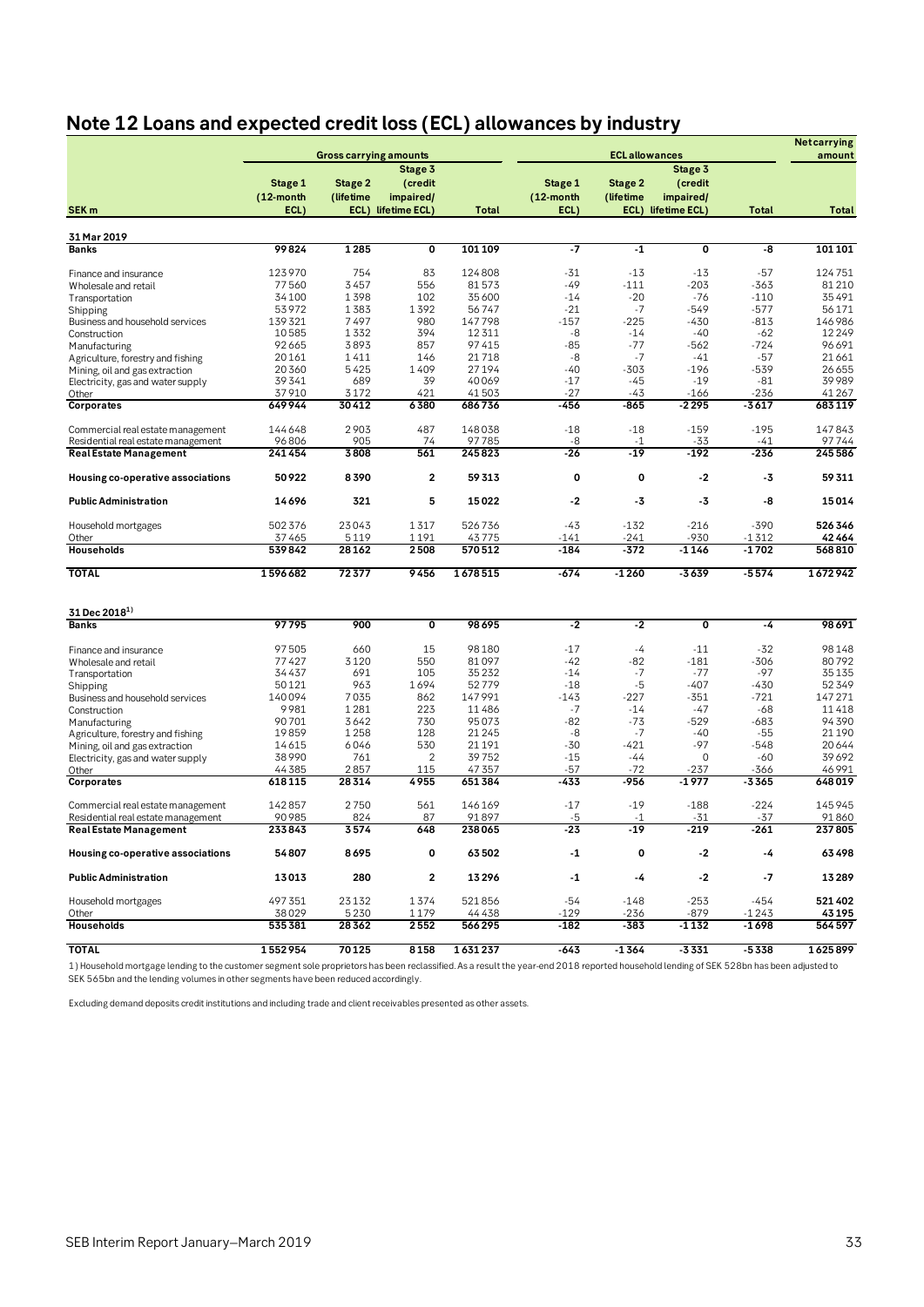# <span id="page-33-0"></span>**SEB consolidated situation**

# <span id="page-33-1"></span>**Note 13 Capital adequacy analysis**

| <b>SEK m</b>                                                         | 31 Mar 2019 | 31 Dec 2018   | 31 Mar 2018 |
|----------------------------------------------------------------------|-------------|---------------|-------------|
| Own funds                                                            |             |               |             |
| Common Equity Tier 1 capital                                         | 126106      | 125857        | 117111      |
| Tier 1 capital                                                       | 141868      | 141108        | 131357      |
| Total own funds                                                      | 160431      | 159 331       | 148384      |
| Own funds requirement                                                |             |               |             |
| Risk exposure amount                                                 | 739047      | 716498        | 615308      |
| Expressed as own funds requirement                                   | 59124       | 57320         | 49225       |
| Common Equity Tier 1 capital ratio                                   | 17.1%       | 17.6%         | 19.0%       |
| Tier 1 capital ratio                                                 | 19.2%       | 19.7%         | 21.3%       |
| Total capital ratio                                                  | 21.7%       | 22.2%         | 24.1%       |
| Own funds in relation to own funds requirement                       | 2.71        | 2.78          | 3.01        |
| Regulatory Common Equity Tier 1 capital requirement including buffer | 11.2%       | 11.2%         | 11.0%       |
| of which capital conservation buffer requirement                     | 2.5%        | 2.5%          | 2.5%        |
| of which systemic risk buffer requirement                            | 3.0%        | 3.0%          | 3.0%        |
| of which countercyclical capital buffer requirement                  | 1.2%        | 1.2%          | 1.0%        |
| Common Equity Tier 1 capital available to meet buffer <sup>1)</sup>  | 12.6%       | 13.1%         | 14.5%       |
| Leverage ratio                                                       |             |               |             |
| Exposure measure for leverage ratio calculation                      | 3108939     | 2773608       | 2833269     |
| of which on balance sheet items                                      | 2584801     | 2 3 1 1 2 5 0 | 2406997     |
| of which off balance sheet items                                     | 524138      | 462 358       | 426271      |
| Leverage ratio                                                       | 4.6%        | 5.1%          | 4.6%        |

 $1)$  CET1 ratio less minimum capital requirement of 4.5% excluding buffers. In addition to the CET1 requirements there is a total capital requirement of additional 3.5%.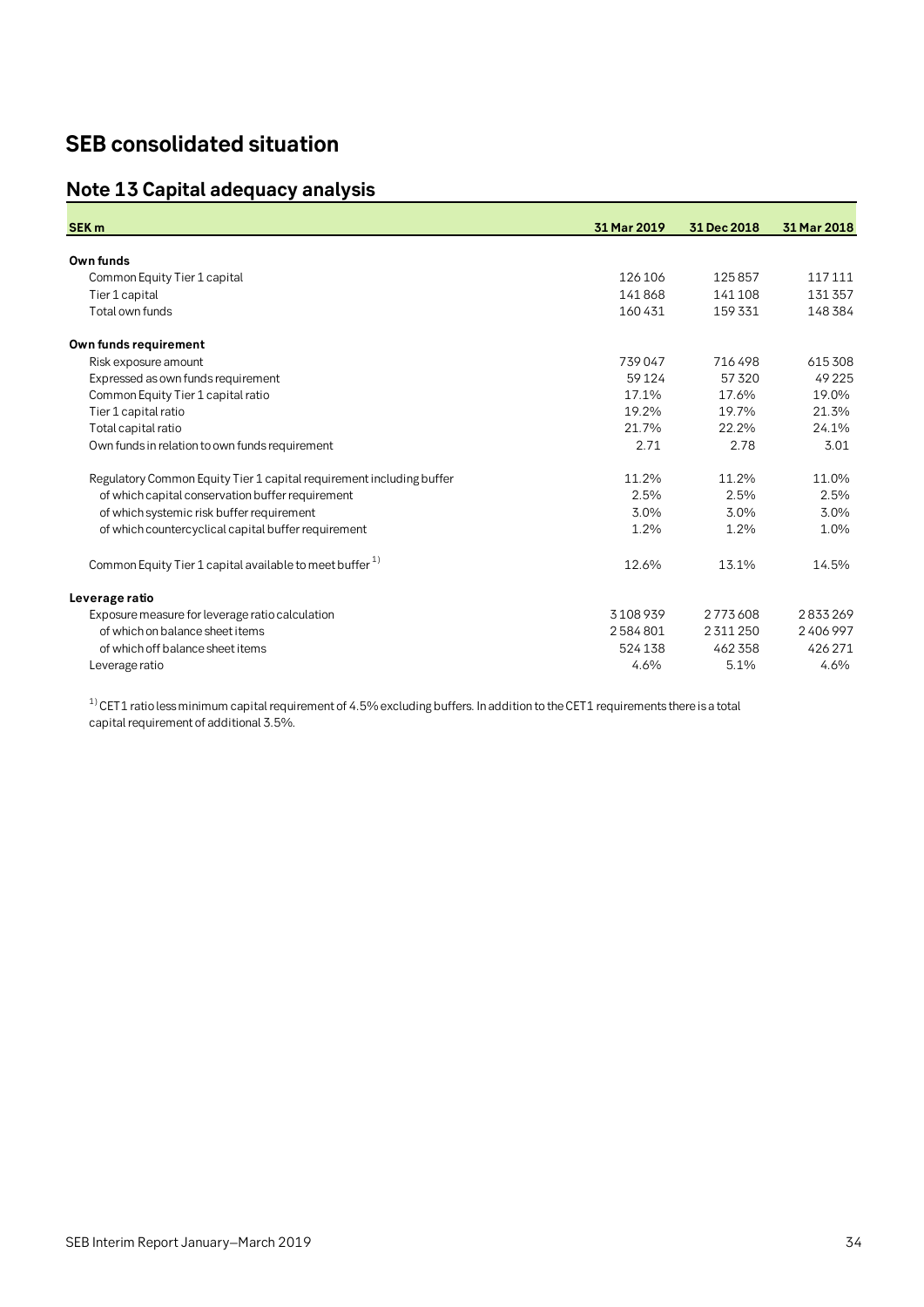# <span id="page-34-0"></span>**Note 14 Own funds**

| <b>SEK m</b>                                                                                      | 31 Mar 2019 | 31 Dec 2018 | 31 Mar 2018 |
|---------------------------------------------------------------------------------------------------|-------------|-------------|-------------|
| Shareholders equity according to balance sheet <sup>1)</sup>                                      | 138410      | 148789      | 130196      |
| Deductions related to the consolidated situation and other foreseeable charges                    | $-3508$     | $-14227$    | $-2201$     |
| Common Equity Tier 1 capital before regulatory adjustments <sup>2)</sup>                          | 134902      | 134562      | 127995      |
| Additional value adjustments                                                                      | $-1016$     | $-868$      | $-850$      |
| Intangible assets                                                                                 | $-6494$     | $-6467$     | $-6.356$    |
| Deferred tax assets that rely on future profitability                                             |             |             | -53         |
| Fair value reserves related to gains or losses on cash flow hedges                                | $-140$      | $-313$      | $-933$      |
| Negative amounts resulting from the calculation of expected loss amounts                          | $-82$       | $-78$       |             |
| Gains or losses on liabilities valued at fair value resulting from changes in own credit standing | 62          | 8           | 307         |
| Defined-benefit pension fund assets                                                               | $-966$      | $-816$      | $-2825$     |
| Direct and indirect holdings of own CET1 instruments                                              | $-161$      | $-172$      | $-175$      |
| Total regulatory adjustments to Common Equity Tier 1                                              | $-8796$     | $-8705$     | $-10884$    |
| <b>Common Equity Tier 1 capital</b>                                                               | 126 106     | 125857      | 117111      |
| Additional Tier 1 instruments                                                                     | 15762       | 15251       | 14246       |
| Tier 1 capital                                                                                    | 141868      | 141108      | 131357      |
| Tier 2 instruments                                                                                | 19260       | 18987       | 19089       |
| Net provisioning amount for IRB-reported exposures                                                | 502         | 436         | 513         |
| Holdings of Tier 2 instruments in financial sector entities                                       | $-1200$     | $-1200$     | $-2575$     |
| Tier 2 capital                                                                                    | 18562       | 18222       | 17026       |
| <b>Total own funds</b>                                                                            | 160431      | 159331      | 148384      |

 $1)$  The Swedish Financial Supervisory Authority has approved SEB's application to use the net profit in measuring own funds on condition that the responsible auditors have reviewed the surplus, that the surplus is calculated in accordance with applicable accounting frameworks, that predictable costs and dividends have been deducted in accordance with EU regulation No 575/2013 and that the calculation was made in accordance with EU regulation No 241/2014.

 $^{2)}$  The Common Equity Tier 1 capital is presented on a consolidated basis, and differs from total equity according to IFRS. The insurance business contribution to equity is excluded and there is a dividend deduction calculated according to Regulation (EU) No 575/2013 (CRR).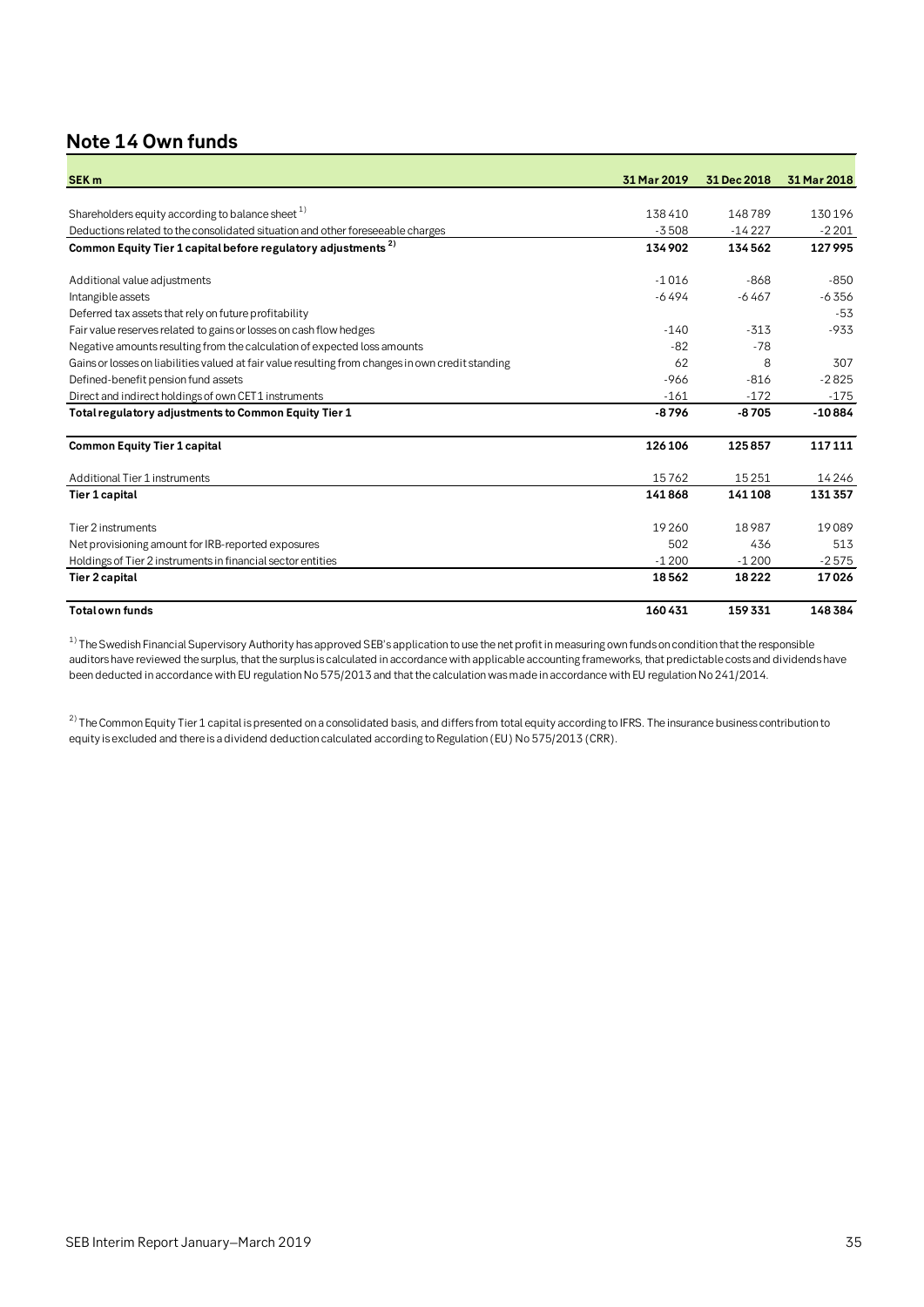## <span id="page-35-0"></span>**Note 15 Risk exposure amount**

| <b>SEK m</b>                                                      |                     | 31 Mar 2019                      | 31 Dec 2018         |                                  | 31 Mar 2018             |                                  |  |
|-------------------------------------------------------------------|---------------------|----------------------------------|---------------------|----------------------------------|-------------------------|----------------------------------|--|
|                                                                   | <b>Riskexposure</b> | Own funds                        | <b>Riskexposure</b> |                                  | Own funds Risk exposure | Own funds                        |  |
| Credit risk IRB approach                                          |                     | amount requirement <sup>1)</sup> |                     | amount requirement <sup>1)</sup> |                         | amount requirement <sup>1)</sup> |  |
| Exposures to central governments or central banks                 | 11 200              | 896                              | 11602               | 928                              | 11077                   | 886                              |  |
| Exposures to institutions                                         | 53318               | 4265                             | 51033               | 4083                             | 54970                   | 4398                             |  |
| Exposures to corporates                                           | 351423              | 28114                            | 342713              | 27417                            | 331141                  | 26491                            |  |
| Retail exposures                                                  | 64475               | 5158                             | 63171               | 5054                             | 62119                   | 4969                             |  |
| of which secured by immovable property                            | 37398               | 2992                             | 36720               | 2938                             | 36429                   | 2914                             |  |
| of which retail SME                                               | 7454                | 596                              | 7027                | 562                              | 7098                    | 568                              |  |
| of which other retail exposures                                   | 19623               | 1570                             | 19424               | 1554                             | 18592                   | 1487                             |  |
| Securitisation positions                                          | 1079                | 86                               | 987                 | 79                               | 948                     | 76                               |  |
| <b>TotalIRB</b> approach                                          | 481495              | 38520                            | 469506              | 37560                            | 460255                  | 36820                            |  |
| Credit risk standardised approach                                 |                     |                                  |                     |                                  |                         |                                  |  |
| Exposures to central governments or central banks                 | 2132                | 171                              | 2241                | 179                              | 1272                    | 102                              |  |
| Exposures to institutions                                         | 695                 | 56                               | 649                 | 52                               | 1241                    | 99                               |  |
| Exposures to corporates                                           | 15712               | 1257                             | 14539               | 1163                             | 20400                   | 1632                             |  |
| Retail exposures                                                  | 13538               | 1083                             | 13310               | 1065                             | 13052                   | 1044                             |  |
| Exposures secured by mortgages on immovable property              | 2379                | 190                              | 2184                | 175                              | 2698                    | 216                              |  |
| Exposures in default                                              | 84                  | $\overline{7}$                   | 168                 | 13                               | 56                      | 5                                |  |
| Exposures associated with particularly high risk                  | 692                 | 55                               | 761                 | 61                               | 779                     | 62                               |  |
| Securitisation positions                                          |                     |                                  |                     |                                  |                         |                                  |  |
| Exposures in the form of collective investment undertakings (CIU) | 49                  | $\overline{4}$                   | 45                  | 4                                | 43                      | 3                                |  |
| Equity exposures                                                  | 3255                | 260                              | 4045                | 324                              | 2192                    | 175                              |  |
| Other items                                                       | 12914               | 1033                             | 5885                | 471                              | 6669                    | 534                              |  |
| Total standardised approach                                       | 51451               | 4116                             | 43827               | 3506                             | 48401                   | 3872                             |  |
| <b>Marketrisk</b>                                                 |                     |                                  |                     |                                  |                         |                                  |  |
| Trading book exposures where internal models are applied          | 23251               | 1860                             | 25020               | 2002                             | 17635                   | 1411                             |  |
| Trading book exposures applying standardised approaches           | 11487               | 919                              | 7711                | 617                              | 11332                   | 907                              |  |
| Foreign exchange rate risk                                        | 2922                | 234                              | 2889                | 231                              | 2362                    | 189                              |  |
| <b>Total market risk</b>                                          | 37660               | 3013                             | 35620               | 2850                             | 31329                   | 2506                             |  |
| Other own funds requirements                                      |                     |                                  |                     |                                  |                         |                                  |  |
| Operational risk advanced measurement approach                    | 47707               | 3817                             | 47151               | 3772                             | 47402                   | 3792                             |  |
| Settlement risk                                                   | $\mathbf 0$         | $\mathbf 0$                      | $\circ$             | $\mathbf{1}$                     | 3                       | $\mathbf 0$                      |  |
| Credit value adjustment                                           | 7289                | 583                              | 7605                | 608                              | 7523                    | 602                              |  |
| Investment in insurance business                                  | 16633               | 1331                             | 16633               | 1331                             | 16633                   | 1331                             |  |
| Other exposures                                                   | 3985                | 319                              | 4556                | 365                              | 3763                    | 301                              |  |
| Additional risk exposure amount <sup>2)</sup>                     | 92828               | 7426                             | 91591               | 7327                             |                         |                                  |  |
| Total other own funds requirements                                | 168442              | 13475                            | 167545              | 13404                            | 75323                   | 6026                             |  |
| Total                                                             | 739047              | 59124                            | 716498              | 57320                            | 615308                  | 49225                            |  |

 $1)$  Own funds requirement 8% of risk exposure amount according to Regulation (EU) No 575/2013 (CRR).

 $^{2)}$  Additional risk exposure amount according to Article 458, Regulation (EU) No 575/2013 (CRR), for risk-weight floors in the Swedish mortgage portfolio.

## <span id="page-35-1"></span>**Note 16 Average risk-weight**

The following table summarises average risk-weights (risk exposure amount divided by exposure at default, EAD) for exposures, where the risk exposure amount is calculated according to the internal ratings based (IRB) approach. Repos and securities lending transactions are excluded from the

analysis, since they carry low risk-weights, and can vary considerably in volume, thus making numbers less comparable.

| IRB reported credit exposures (less repos and securities lending) |             |             |             |
|-------------------------------------------------------------------|-------------|-------------|-------------|
| Average risk-weight                                               | 31 Mar 2019 | 31 Dec 2018 | 31 Mar 2018 |
|                                                                   |             |             |             |
| Exposures to central governments or central banks                 | 2.4%        | 3.0%        | 2.7%        |
| Exposures to institutions                                         | 25.9%       | 25.4%       | 25.4%       |
| Exposures to corporates                                           | 31.0%       | 31.0%       | 31.1%       |
| Retail exposures                                                  | 10.3%       | 10.2%       | 10.3%       |
| of which secured by immovable property                            | 6.8%        | 6.8%        | $6.9\%$     |
| of which retail SME                                               | 59.1%       | 57 7%       | 57.2%       |
| of which other retail exposures                                   | 30.8%       | 30.8%       | 30.2%       |
| Securitisation positions                                          | 9.3%        | 9.3%        | 10.3%       |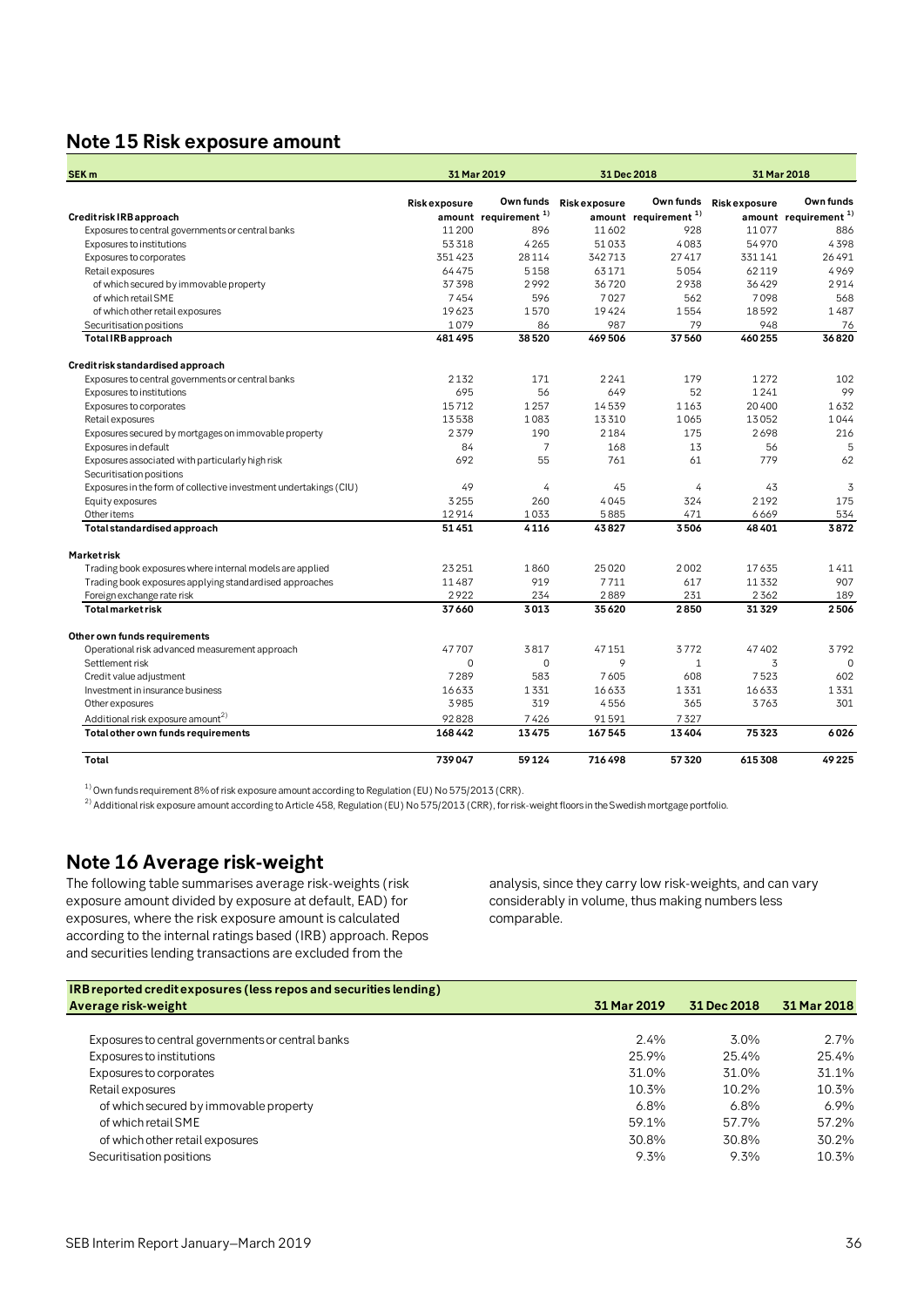## <span id="page-36-1"></span><span id="page-36-0"></span>**Income statement**

| In accordance with FSA regulations        | Q1       | Q <sub>4</sub> |        |          | Jan-Mar |                | <b>Full year</b> |
|-------------------------------------------|----------|----------------|--------|----------|---------|----------------|------------------|
| <b>SEK m</b>                              | 2019     | 2018           | %      | 2019     | 2018    | %              | 2018             |
| Interest income <sup>1)</sup>             | 8337     | 8532           | $-2$   | 8337     | 7606    | 10             | 32548            |
| Leasing income                            | 1424     | 1416           | 1      | 1424     | 1393    | 2              | 5656             |
| Interest expense <sup>1)</sup>            | $-4248$  | $-4543$        | -6     | $-4248$  | $-3710$ | 15             | $-16344$         |
| <b>Dividends</b>                          | 2698     | 676            |        | 2698     | 3017    | $-11$          | 9130             |
| Fee and commission income                 | 3161     | 3519           | $-10$  | 3161     | 3070    | 3              | 13281            |
| Fee and commission expense                | $-799$   | $-825$         | $-3$   | $-799$   | $-841$  | $-5$           | $-3218$          |
| Net financial income                      | 1580     | 1594           | $-1$   | 1580     | 1152    | 37             | 4574             |
| Other income                              | 400      | 77             |        | 400      | 166     | 141            | 1770             |
| <b>Total operating income</b>             | 12552    | 10446          | 20     | 12552    | 11853   | 6              | 47398            |
| Administrative expenses                   | $-4042$  | $-3914$        | 3      | $-4042$  | $-3769$ | $\overline{7}$ | $-15263$         |
| Depreciation, amortisation and impairment |          |                |        |          |         |                |                  |
| of tangible and intangible assets         | $-1409$  | $-1386$        | 2      | $-1409$  | $-1357$ | 4              | $-5512$          |
| <b>Total operating expenses</b>           | $-5451$  | $-5300$        | 3      | $-5451$  | $-5126$ | 6              | $-20775$         |
| <b>Profit before credit losses</b>        | 7101     | 5146           | 38     | 7101     | 6727    | 6              | 26623            |
| Net expected credit losses                | $-357$   | $-296$         | 21     | $-357$   | $-197$  | 81             | $-1020$          |
| Impairment of financial assets            | $-315$   | $-128$         | 146    | $-315$   | $-2264$ | -86            | $-2928$          |
| <b>Operating profit</b>                   | 6429     | 4722           | 36     | 6429     | 4266    | 51             | 22675            |
| Appropriations                            | 320      | 1561           | -80    | 320      | 279     | 15             | 2716             |
| Income tax expense                        | $-866$   | $-1366$        | $-37$  | $-866$   | $-612$  | 42             | $-3789$          |
| Other taxes                               | $\Omega$ | 138            | $-100$ | $\Omega$ | 230     | $-100$         | 118              |
| <b>NET PROFIT</b>                         | 5883     | 5056           | 16     | 5883     | 4163    | 41             | 21720            |

## <span id="page-36-2"></span>**Statement of comprehensive income**

|                                       | Q1     | Q <sub>4</sub> |             |        | Jan-Mar |       | <b>Full year</b> |
|---------------------------------------|--------|----------------|-------------|--------|---------|-------|------------------|
| <b>SEK m</b>                          | 2019   | 2018           | %           | 2019   | 2018    | %     | 2018             |
| <b>NET PROFIT</b>                     | 5883   | 5056           | 16          | 5883   | 4163    | 41    | 21720            |
| Cash flow hedges                      | $-173$ | $-207$         | $-16$       | $-173$ | $-259$  | -33   | - 880            |
| Translation of foreign operations     | 29     |                | $-60 - 148$ | 29     | 45      | -36   | $-11$            |
| Items that may subsequently be        |        |                |             |        |         |       |                  |
| reclassified to the income statement: | $-144$ | - 267          | -46         | - 144  | $-214$  | $-33$ | - 891            |
| OTHER COMPREHENSIVE INCOME            | $-144$ | - 267          | -46         | $-144$ | $-214$  | $-33$ | $-891$           |
| <b>TOTAL COMPREHENSIVE INCOME</b>     | 5739   | 4789           | 20          | 5739   | 3949    | 45    | 20829            |

1) An adjustment of financing costs has been made to the presentation between Interest Income and Interest Expense to align with the group's presentation. The adjustment amounts to SEK 1,762m in Q4 2018, SEK 798m in Q1 2018 and SEK 5,523m for the full year 2018.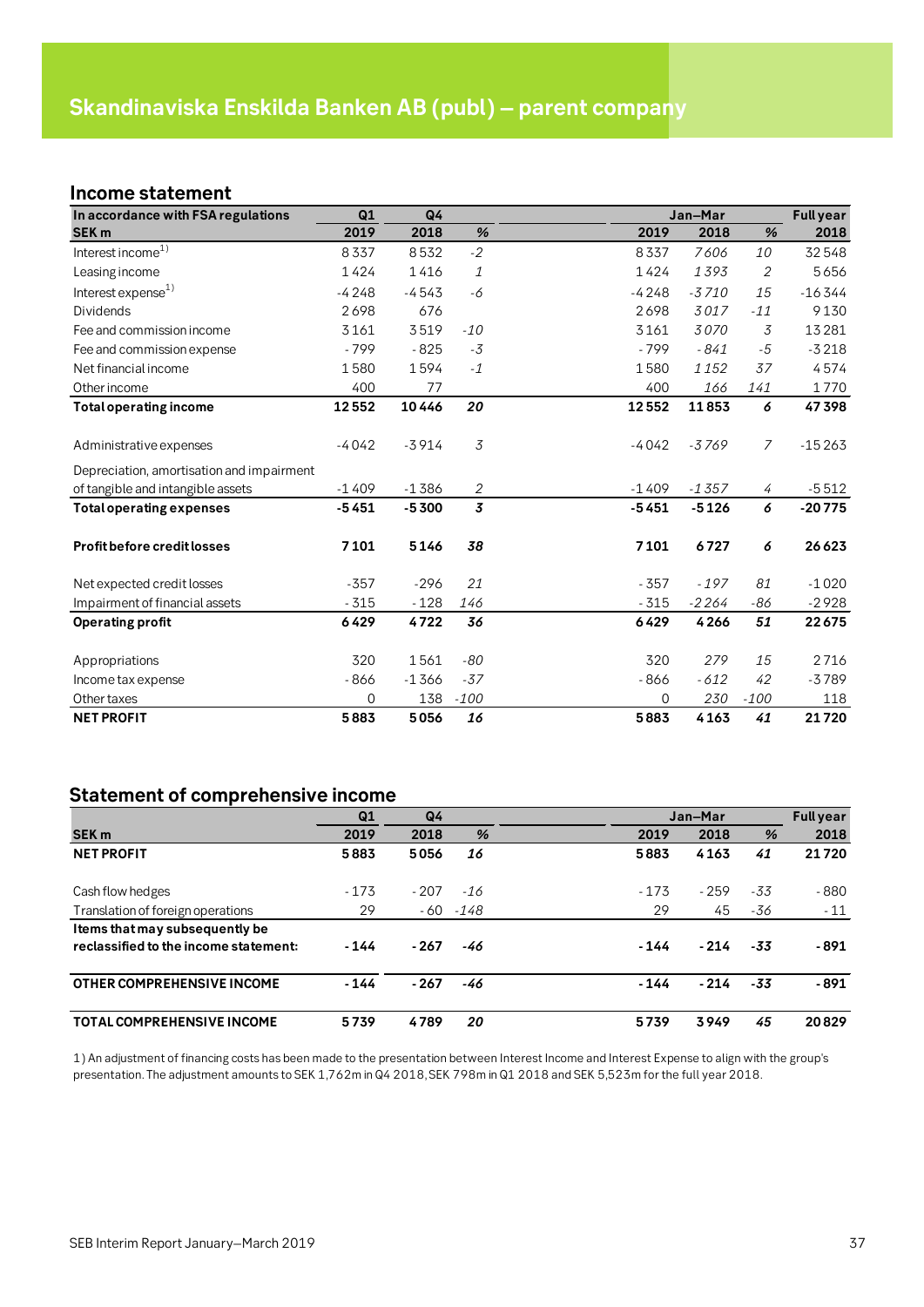# <span id="page-37-0"></span>**Balance sheet, condensed**

|                                                           | 31 Mar  | 31 Dec  | 31 Mar  |
|-----------------------------------------------------------|---------|---------|---------|
| <b>SEK m</b>                                              | 2019    | 2018    | 2018    |
| Cash and cash balances with central banks                 | 266196  | 164081  | 233863  |
| Loans to central banks                                    | 15014   | 29665   | 5669    |
| Loans to credit institutions                              | 106951  | 90668   | 144699  |
| Loans to the public                                       | 1490864 | 1410687 | 1369717 |
| Debt securities                                           | 209 377 | 119227  | 193484  |
| Equity instruments                                        | 49249   | 36993   | 53039   |
| Derivatives                                               | 122345  | 113282  | 130233  |
| Other assets                                              | 135768  | 113672  | 119478  |
| <b>TOTAL ASSETS</b>                                       | 2395765 | 2078275 | 2250182 |
|                                                           |         |         |         |
| Deposits from central banks and credit institutions       | 212690  | 160022  | 184531  |
| Deposits and borrowings from the public <sup>1)</sup>     | 1007326 | 927224  | 1015909 |
| Debt securities issued                                    | 790310  | 680396  | 687147  |
| Short positions                                           | 67358   | 23144   | 44017   |
| Derivatives                                               | 95551   | 95269   | 109547  |
| Other financial liabilities                               | 3567    | 3613    | 3795    |
| Other liabilities                                         | 94046   | 55059   | 89 20 6 |
| Untaxed reserves                                          | 20855   | 20855   | 21423   |
| Equity                                                    | 104062  | 112695  | 94607   |
| TOTAL LIABILITIES, UNTAXED RESERVES                       |         |         |         |
| <b>AND EQUITY</b>                                         | 2395765 | 2078275 | 2250182 |
| 1) Private and SME deposits covered by deposit guarantee  | 204 102 | 202823  | 193005  |
| Private and SME deposits not covered by deposit guarantee | 163077  | 154785  | 141921  |
| All other deposits                                        | 640147  | 569616  | 680982  |
| Total deposits from the public                            | 1007326 | 927224  | 1015909 |

# <span id="page-37-1"></span>**Pledged assets and obligations**

|                                    | 31 Mar | <b>31 Dec</b> | <b>31 Mar</b> |
|------------------------------------|--------|---------------|---------------|
| <b>SEK m</b>                       | 2019   | 2018          | 2018          |
| Pledged assets for own liabilities | 516863 | 489784        | 434846        |
| Other pledged assets               | 92352  | 82072         | 125888        |
| <b>Pledged assets</b>              | 609216 | 571856        | 560734        |
|                                    |        |               |               |
| Contingent liabilities             | 142510 | 134317        | 132267        |
| Commitments                        | 581619 | 535168        | 532790        |
| <b>Obligations</b>                 | 724129 | 669486        | 665057        |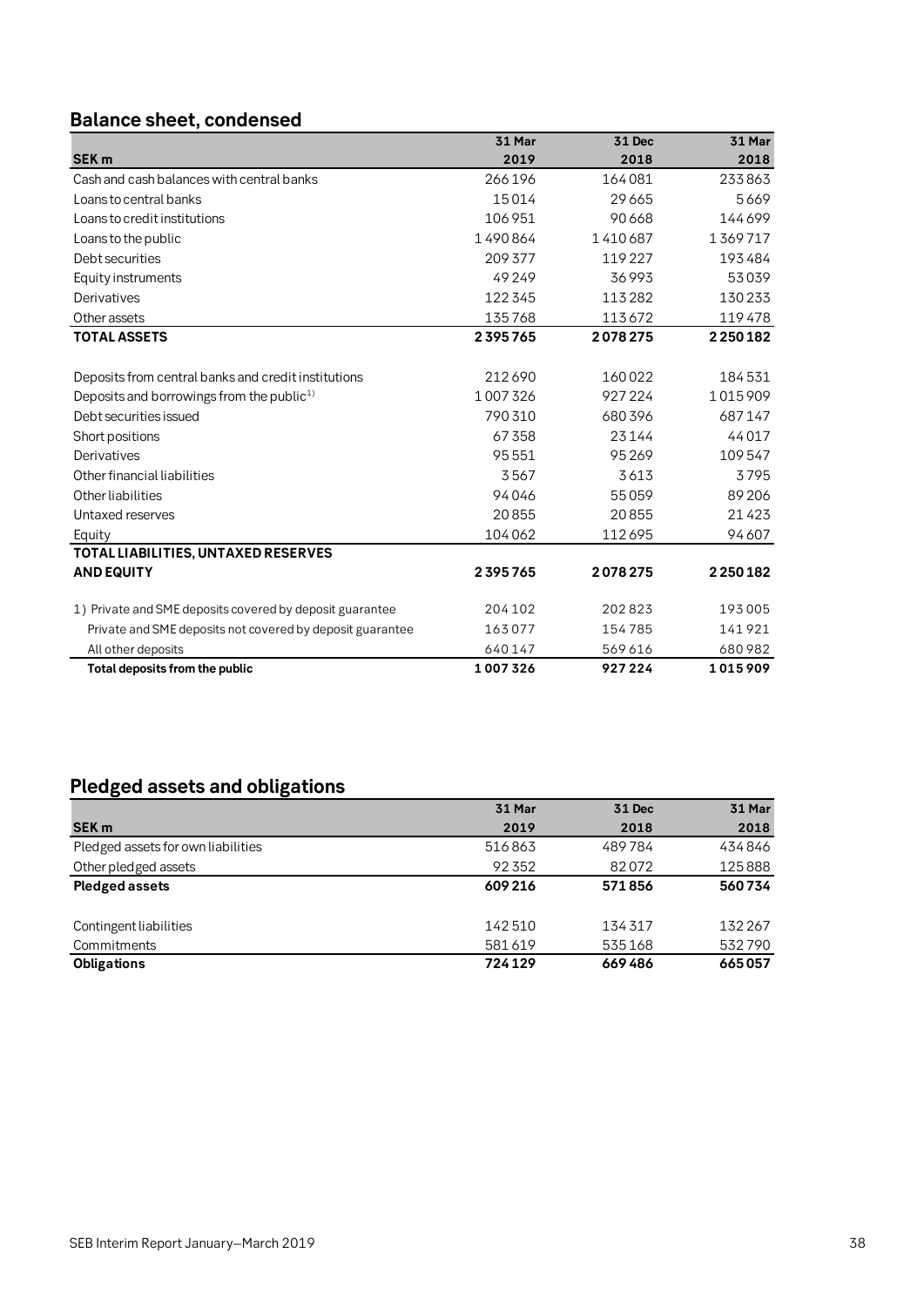# <span id="page-38-0"></span>**Capital adequacy**

| <b>SEK m</b>                                                          | 31 Mar 2019 | 31 Dec 2018 | 31 Mar 2018 |
|-----------------------------------------------------------------------|-------------|-------------|-------------|
|                                                                       |             |             |             |
| Own funds                                                             |             |             |             |
| Common Equity Tier 1 capital                                          | 110938      | 108336      | 101962      |
| Tier 1 capital                                                        | 126700      | 123587      | 116 208     |
| Total own funds                                                       | 145379      | 141904      | 133548      |
| Own funds requirement                                                 |             |             |             |
| Risk exposure amount                                                  | 659309      | 640442      | 552736      |
| Expressed as own funds requirement                                    | 52745       | 51 2 3 5    | 44219       |
| Common Equity Tier 1 capital ratio                                    | 16.8%       | 16.9%       | 18.4%       |
| Tier 1 capital ratio                                                  | 19.2%       | 19.3%       | 21.0%       |
| Total capital ratio                                                   | 22.1%       | 22.2%       | 24.2%       |
| Own funds in relation to capital requirement                          | 2.76        | 2.77        | 3.02        |
| Regulatory Common Equity Tier 1 capital requirement including buffers | 8.3%        | 8.3%        | 8.1%        |
| of which capital conservation buffer requirement                      | 2.5%        | 2.5%        | 2.5%        |
| of which countercyclical capital buffer requirement                   | 1.3%        | 1.3%        | 1.1%        |
| Common Equity Tier 1 capital available to meet buffers <sup>1)</sup>  | 12.3%       | 12.4%       | 13.9%       |

 $^{\rm 1)}$ CET1 ratio less minimum capital requirement of 4.5% excluding buffers. In addition to the CET1 requirements there is a total capital requirement of additional 3.5%.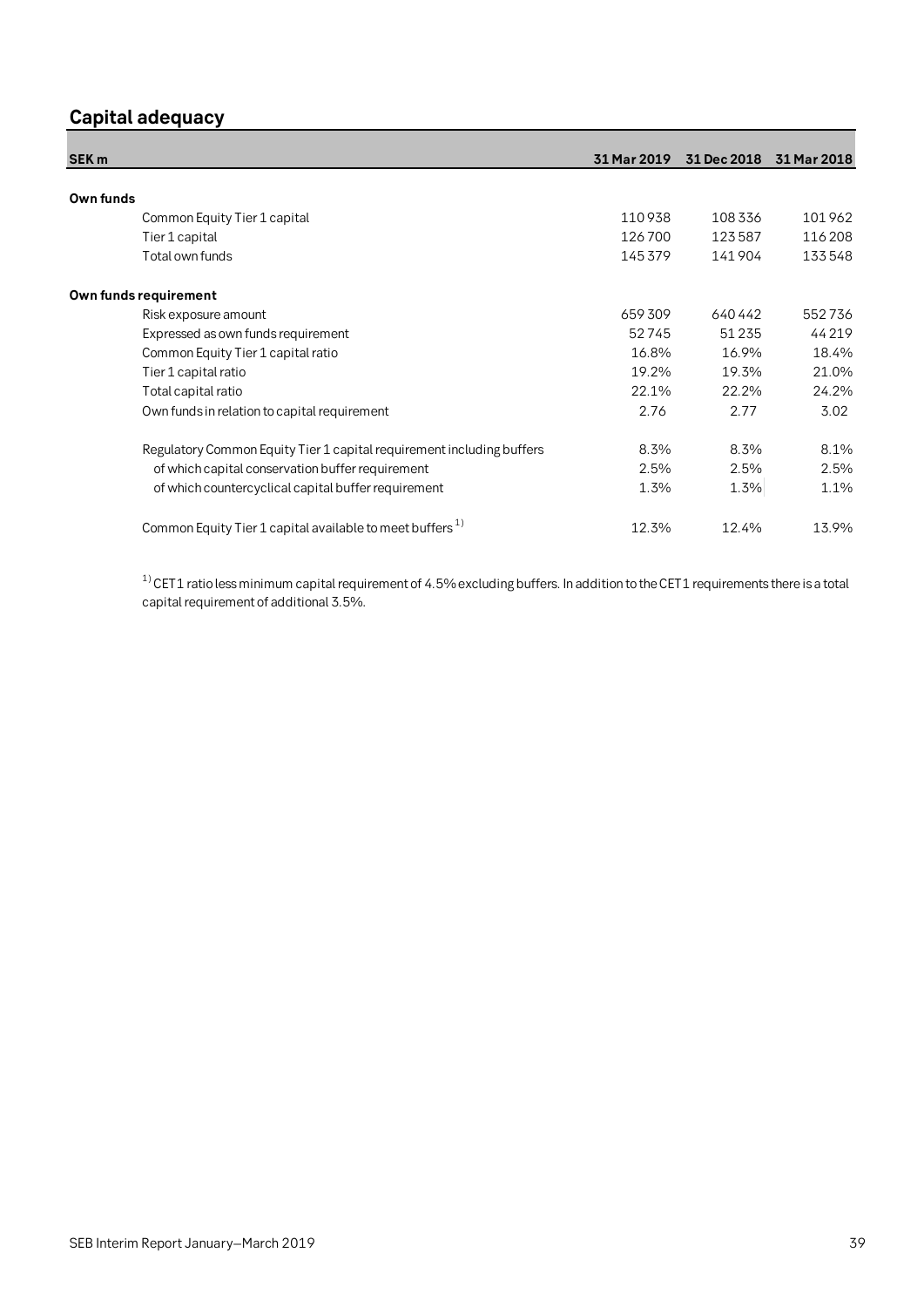# <span id="page-39-0"></span>**Signature of the President**

### **Stockholm, 30 April 2019**

*The President declares that the Interim Report for the period 1 January 2019 through 31 March 2019 provides a fair overview of the parent company's and the group's operations, their financial position and results and describes material risks and uncertainties facing the parent company and the group.*

> Johan Torgeby *President and Chief Executive Officer*

## <span id="page-39-1"></span>**Contacts and calendar**

#### **Results presentation and webcasts**

The presentation of the results will be held at 9.00, Swedish time, on 30 April 2019, at Kungsträdgårdsgatan 8 with the President and CEO Johan Torgeby (in English). It can also be followed live on sebgroup.com/ir. A replay will be available afterwards.

### **Access to telephone conference**

The telephone conference at 11.00, Swedish time, on 30 April 2019 with the President and CEO, Johan Torgeby, the Finance Director Masih Yazdi and the Head of Investor Relations, Christoffer Geijer, can be accessed by telephone, +44 (0)2071 928 000. Please quote conference id: 2170807 and call at least 10 minutes in advance. A replay of the conference call will be available on sebgroup.com/ir.

#### **Further information is available from:**

Masih Yazdi, Finance Director Tel: +46 771 621 000 Christoffer Geijer, Head of Investor Relations Tel: +46 70 762 10 06 Frank Hojem, Head of Media Relations Tel: +46 70 763 99 47

#### **Skandinaviska Enskilda Banken AB (publ.)**

SE-106 40 Stockholm, Sweden Tel: +46 771 621 000 sebgroup.com Corporate organisation number: 502032-9081

### **Further financial information is available in SEB's Fact Book and in the additional Pillar 3 disclosures which are published quarterly on sebgroup.com/ir.**

#### **Financial information calendar 2019**

| 12 July    | Interim Report January-June      |
|------------|----------------------------------|
| 23 October | Interim Report January-September |

The silent period starts 5 July 23 Person the silent period starts 8 October interiors and the silent period starts 8 October

The financial information calendar for 2020 will be published in conjunction with the Interim Report for January-September 2019.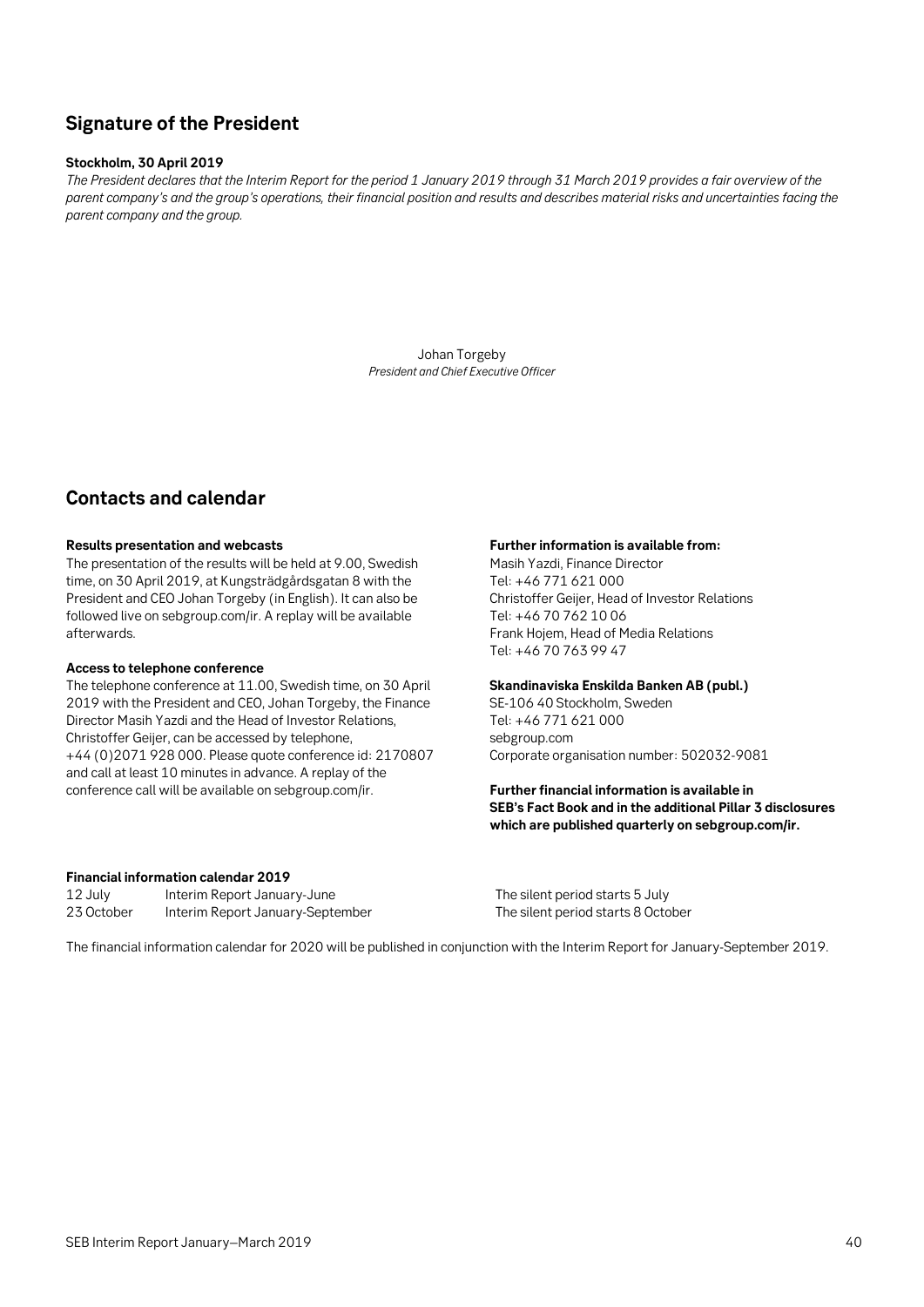# <span id="page-40-0"></span>**Auditor's review report**

To the Board of Directors in Skandinaviska Enskilda Banken AB (publ), 502032-9081

### **Introduction**

We have reviewed the three-month interim financial statements for Skandinaviska Enskilda Banken AB (publ) as at 31 March 2019 and for the three-month period ending as at this date. The Board of Directors and the Chief Executive Officer are responsible for the preparation and presentation of these interim financial statements in accordance with IAS 34 and the Annual Accounts Act for Credit Institutions and Securities Companies. Our responsibility is to express a conclusion on these interim financial statements based on our review.

#### **Scope of review**

We have conducted our review in accordance with the International Standard on Review Engagements ISRE 2410, *Review of Interim Financial Information Performed by the Independent Auditor of the Entity*. A review consists of making inquiries, primarily to persons responsible for financial and accounting matters, and applying analytical and other review procedures. A review differs from and is substantially less in scope than an audit conducted in accordance with International Standards on Auditing and other generally accepted auditing standards in Sweden. The procedures performed in a review do not enable us to obtain assurance that we would become aware of all significant matters that might be identified in an audit. Accordingly, we do not express an audit opinion.

#### **Conclusion**

Based on our review, nothing has come to our attention that causes us to believe that the interim financial statements are not prepared, in all material respects, in accordance with IAS 34 and the Annual Accounts Act for Credit Institutions and Securities Companies regarding the Group, and in accordance with the Annual Accounts Act for Credit Institutions and Securities Companies regarding the parent company.

**Stockholm, 30 April 2019** Ernst & Young AB

Hamish Mabon *Authorised Public Accountant*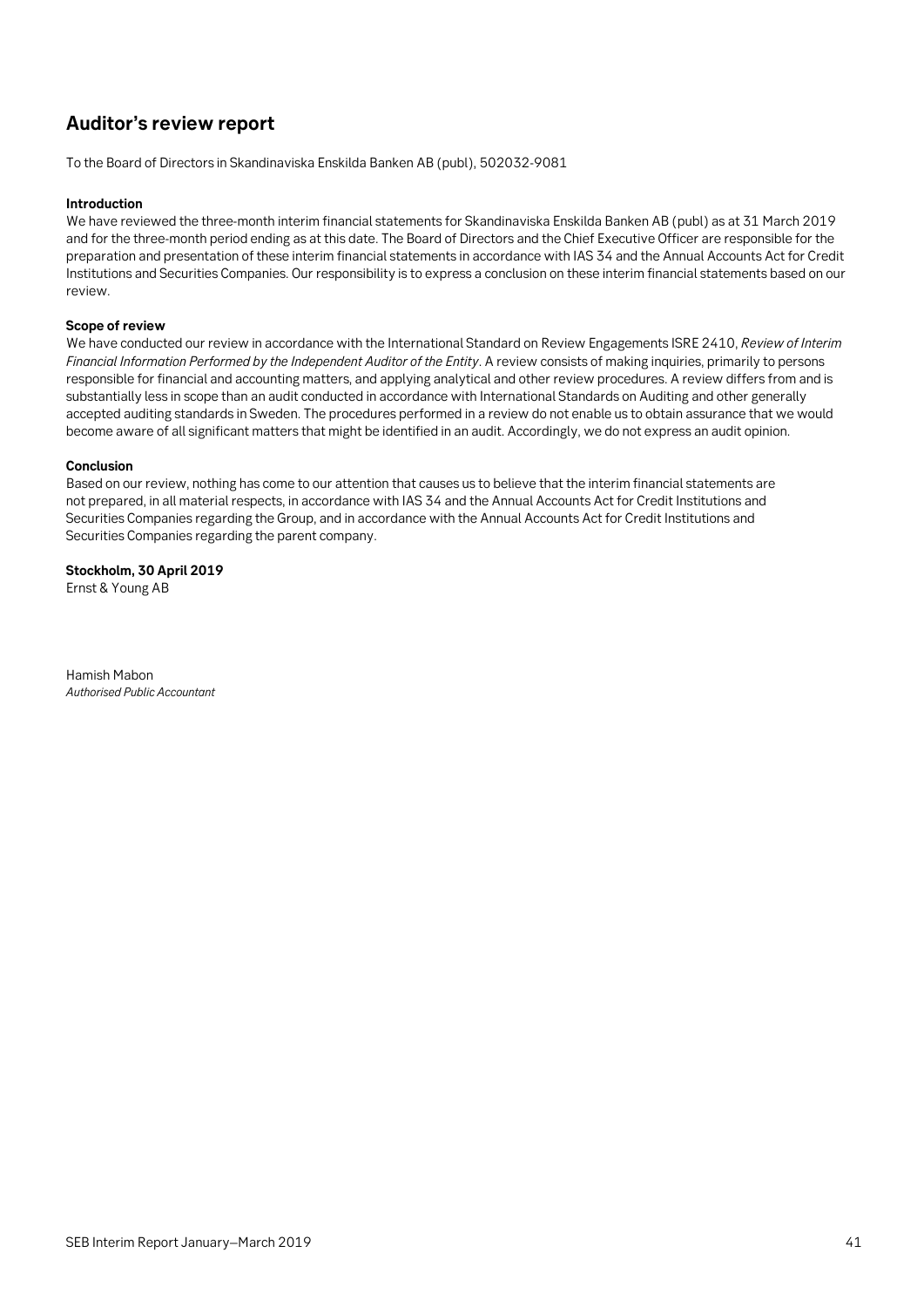### <span id="page-41-0"></span>**Definitions - Alternative Performance Measures**1)

### **Items affecting comparability**

*STOCKHOLM 3 MAY 2011* that management considers affect the comparability or are To facilitate the comparison of operating profit between current and previous periods, items with significant impact relevant for the understanding of the financial result, are identified and presented separately, for example impairment of goodwill, restructuring, gains and losses from divestments and other income or costs that are not recurring.

### **Operating profit**

Total profit before tax.

### **Operating profit before items affecting comparability**

Total profit before items affecting comparability and tax.

### **Net profit**

Total profit after tax.

### **Return on equity**

Net profit attributable to shareholders in relation to average<sup>2)</sup> shareholders' equity.

### **Return on equity excluding items affecting comparability**

Net profit attributable to shareholders, excluding items affecting comparability and their related tax effect, in relation to average<sup>2)</sup> shareholders' equity.

### **Return on business equity**

Operating profit by division, reduced by a standard tax rate, in relation to the divisions' average<sup>2)</sup> business equity (allocated capital).

### **Return on total assets**

Net profit attributable to shareholders, in relation to average<sup>2)</sup> total assets.

### **Return on risk exposure amount**

Net profit attributable to shareholders in relation to average<sup>2)</sup> risk exposure amount.

1) *Alternative Performance Measures, APMs, are financial measures of historical or future financial performance, financial position, or cash flows, other than those defined in the applicable financial reporting framework (IFRS) or in the EU Capital Requirements Regulation and Directive CRR/CRD IV. APMs are used by SEB when relevant to assess and describe SEB's financial situation and provide additional relevant information and tools to enable analysis of SEB's performance. APMs on basic earnings per share, diluted earnings per share, net worth per share, equity per share, return on equity, return on total assets and return on risk exposure amount provide relevant information on the performance in relation to different investment measurements. The cost/income ratio provides information on SEB's cost efficiency. APMs related to lending provide information on provisions in relation to credit risk. All these measures may not be comparable to similarly titled measures used by other companies.* 

2)*Average year-to-date, calculated on month-end figures.*

3)*Average, calculated on a daily basis.*

### **Cost/income ratio**

Total operating expenses in relation to total operating income.

### **Basic earnings per share**

Net profit attributable to shareholders in relation to the weighted average<sup>3)</sup> number of shares outstanding before dilution.

### **Diluted earnings per share**

Net profit attributable to shareholders in relation to the weighted average<sup>3)</sup> diluted number of shares. The calculated dilution is based on the estimated economic value of the longterm equity-based programmes.

### **Net worth per share**

The total of shareholders' equity, the equity portion of any surplus values in the holdings of debt securities and the surplus value in life insurance operations in relation to the number of shares outstanding.

### **Equity per share**

Shareholders' equity in relation to the number of shares outstanding.

### **Core gap ratio**

Structural liquidity risk measure defined as total liabilities deemed to mature beyond one year in relation to total assets deemed to mature beyond one year.

### **Expected credit losses, ECL**

Probability-weighted credit losses with the respective risk of a default.

### **ECL allowances**

The allowance for expected credit losses on financial assets, contract assets, loan commitments and financial guarantee contracts.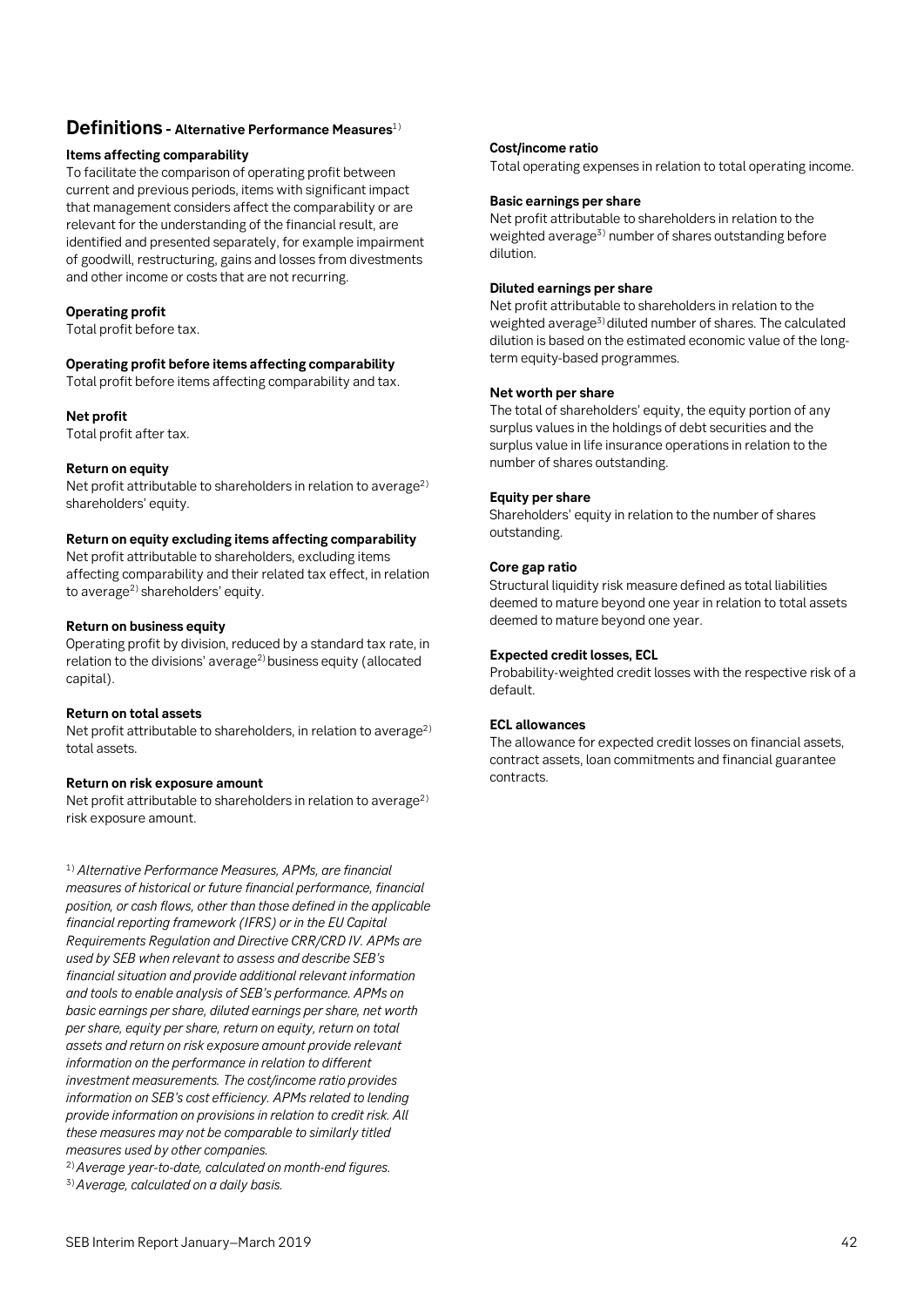### **Net ECL level**

Net credit impairments in relation to the opening balance of the year of debt securities, loans to the public and loans to credit institutions measured at amortised cost, financial guarantees and loan commitments, net of ECL allowances.

### **ECL coverage ratio**

ECL allowances in relation to underlying gross carrying amounts for loans and debt securities as well as nominal amounts of financial guarantees and loan commitments.

#### **Stage 3 loans / Total loans, gross**

Gross carrying amount for stage 3 loans (credit-impaired loans) in relation to gross carrying amount for total loans measured at amortised cost (excluding demand deposits credit institutions and including trade and client receivables presented as other assets).

### **Stage 3 loans / Total loans, net**

Carrying amount for stage 3 loans (credit-impaired loans) in relation to carrying amounts for total loans measured at amortised cost (excluding demand deposits credit institutions and including trade and client receivables presented as other assets).

### **Definitions - According to the EU Capital Requirements Regulation no 575/2013 (CRR)**

#### **Risk exposure amount**

Total assets and off balance sheet items, risk-weighted in accordance with capital adequacy regulations for credit risk and market risk. The operational risks are measured and added as risk exposure amount. Risk exposure amounts are only defined for the consolidated situation, excluding insurance entities and exposures deducted from own funds.

### **Common Equity Tier 1 capital**

Shareholders' equity excluding proposed dividend, deferred tax assets, intangible assets and certain other regulatory adjustments defined in EU Regulation no 575/2013 (CRR).

### **Tier 1 capital**

Common Equity Tier 1 capital plus qualifying forms of subordinated loans liabilities, so-called additional tier 1 instruments.

### **Tier 2 capital**

Mainly subordinated loans liabilities not qualifying as Tier 1 capital contribution.

### **Own funds**

The sum of Tier 1 and Tier 2 capital.

### **Common Equity Tier 1 capital ratio**

Common Equity Tier 1 capital as a percentage of risk exposure amount.

### **Tier 1 capital ratio**

Tier 1 capital as a percentage of risk exposure amount.

#### **Total capital ratio**

Total own funds as a percentage of risk exposure amount.

#### **Leverage ratio**

Tier 1 capital as a percentage of total assets including off balance sheet items with conversion factors according to the standardised approach.

### **Liquidity Coverage Ratio (LCR)**

High-quality liquid assets in relation to the estimated net liquidity outflow over the next 30 calendar days.

**The excel file Alternative Performance Measures, available on sebgroup.com/ir, provides information on how the measures are calculated.**